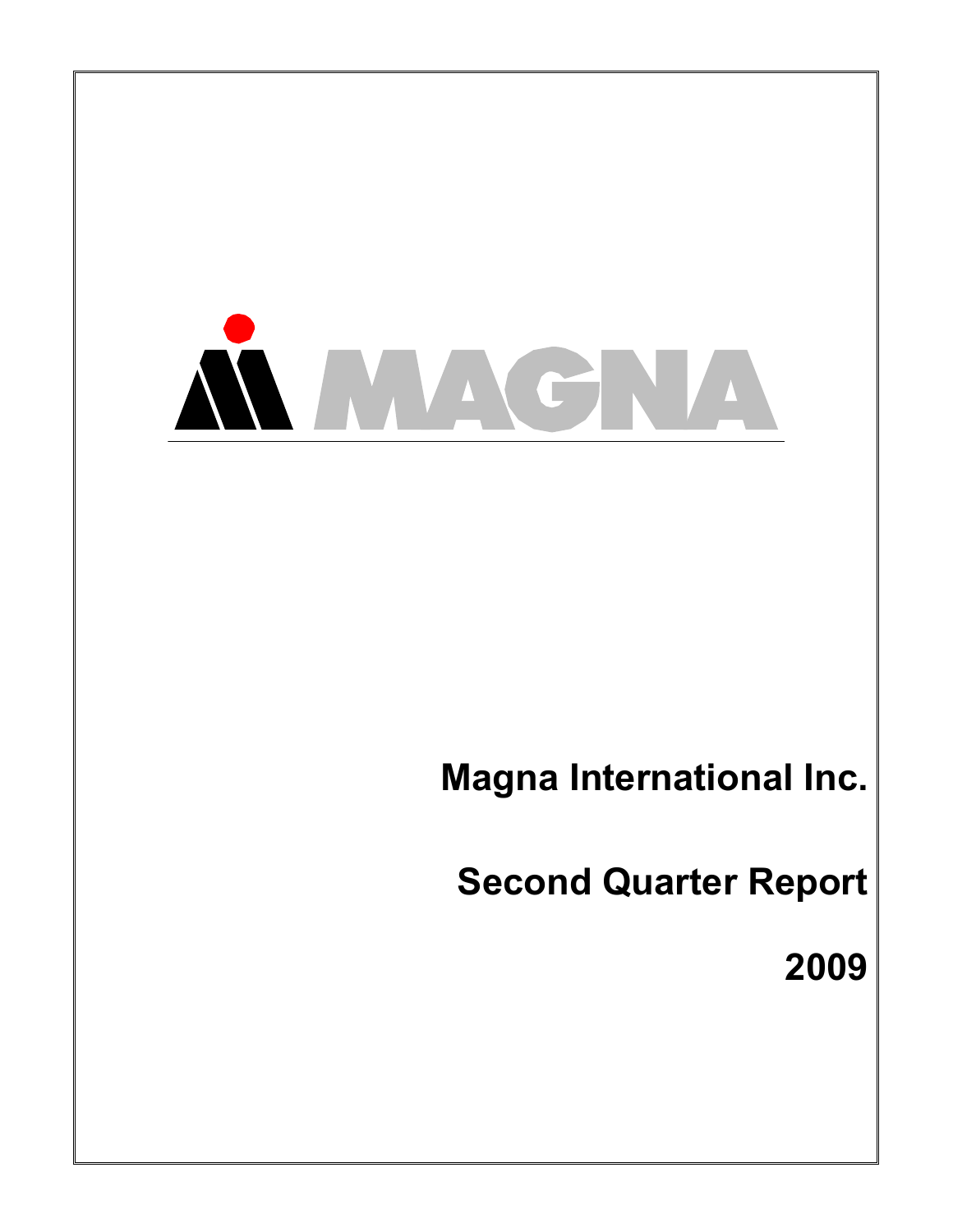# **MAGNA INTERNATIONAL INC. Management's Discussion and Analysis of Results of Operations and Financial Position**

All amounts in this Management's Discussion and Analysis of Results of Operations and Financial Position ("MD&A") are in U.S. dollars and all tabular amounts are in millions of U.S. dollars, except per share figures and average dollar content per vehicle, which are in U.S. dollars, unless otherwise noted. When we use the terms "we", "us", "our" or "Magna", we are referring to Magna International Inc. and its subsidiaries and jointly controlled entities, unless the context otherwise requires.

This MD&A should be read in conjunction with the unaudited interim consolidated financial statements for the three months and six months ended June 30, 2009 included in this Quarterly Report, and the audited consolidated financial statements and MD&A for the year ended December 31, 2008 included in our 2008 Annual Report to Shareholders. The unaudited interim consolidated financial statements for the three months and six months ended June 30, 2009 have been prepared in accordance with Canadian generally accepted accounting principles ("GAAP") with respect to the preparation of interim financial information and the audited consolidated financial statements for the year ended December 31, 2008 have been prepared in accordance with Canadian GAAP.

This MD&A has been prepared as at August 6, 2009.

### **OVERVIEW**

We are the most diversified global automotive supplier. We design, develop and manufacture technologically advanced automotive systems, assemblies, modules and components, and engineer and assemble complete vehicles, primarily for sale to original equipment manufacturers ("OEMs") of cars and light trucks. Our capabilities include the design, engineering, testing and manufacture of automotive interior systems; seating systems; closure systems; body and chassis systems; vision systems; electronic systems; exterior systems; powertrain systems; roof systems; as well as complete vehicle engineering and assembly. We follow a corporate policy of functional and operational decentralization, pursuant to which we conduct our operations through divisions, each of which is an autonomous business unit operating within pre-determined guidelines. As at June 30, 2009, we had 247 manufacturing divisions and 86 product development, engineering and sales centres in 25 countries.

Our operations are segmented on a geographic basis between North America, Europe and Rest of World (primarily Asia, South America and Africa). A Co-Chief Executive Officer heads management in each of our two primary markets, North America and Europe. The role of the North American and European management teams is to manage our interests to ensure a coordinated effort across our different capabilities. In addition to maintaining key customer, supplier and government contacts in their respective markets, our regional management teams centrally manage key aspects of our operations while permitting our divisions enough flexibility through our decentralized structure to foster an entrepreneurial environment.

# **HIGHLIGHTS**

The second quarter of 2009 was another challenging period for Magna, particularly in North America. Vehicle production in North America declined 49% compared to the second quarter of 2008, and increased only modestly compared to the depressed production levels in the first quarter of 2009. Continued weak automotive sales and high dealer inventories for many vehicles were largely responsible for the significant year-over-year decline in vehicle production. In addition, during the second quarter of 2009, both General Motors and Chrysler (our largest and fourth largest customers, respectively, based on 2008 sales) filed for bankruptcy protection in the United States. Chrysler substantially ceased its vehicle production for the duration of the period it was under bankruptcy protection and, consequently, Chrysler's North American vehicle production in the second quarter of 2009 declined 84% as compared to the second quarter of 2008. Although General Motors did not cease operations at all of its North American vehicle assembly facilities while under bankruptcy protection, a number of its facilities were shut down for extended periods of time, leading to a 53% decline in General Motors vehicle production in the second quarter of 2009 as compared to the second quarter of 2008.

European vehicle production for the second quarter of 2009 declined 28% compared to the second quarter of 2008, although it improved 21% from the first quarter of 2009. Vehicle "scrappage" programs in effect this year in a number of European countries have benefitted European automotive sales and contributed in large part to the quarterly improvement in European vehicle production from the first quarter to the second quarter of 2009. Recently, the United States implemented the Car Allowance Rebate System ("CARS"), an incentive program effective July 24, 2009 (for vehicles purchased on or after July 1, 2009), which appears to be stimulating sales of new vehicles in the United States.

The difficult automotive environment, particularly in North America, adversely impacted our financial results for the second quarter of 2009. Our total sales decreased by 45% for the second quarter of 2009 as compared to the second quarter of 2008 as a result of: the significant declines in vehicle production in our two principal markets; a 60% decrease in complete vehicle assembly sales; and a 16% decrease in tooling and other sales. Operating income for the second quarter of 2009 decreased \$556 million to a loss of \$237 million, from operating income of \$319 million in the second quarter of 2008.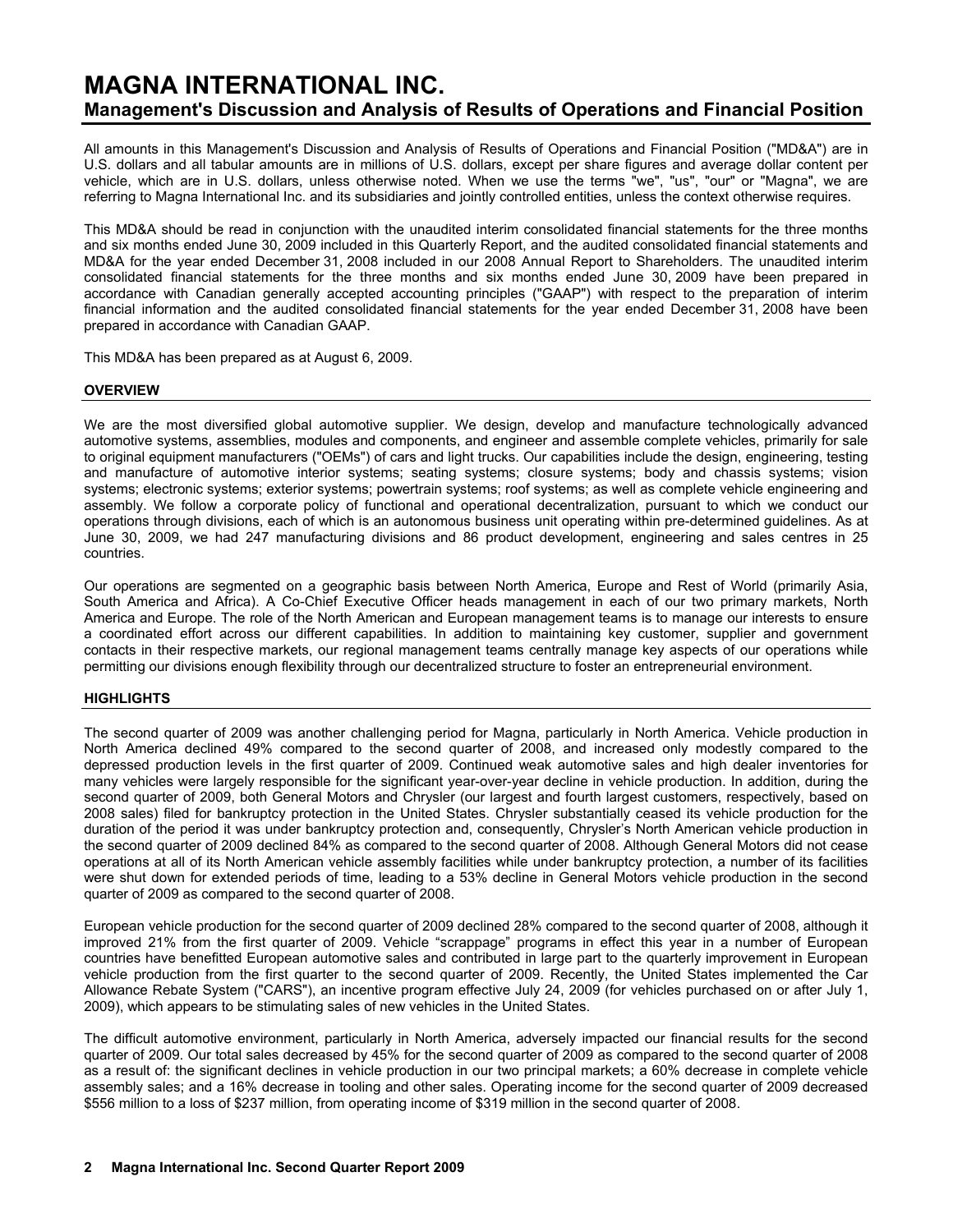Despite the significant year-over-year declines in sales and operating income we improved our financial results, excluding unusual items, from the first quarter of 2009 to the second quarter of 2009. While total sales in the second quarter of 2009 increased only \$131 million from the first quarter of 2009, we reduced our operating loss, excluding unusual items, by \$48 million. Second quarter 2009 financial results benefitted from the higher sequential European automotive production, continued restructuring activities, the implementation of additional cost-saving measures, and recent acquisitions, all relative to the first quarter of 2009.

New Chrysler and General Motors companies were formed in June and July of this year, respectively, in connection with the bankruptcies of these OEMs, and the continuing operations of these new companies are no longer subject to bankruptcy protection. As a result of the U.S. Administration's efforts to protect the automotive supply base in the bankruptcy process, we were able to avoid a significant adverse impact on our profitability and financial condition.

There appear to be signs of improvement in certain key automotive markets. Recent U.S. monthly sales rates appear to have stabilized, with July's U.S. auto sales rate being the highest thus far in 2009, driven in part by the CARS incentive program. North American dealer inventories have declined, and are now below long-term average levels, while Western European auto sales have been improving in recent months. OEM production schedules in North America and Europe, while still low by recent historical standards, point to increases in the second half of 2009, compared to the first half of 2009.

We have taken steps to further improve our competitive position. In the second quarter of 2009, we secured a significant amount of takeover business, in addition to the amount awarded to us in the first quarter of 2009. We continue to make selective acquisitions, such as Cadence Innovation s.r.o, located primarily in the Czech Republic ("Cadence"), and several facilities in Mexico and the U.S. from Meridian Automotive Systems Inc. ("Meridian"). We also continue to restructure our operations in our traditional markets to right-size our capacity. In addition to reduced discretionary spending, we have initiated a number of cost saving actions, including employee reductions, short work week schedules, reduced bonuses, voluntary wage reductions and benefit plan changes. Some of these actions began to benefit our operating results in the second quarter of 2009, while others will impact results in future quarters.

Our strong financial position allows us to continue to invest in innovation. In particular, over the past few years, we have been investing to expand our capabilities and footprint in the electronics area. We see electronics content, particularly in the area of driver assistance systems, as an area of future growth for the automotive industry and for Magna. However, further investments are required in the coming years before we generate appropriate returns from these investments. In the meantime, we expect our electronics investments to continue to negatively impact our earnings, as such investments did in the second quarter of 2009.

More recently, we have been investing to develop our component, system and integration capabilities in the growing hybrid/electric vehicle market. This market is becoming more significant globally each year, and certain long-term industry forecasts indicate considerable future growth. We are developing capabilities across a number of areas/systems that are unique to hybrid/electric vehicles, including motors and controllers, inverters, converters, chargers, transfer cases and electric pumps. However, additional investments are also required in this area, and we expect our continued investments to negatively impact our earnings in the near term, as such investments did in the second quarter of 2009.

Last month we announced that, together with the Savings Bank of the Russian Federation ("Sberbank"), we jointly submitted a revised offer to acquire a 55% interest in Adam Opel GmbH ("Opel") as part of a proposed solution that is intended to assure the long-term viability of Opel. Under the offer, the acquired 55% interest in Opel would be owned by a 50:50 Magna/Sberbank consortium (the "Consortium"), with General Motors Company ("General Motors") retaining a 35% interest and Opel employees acquiring 10% as part of a new labour framework. The offer was made in response to a request by General Motors for final offers regarding Opel. The offer contemplates a total equity investment by the Consortium of €500 million over time.

The Opel Trust, whose Advisory Board includes two representatives of the German government and two representatives of General Motors, owns 65% of Opel and is expected to review the submitted offers and supervise the sale process.

If the offer is successful, any transaction between the Consortium and General Motors would be subject to finalization of definitive agreements and other conditions, including government-backed financing. Therefore, there is no assurance at this time that any transaction will result from the current involvement of Magna and Sberbank.

If the Consortium is successful in completing the acquisition, Magna will put in place appropriate "firewalls" to ensure that its current business will operate independently from Opel.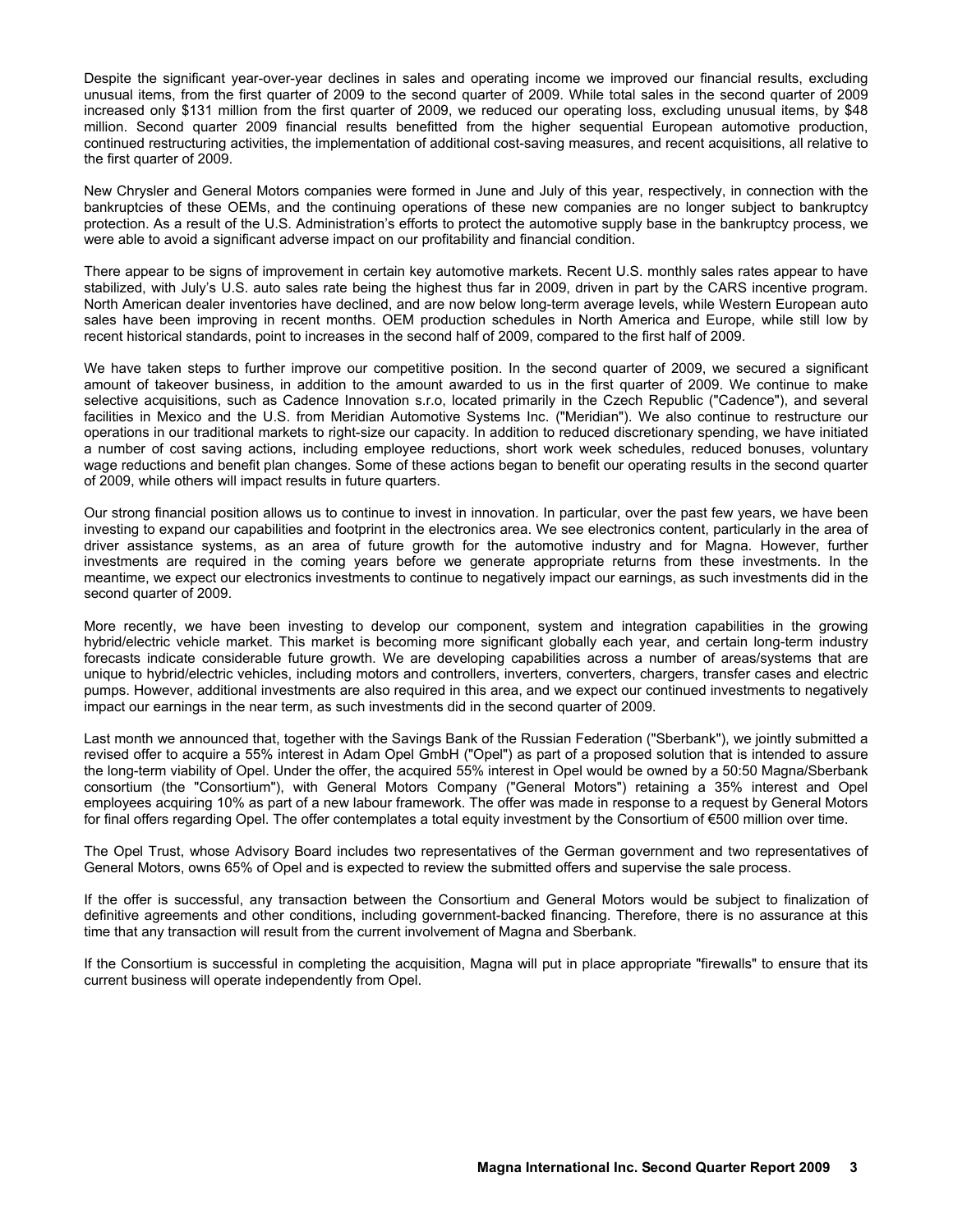### **FINANCIAL RESULTS SUMMARY**

During the second quarter of 2009, we posted sales of \$3.7 billion, a decrease of 45% from the second quarter of 2008. This lower sales level was a result of decreases in our North American and European production sales, complete vehicle assembly sales and tooling, engineering and other sales offset in part by increases in our Rest of World production sales. Comparing the second quarter of 2009 to the second quarter of 2008:

- North American average dollar content per vehicle decreased 10%, while vehicle production declined 49%;
- European average dollar content per vehicle decreased 7%, while vehicle production declined 28%; and
- Complete vehicle assembly sales decreased 60% to \$423 million from \$1,054 million and complete vehicle assembly volumes declined 65%.

During the second quarter of 2009, we incurred an operating loss of \$237 million compared to operating income of \$319 million for the second quarter of 2008. Excluding the unusual items recorded in the second quarters of 2009 and 2008, as discussed in the "Unusual Items" section, the \$510 million decrease in operating income was substantially due to decreased margin earned on reduced sales as a result of significantly lower vehicle production volumes, in particular at Chrysler and General Motors. In addition, the remaining decrease in operating income was primarily due to:

- a favourable settlement on research and development incentives during the second quarter of 2008;
- incremental costs associated with restructuring and downsizing activities;
- a favourable revaluation of warranty accruals during the second quarter of 2008;
- electric vehicle development costs;
- costs incurred at new facilities in Russia as we continue to pursue opportunities in this market;
- increased commodity costs;
- additional supplier insolvency costs;
- costs incurred to develop and grow our electronics capabilities; and
- amortization of deferred wage buydown assets at a powertrain systems facility in the United States.

These factors were partially offset by:

- no employee profit sharing to for the second quarter of 2009;
- productivity and efficiency improvements at certain facilities;
- the benefit of restructuring and downsizing activities undertaken during or subsequent to the second quarter of 2008;
- lower incentive compensation:
- cost savings initiatives, including reduced discretionary spending, employee reductions, short work week schedules, reduced bonuses, voluntary wage reductions and benefit plan changes;
- incremental margin earned from acquisitions completed during or subsequent to the second quarter of 2008; and
- the sale of certain underperforming divisions during or subsequent to the second quarter of 2008.

During the second quarter of 2009, we incurred a net loss of \$205 million compared to net income of \$227 million for the second quarter of 2008. Excluding the unusual items recorded in the second quarters of 2009 and 2008, as discussed in the "Unusual Items" section, net income for the second quarter of 2009 decreased \$378 million. The decrease in net income was as a result of the decrease in operating income partially offset by lower income taxes.

During the second quarter of 2009, our diluted loss per share was \$1.83 compared to diluted earnings per share of \$1.98 for the second quarter of 2008. Excluding the unusual items recorded in the second quarters of 2009 and 2008, as discussed in the "Unusual Items" section, diluted earnings per share for the second quarter of 2009 decreased \$3.33. The decrease in diluted earnings per share is as a result of the decrease in net income combined with a decrease in the weighted average number of diluted shares outstanding. The decrease in the weighted average number of diluted shares outstanding was primarily due to the repurchase and cancellation of Class A Subordinate Voting Shares during or subsequent to the second quarter of 2008 under the terms of our ongoing Normal Course Issuer Bid and a reduction in the number of diluted shares associated with debentures and stock options, since such shares were anti-dilutive in the second quarter of 2009.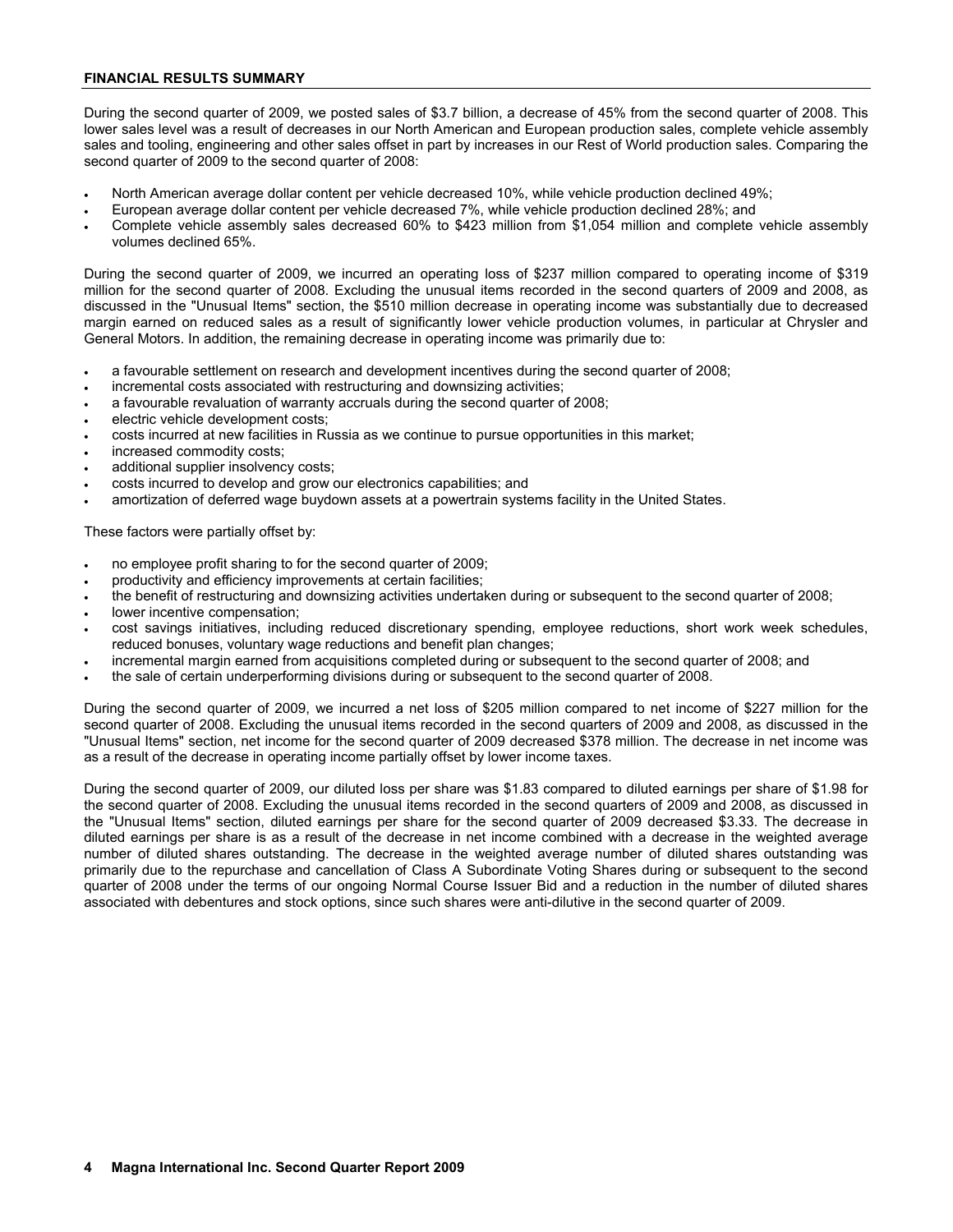During the three months ended March 31, 2009 and 2008 there were no unusual items recorded. During the three months and six months ended June 30, 2009 and 2008, we recorded certain unusual items as follows:

|                                                                                                     |                            | 2009                        |                                                |           |        | 2008 |               |                                         |
|-----------------------------------------------------------------------------------------------------|----------------------------|-----------------------------|------------------------------------------------|-----------|--------|------|---------------|-----------------------------------------|
|                                                                                                     | Operating<br><b>Income</b> | <b>Net</b><br><b>Income</b> | <b>Diluted</b><br><b>Earnings</b><br>per Share | Operating | Income |      | Net<br>Income | <b>Diluted</b><br>Earnings<br>per Share |
| Impairment charges $(1)$<br>Restructuring charges <sup>(1)</sup><br>Curtailment gain <sup>(2)</sup> | (75)<br>(6)<br>26          | (75)<br>(6)<br>20           | \$ (0.67)<br>(0.05)<br>0.18                    | S         | (9)    |      | (7)           | (0.06)                                  |
| Total second quarter and year to date<br>unusual items                                              | (55)                       | (61)                        | \$ (0.54)                                      | \$        | (9)    |      | (7)           | (0.06)<br>\$                            |

### **(1) Restructuring and Impairment Charges**

#### **[a] For the six months ended June 30, 2009**

Historically, we complete our annual goodwill and long-lived impairment analyses in the fourth quarter of each year in conjunction with our annual business planning process. However, goodwill must be tested for impairment when an event or circumstance occurs that more likely than not reduces the fair value of a reporting unit below its carrying amount.

After failing to reach a favourable labour agreement at a powertrain systems facility in Syracuse, New York, during the second quarter of 2009, we decided to wind down these operations. Given the significance of the facility's cashflows in relation to the reporting unit, we determined that it was more likely than not that goodwill at the Powertrain North America reporting unit could potentially be impaired.

Therefore, we made a reasonable estimate of the goodwill impairment by determining the implied fair value of goodwill in the same manner as if we had acquired the reporting unit as at June 30, 2009. As a result, during the second quarter of 2009, we recorded a \$75 million goodwill impairment at our Powertrain North America reporting unit, representing our best estimate of the impairment. Due to the judgment involved in determining the fair value of the reporting unit's assets and liabilities, the final amount of the goodwill impairment charge could differ from the amount estimated. An adjustment, if any, to the estimated impairment charge, based on finalization of the impairment analysis, would be recorded during the fourth quarter of 2009.

During the second quarter of 2009, we recorded restructuring costs of \$6 million related to the planned closure of this powertrain systems facility, substantially all of which will be paid subsequent to 2009.

### **[b] For the six months ended June 30, 2008**

During the second quarter of 2008, we recorded asset impairments of \$5 million relating to specific assets at a seating systems facility in North America and \$4 million relating to specific assets at an interior systems facility in Europe.

### **(2) Curtailment gain**

During the second quarter of 2009, we amended our Retiree Premium Reimbursement Plan in Canada and the United States, such that employees retiring on or after August 1, 2009 will no longer participate in the plan. The amendment will reduce service costs and retirement medical benefit expense in 2009 and future years. As a result of amending the plan, a curtailment gain of \$26 million was recorded in cost of goods sold in the second quarter of 2009.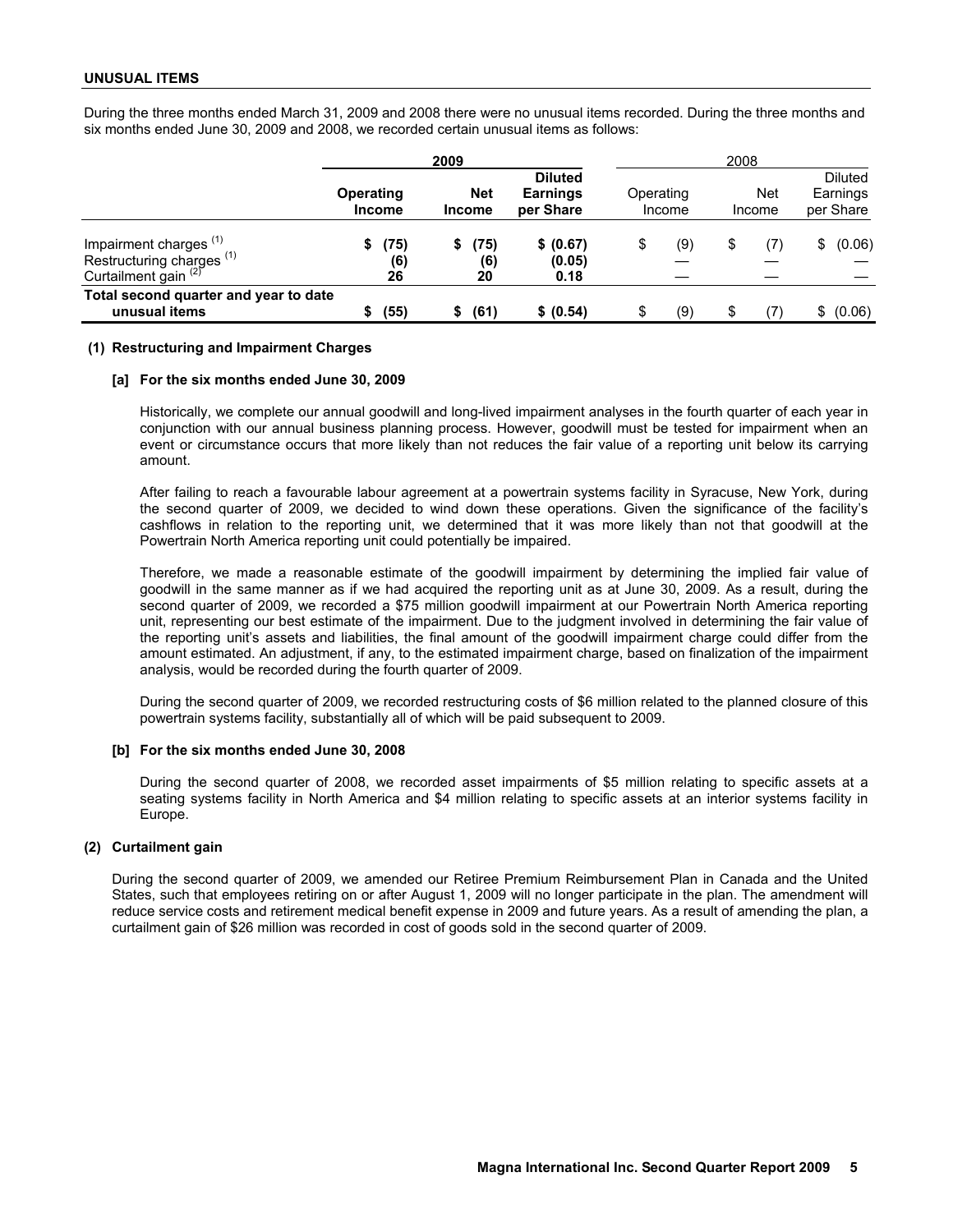### **INDUSTRY TRENDS AND RISKS**

Our success is primarily dependent upon the levels of North American and European car and light truck production by our customers and the relative amount of content we have on their various vehicle programs. A number of other economic, industry and risk factors discussed in our Annual Information Form and Annual Report on Form 40-F, each in respect of the year ended December 31, 2008, also affect our success. The economic, industry and risk factors remain substantially unchanged in respect of the second quarter ended June 30, 2009, except that:

• On June 1, 2009, the U.S. Bankruptcy Court, Southern District of New York approved the sale, pursuant to Section 363 of the U.S. Bankruptcy Code, of Chrysler LLC's principal assets and operations to Chrysler Group LLC, a new company formed in alliance with Fiat SpA. As a result of the sale, which was completed on June 10, 2009, the continuing operations of the new Chrysler are no longer subject to bankruptcy protection.

On July 6, 2009, the U.S. Bankruptcy Court, Southern District of New York approved the sale, pursuant to Section 363 of the U.S. Bankruptcy Code, of General Motors Corporation's principal assets and operations to General Motors Company, a new company owned primarily by the United States, Canadian and Ontario governments, and by a trust for providing medical benefits to United Auto Workers retirees. As a result of the sale, which was completed on July 10, 2009, the continuing operations of the new General Motors are no longer subject to bankruptcy protection.

- As a result of the successful restructuring of Chrysler's and General Motors' operations out of bankruptcy, our credit risk related to Chrysler and General Motors has significantly diminished.
- As previously disclosed, Magna and Sberbank have jointly submitted a revised offer to acquire a 55% equity interest in General Motors' European subsidiary, Opel through the Consortium. The Opel Trust is expected to review the submitted offers and supervise the sale process. There is no assurance as at the date of this MD&A that any transaction will result from the current involvement of Magna and Sberbank.

If we complete the purchase of an equity stake in Opel, we will be subject to a number of risks, including:

- the possibility that the terms and conditions of the definitive agreements we enter into in connection with the acquisition may differ from those currently proposed;
- the risk that, despite any "firewalls" we implement to separate our operations from those of Opel's, some of our OEM customers may prefer to purchase components and systems from suppliers which do not own an equity stake in an OEM;
- the likelihood that we will cease to be in compliance with certain covenants relating to our credit facility and will, as a result, need to renegotiate credit terms with our lending syndicate; and
- various risks associated with the operation of an automotive OEM business.
- On June 24, 2009, the United States Government passed legislation establishing the CARS program, effective July 24, 2009 (for vehicles purchased on or after July 1, 2009). Under the CARS program, vehicle owners meeting specified criteria can receive monetary credit for trading in their older, less efficient vehicles and purchasing or leasing newer, more efficient vehicles. As at the date of this MD&A, the initial funds allocated to the CARS program had been effectively exhausted, however, the U.S. Congress appears set to pass legislation that will allocate an additional \$2 billion in funding to the program. Similar programs in certain European countries have had a positive short-term effect on vehicle production and sales to date in 2009, however, it is too early to determine the impact of the CARS program on North American vehicle production and sales for the full year 2009 and beyond.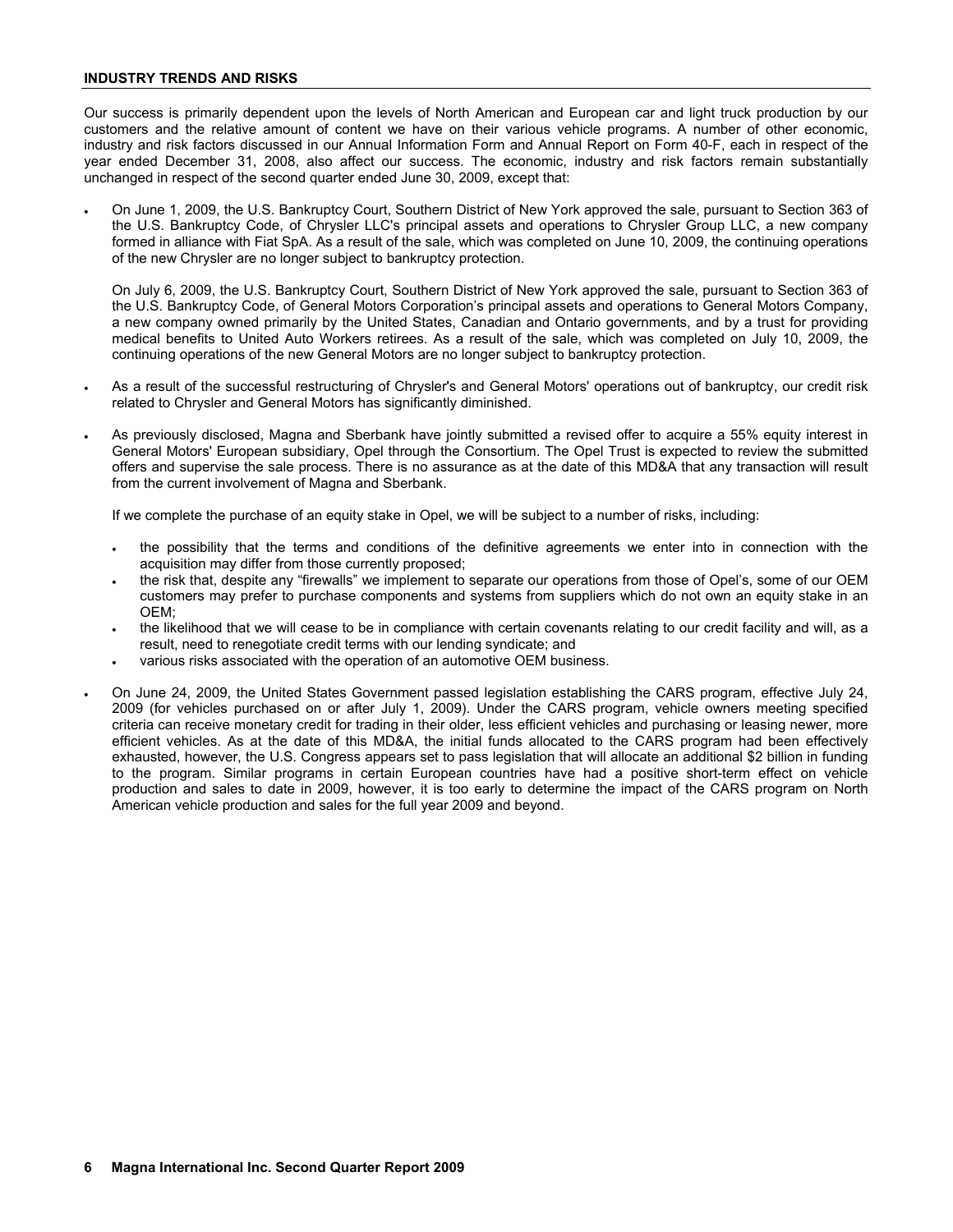### **RESULTS OF OPERATIONS**

### **Average Foreign Exchange**

|                                       | For the three months<br>ended June 30, |       | For the six months<br>ended June 30, |       |       |                                 |
|---------------------------------------|----------------------------------------|-------|--------------------------------------|-------|-------|---------------------------------|
|                                       | 2009                                   | 2008  | Change                               | 2009  | 2008  | Change                          |
| 1 Canadian dollar equals U.S. dollars | 0.863                                  | 0.991 | $-13\%$                              | 0.832 | 0.994 | - 16%                           |
| 1 euro equals U.S. dollars            | 1.369                                  | 1.562 | $-12\%$                              | 1.335 | 1.530 | 13%<br>$\overline{\phantom{0}}$ |
| 1 British pound equals U.S. dollars   | 1.554                                  | 1.970 | $-21\%$                              | 1.494 | 1.974 | $-24\%$                         |

The preceding table reflects the average foreign exchange rates between the most common currencies in which we conduct business and our U.S. dollar reporting currency. The significant changes in these foreign exchange rates for the three months and six months ended June 30, 2009 impacted the reported U.S. dollar amounts of our sales, expenses and income.

The results of operations whose functional currency is not the U.S. dollar are translated into U.S. dollars using the average exchange rates in the table above for the relevant period. Throughout this MD&A, reference is made to the impact of translation of foreign operations on reported U.S. dollar amounts where relevant.

Our results can also be affected by the impact of movements in exchange rates on foreign currency transactions (such as raw material purchases or sales denominated in foreign currencies). However, as a result of hedging programs employed by us, primarily in Canada, foreign currency transactions in the current period have not been fully impacted by movements in exchange rates. We record foreign currency transactions at the hedged rate where applicable.

Finally, holding gains and losses on foreign currency denominated monetary items, which are recorded in selling, general and administrative expenses, impact reported results.

### **RESULTS OF OPERATIONS – FOR THE THREE MONTHS ENDED JUNE 30, 2009**

| <b>Sales</b>                                   |                                        |       |    |       |                          |        |
|------------------------------------------------|----------------------------------------|-------|----|-------|--------------------------|--------|
|                                                | For the three months<br>ended June 30, |       |    |       |                          |        |
|                                                |                                        | 2009  |    | 2008  |                          | Change |
| Vehicle Production Volumes (millions of units) |                                        |       |    |       |                          |        |
| North America                                  |                                        | 1.768 |    | 3.479 |                          | 49%    |
| Europe                                         |                                        | 3.075 |    | 4.251 |                          | 28%    |
| <b>Average Dollar Content Per Vehicle</b>      |                                        |       |    |       |                          |        |
| North America                                  | \$                                     | 768   | \$ | 858   |                          | 10%    |
| Europe                                         | \$                                     | 467   | \$ | 500   |                          | 7%     |
| <b>Sales</b>                                   |                                        |       |    |       |                          |        |
| <b>External Production</b>                     |                                        |       |    |       |                          |        |
| North America                                  | \$                                     | 1,357 | \$ | 2,986 |                          | 55%    |
| Europe                                         |                                        | 1,435 |    | 2.126 | $\overline{\phantom{a}}$ | 33%    |
| <b>Rest of World</b>                           |                                        | 154   |    | 148   | $\ddot{}$                | 4%     |
| Complete Vehicle Assembly                      |                                        | 423   |    | 1,054 |                          | 60%    |
| Tooling, Engineering and Other                 |                                        | 336   |    | 399   | $\overline{\phantom{a}}$ | 16%    |
| <b>Total Sales</b>                             | \$                                     | 3,705 | \$ | 6,713 | $\overline{\phantom{a}}$ | 45%    |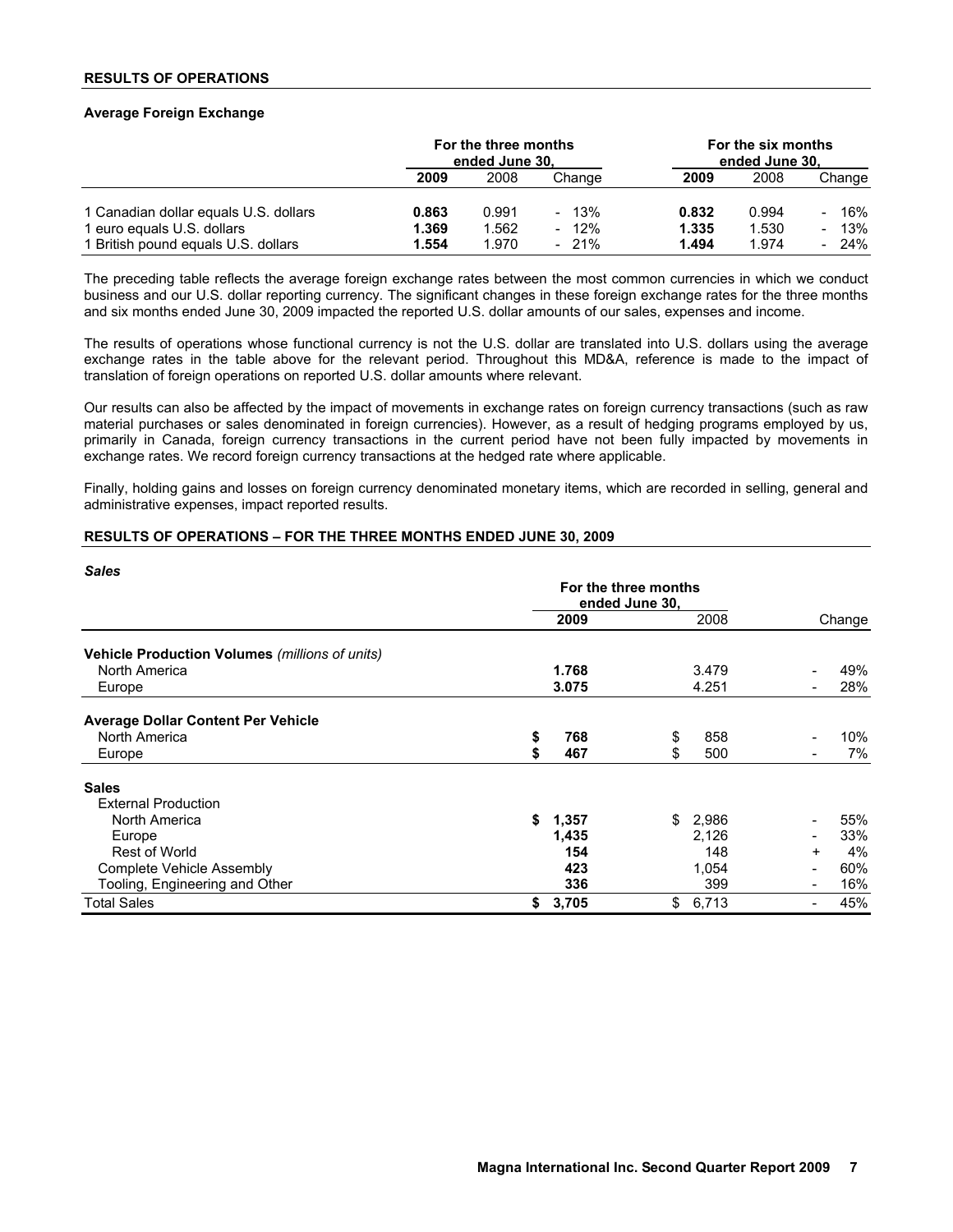### **External Production Sales - North America**

External production sales in North America decreased 55% or \$1.6 billion to \$1.4 billion for the second quarter of 2009 compared to \$3.0 billion for the second quarter of 2008. This decrease in production sales reflects a 49% decrease in North American vehicle production volumes as discussed in the "Highlights" section above combined with a 10% decrease in our North American average dollar content per vehicle. More importantly, during the second quarter of 2009 our largest customers in North America continued to reduce vehicle production volumes compared to the second quarter of 2008. While North American vehicle production volumes declined 49% in the second quarter of 2009 compared to the second quarter of 2008, Chrysler and GM vehicle production declined 84% and 53%, respectively. Due in part to their bankruptcy protection filings, Chrysler and GM stopped or reduced vehicle production at many of their North American assembly operations during the second quarter of 2009.

Our average dollar content per vehicle declined by 10% or \$90 to \$768 for the second quarter of 2009 compared to \$858 for the second quarter of 2008 primarily as a result of:

- Chrysler and GM programs impacted by the stoppages and reductions in vehicle production, as noted above including the:
	- Dodge Grand Caravan, Chrysler Town & Country and Volkswagen Routan;
	- Chrysler 300 and 300C and Dodge Charger;
	- Dodge Journey;
	- Jeep Wrangler;
	- Jeep Liberty;
	- Dodge Avenger and Chrysler Sebring; and
	- Jeep Grand Cherokee;
	- GM full-sized SUVs and pickups;
	- Chevrolet Cobalt and Pontiac G5; and
	- Saturn Vue:
- a decrease in reported U.S. dollar sales due to the weakening of the Canadian dollar against the U.S. dollar;
- programs that ended production during or subsequent to the second quarter of 2008, including the:
	- Chevrolet Trailblazer and GMC Envoy; and
	- Dodge Durango and Chrysler Aspen; and
- customer price concessions subsequent to the second quarter of 2008.

These factors were partially offset by:

- increased production and/or content on certain programs, including the:
	- Ford Escape, Mercury Mariner and Mazda Tribute;
	- Ford Fusion, Mercury Milan and Lincoln MKZ;
	- Ford Edge, Lincoln MKX:
	- Mercedes-Benz R-Class, M-Class and GL-Class; and
	- Saturn Outlook, Buick Enclave and GMC Acadia;
	- the launch of new programs during or subsequent to the second quarter of 2008, including the:
	- Chevrolet Traverse;
		- Ford F-Series and Lincoln Mark LT; and
	- Chevrolet Camaro; and
- acquisitions completed during or subsequent to the second quarter of 2008, including a substantial portion of Plastech Engineered Products Inc.'s ("Plastech") exteriors business.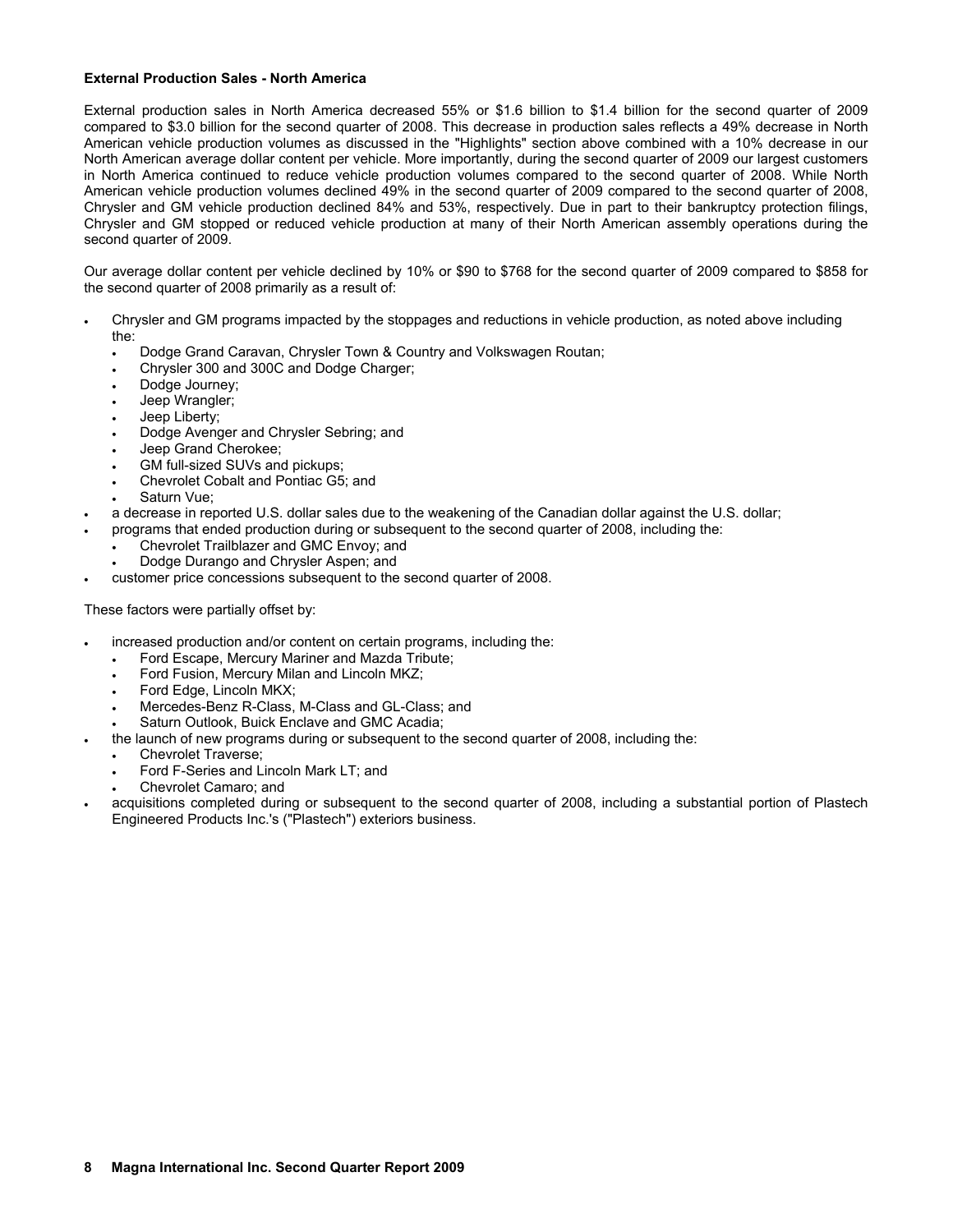### **External Production Sales - Europe**

External production sales in Europe decreased 33% or \$0.7 billion to \$1.4 billion for the second quarter of 2009 compared to \$2.1 billion for the second quarter of 2008. This decrease in production sales reflects a 28% decrease in European vehicle production volumes as discussed in the "Highlights" section above combined with a 7% decrease in our European average dollar content per vehicle.

Our average dollar content per vehicle declined by 7% or \$33 to \$467 for the second quarter of 2009 compared to \$500 for the second quarter of 2008, primarily as a result of:

- the impact of lower production and/or content on certain programs, including the:
	- Mercedes-Benz C-Class;
	- Ford Transit;
	- Porsche Cayenne and Volkswagen Touareg;
	- Volkswagen Transporter;
	- Opel/Vauxhall Vivaro, Nissan Primastar and Renault Trafic;
	- Mercedes-Benz SLK;
	- BMW X3;
	- Opel/Vauxhall Astra Twin Top; and
	- Audi Q7;
	- a decrease in reported U.S. dollar sales due to the weakening of the euro and British pound, each against the U.S. dollar;
- the sale of certain facilities during or subsequent to the second quarter of 2008; and
- customer price concessions subsequent to the second quarter of 2008.

# These factors were partially offset by:

- the launch of new programs during or subsequent to the second quarter of 2008, including the:
	- Audi Q5;
	- Volkswagen Golf;
	- MINI Cooper Convertible;
	- Audi A5 Cabrio; and
	- Peugeot 308 CC;
- acquisitions completed during or subsequent to the second quarter of 2008, including:
	- Cadence, a manufacturer of exterior and interior systems primarily located in the Czech Republic; and
	- Technoplast ("Technoplast"), a supplier of plastic exterior and interior components located in Russia; and
	- increased production and/or content on certain programs, including the:
	- Opel/Vauxhall Insignia; and
		- Volkswagen Tiguan.

# **External Production Sales – Rest of World**

External production sales in Rest of World increased 4% or \$6 million to \$154 million for the second quarter of 2009 compared to \$148 million for the second quarter of 2008 primarily as a result of:

- increased production and/or content on certain programs in China and Brazil;
- the launch of new programs during or subsequent to the second quarter of 2008 in China; and
- an increase in reported U.S. dollar sales as a result of the strengthening of the Chinese Renminbi against the U.S. dollar.

These factors were partially offset by:

- a decrease in reported U.S. dollar sales as a result of the weakening of the Brazilian real and Korean Won, each against the U.S. dollar; and
- decreased production and/or content on certain programs, particularly in Korea and South Africa.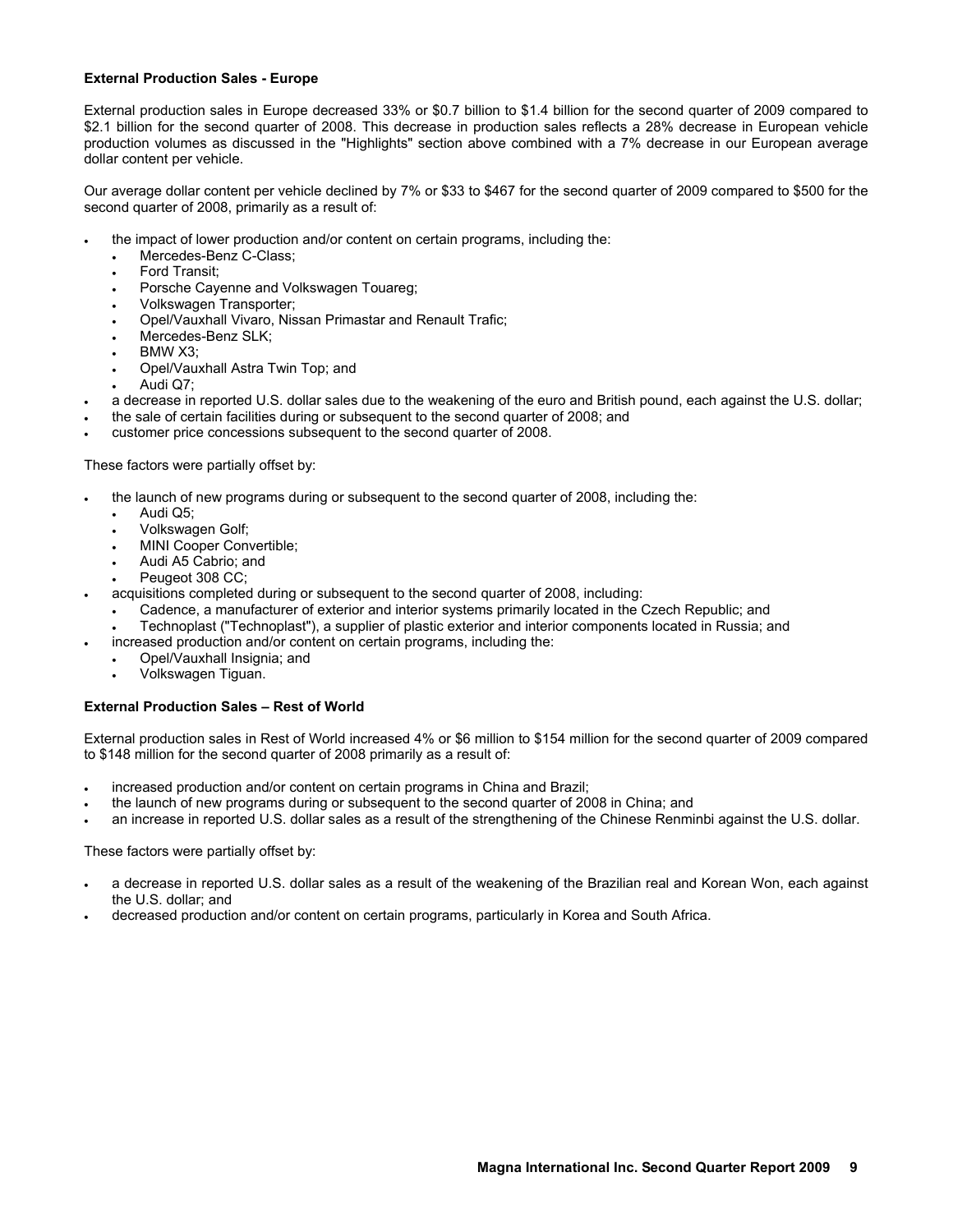### **Complete Vehicle Assembly Sales**

The terms of our various vehicle assembly contracts differ with respect to the ownership of components and supplies related to the assembly process and the method of determining the selling price to the OEM customer. Under certain contracts we are acting as principal, and purchased components and systems in assembled vehicles are included in our inventory and cost of sales. These costs are reflected on a full-cost basis in the selling price of the final assembled vehicle to the OEM customer. Other contracts provide that third-party components and systems are held on consignment by us, and the selling price to the OEM customer reflects a value-added assembly fee only.

Production levels of the various vehicles assembled by us have an impact on the level of our sales and profitability. In addition, the relative proportion of programs accounted for on a full-cost basis and programs accounted for on a value-added basis also impacts our level of sales and operating margin percentage, but may not necessarily affect our overall level of profitability. Assuming no change in total vehicles assembled, a relative increase in the assembly of vehicles accounted for on a full-cost basis has the effect of increasing the level of total sales, however, because purchased components are included in cost of sales, profitability as a percentage of total sales is reduced. Conversely, a relative increase in the assembly of vehicles accounted for on a value-added basis has the effect of reducing the level of total sales and increasing profitability as a percentage of total sales.

|                                                                                    | For the three months<br>ended June 30. |              |  |        |
|------------------------------------------------------------------------------------|----------------------------------------|--------------|--|--------|
|                                                                                    | 2009                                   | 2008         |  | Change |
| <b>Complete Vehicle Assembly Sales</b>                                             | 423                                    | SS.<br>1.054 |  | 60%    |
| <b>Complete Vehicle Assembly Volumes (Units)</b><br>Full-Costed:                   |                                        |              |  |        |
| BMW X3, Mercedes-Benz G-Class, and Saab 9 <sup>3</sup> Convertible<br>Value-Added: | 13.268                                 | 31.413       |  | 58%    |
| Jeep Grand Cherokee, Chrysler 300, and Jeep Commander                              | 783                                    | 8.313        |  | 91%    |
|                                                                                    | 14.051                                 | 39.726       |  | 65%    |

Complete vehicle assembly sales decreased 60% or \$631 million to \$423 million for the second quarter of 2009 compared to \$1.05 billion for the second quarter of 2008 and assembly volumes decreased 65% or 25,675 units. In general, the decrease in complete vehicle assembly volumes is due to a combination of general economic conditions as discussed previously; the natural decline in volumes as certain models that we currently assemble approach their scheduled end of production; and a decrease in reported U.S. dollar sales due to the weakening of the euro against the U.S. dollar. Several new complete vehicle assembly programs have been awarded and are scheduled to launch throughout 2009 to 2013.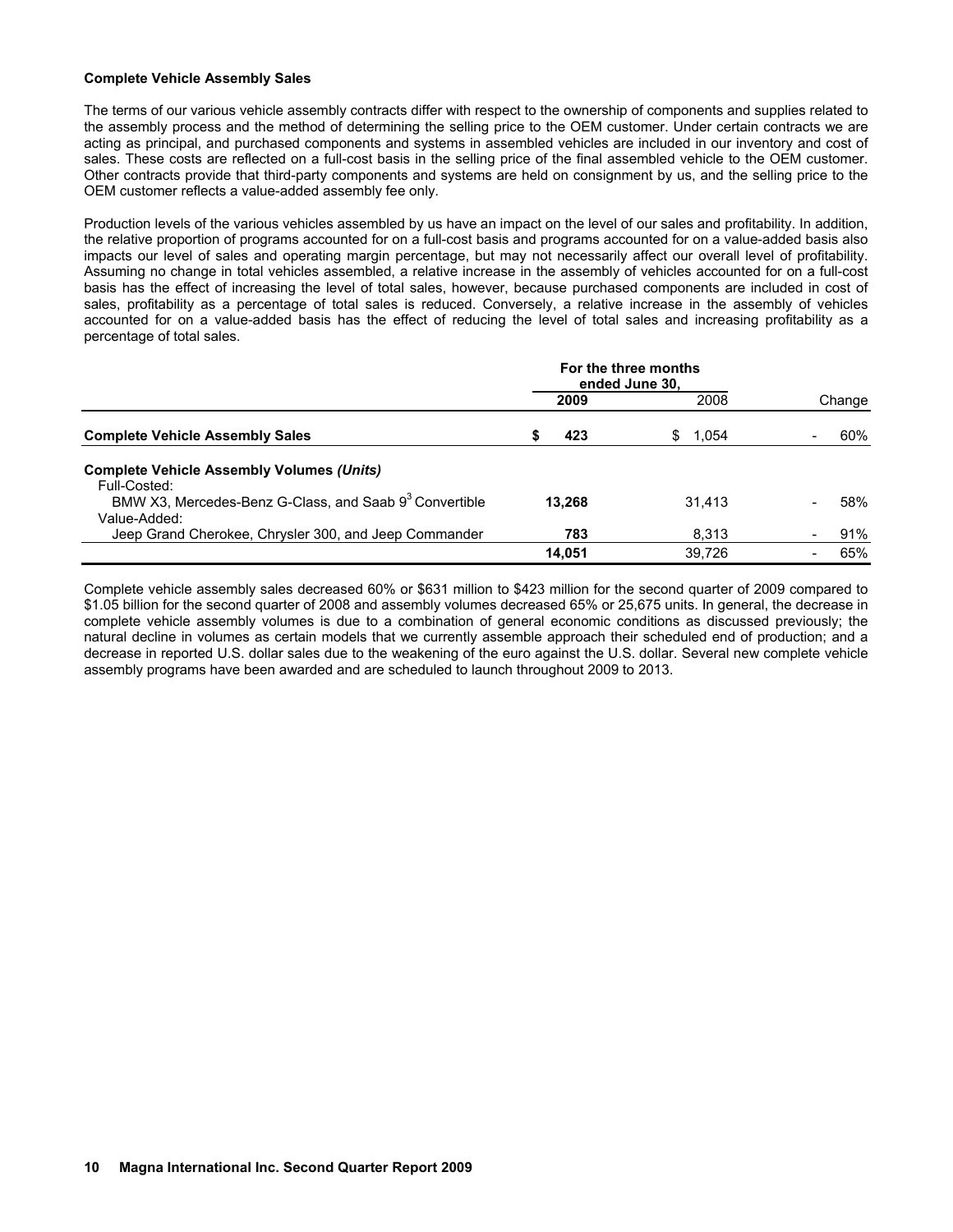# **Tooling, Engineering and Other**

Tooling, engineering and other sales decreased 16% or \$63 million to \$336 million for the second quarter of 2009 compared to \$399 million for the second quarter of 2008.

In the second quarter of 2009, the major programs for which we recorded tooling, engineering and other sales were the:

- MINI Cooper, Clubman, Crossman;
- Chevrolet Silverado and GMC Sierra;
- Buick LaCrosse;
- Audi Q3;
- Porsche 911:
- Opel/Vauxhall Astra;
- Dodge Journey:
- BMW X3:
- Volkswagen Golf;
- Porsche Cayenne and Volkswagen Touareg; and
- Chevrolet Equinox and GMC Terrain.

In the second quarter of 2008, the major programs for which we recorded tooling, engineering and other sales were the:

- Mazda 6:
- MINI Cooper, Clubman, Crossman;
- Mercedes-Benz C-Class:
- Renault Trafic and Nissan Primastar;
- Suzuki XL7;
- GM full-size pickups;
- BMW X3;
- Audi A5;
- Honda Pilot; and
- Porsche Boxster.

In addition, tooling, engineering and other sales decreased as a result of the weakening of the euro and Canadian dollar, each against the U.S. dollar.

# *Gross Margin*

Gross margin decreased \$596 million to \$299 million for the second quarter of 2009 compared to \$895 million for the second quarter of 2008 and gross margin as a percentage of total sales decreased to 8.1% for the second quarter of 2009 compared to 13.3% for the second quarter of 2008. The unusual items discussed in the "Unusual Items" section positively impacted gross margin as a percentage of total sales in the second quarter of 2009 by 0.6%. Excluding these unusual items, the 5.8% decrease in gross margin as a percentage of total sales was substantially as a result of lower gross margin earned due to the significant decline in vehicle production volumes. In addition, gross margin as a percentage of total sales was negatively impacted by:

- a favourable settlement on research and development incentives during the second quarter of 2008;
- a favourable revaluation of warranty accruals during the second quarter of 2008;
- electric vehicle development costs;
- increased commodity costs:
- incremental costs associated with restructuring and downsizing activities, primarily in North America;
- amortization of deferred wage buydown assets at a powertrain systems facility in the United States;
- costs incurred to develop and grow our electronics capabilities;
- costs incurred in preparation for upcoming launches;
- additional supplier insolvency costs; and
- customer price concessions subsequent to the second quarter of 2008.

These factors were partially offset by:

- productivity and efficiency improvements at certain facilities;
- lower employee profit sharing;
- a decrease in complete vehicle assembly sales which have a lower gross margin than our consolidated average;
- the decrease in tooling and other sales that earn low or no margins;
- the benefit of restructuring and downsizing activities that were undertaken during or subsequent to the second quarter of 2008; and
- the benefit of cost saving initiatives, including employee reductions, short work week schedules and benefit plan changes.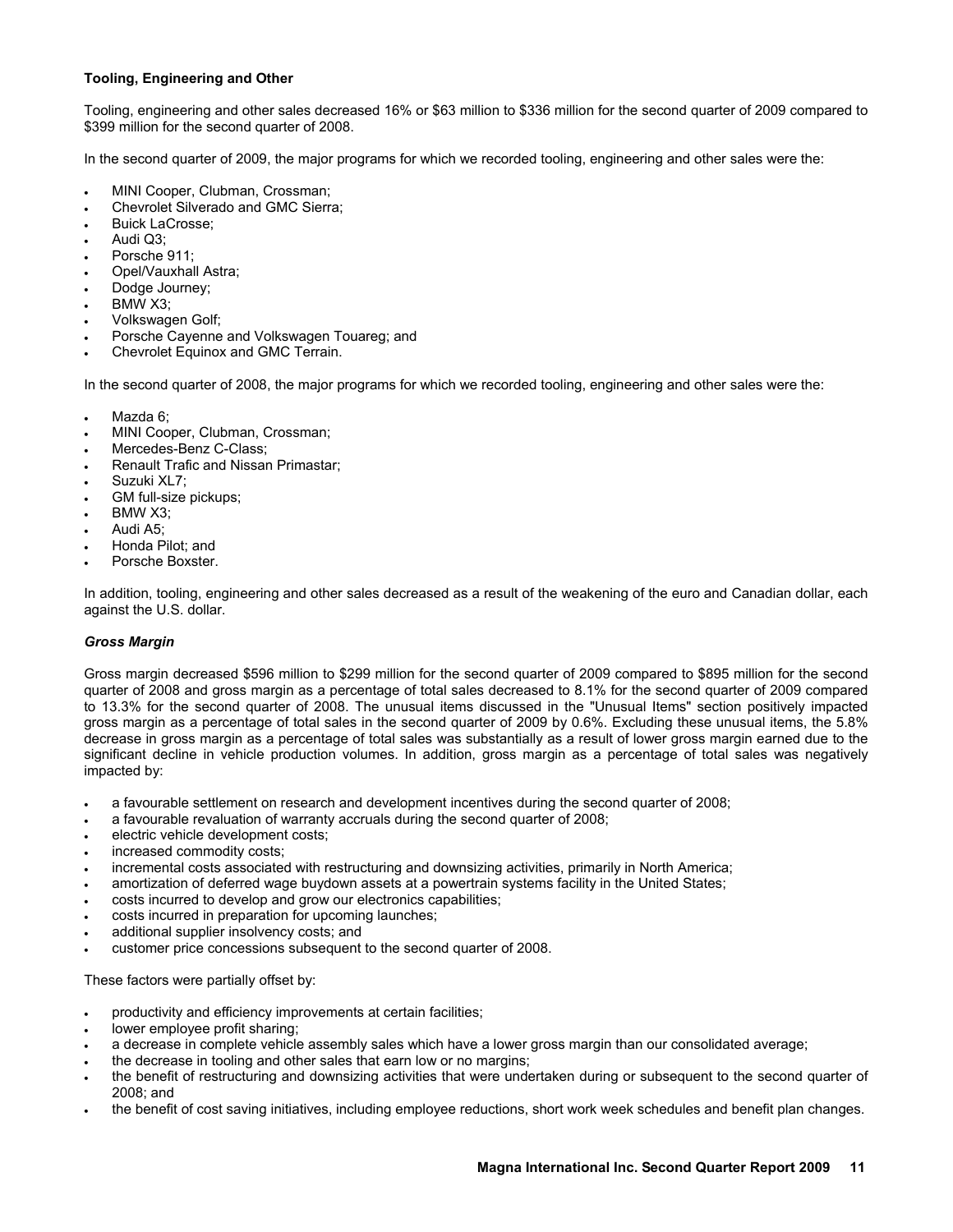### *Depreciation and Amortization*

Depreciation and amortization costs decreased 21% or \$47 million to \$181 million for the second quarter of 2009 compared to \$228 million for the second quarter of 2008. The decrease in depreciation and amortization was primarily as a result of:

- the impairment of certain assets subsequent to the second quarter of 2008, in particular at a powertrain systems facility in the United States and certain interiors and exteriors systems facilities in North America;
- a decrease in reported U.S. dollar depreciation and amortization due to the weakening of the Canadian dollar and euro, each against the U.S. dollar; and
- the sale or disposition of certain facilities subsequent to the second quarter of 2008.

These factors were partially offset by acquisitions completed and capital spending during or subsequent to the second quarter of 2008.

# *Selling, General and Administrative ("SG&A")*

SG&A expense as a percentage of sales was 7.4% for the second quarter of 2009, compared to 5.4% for the second quarter of 2008. This increase was substantially due to the significant decrease in sales as a result of significantly lower vehicle production volumes. SG&A expense decreased 24% or \$89 million to \$275 million for the second quarter of 2009 compared to \$364 million for the second quarter of 2008. The decrease in SG&A expense was primarily as a result of:

- lower incentive compensation;
- reduced spending at certain facilities as a result of restructuring activities and downsizing that were initiated subsequent to the second quarter of 2008;
- management cost saving initiatives, including reduced discretionary spending, employee reductions, reduced bonuses, voluntary wage reductions and benefit plan changes;
- a decrease in reported U.S. dollar SG&A expense due to the weakening of the Canadian dollar and euro, each against the U.S. dollar; and
- the sale or disposition of certain facilities during or subsequent to the second quarter of 2008.

These factors were partially offset by:

- higher restructuring and downsizing costs; and
- acquisitions completed during or subsequent to the second quarter of 2008.

### *Impairment Charges*

Impairment charges increased to \$75 million for the second quarter of 2009 compared to \$9 million for the second quarter of 2008. Impairment charges have been discussed in the "Unusual Items" section.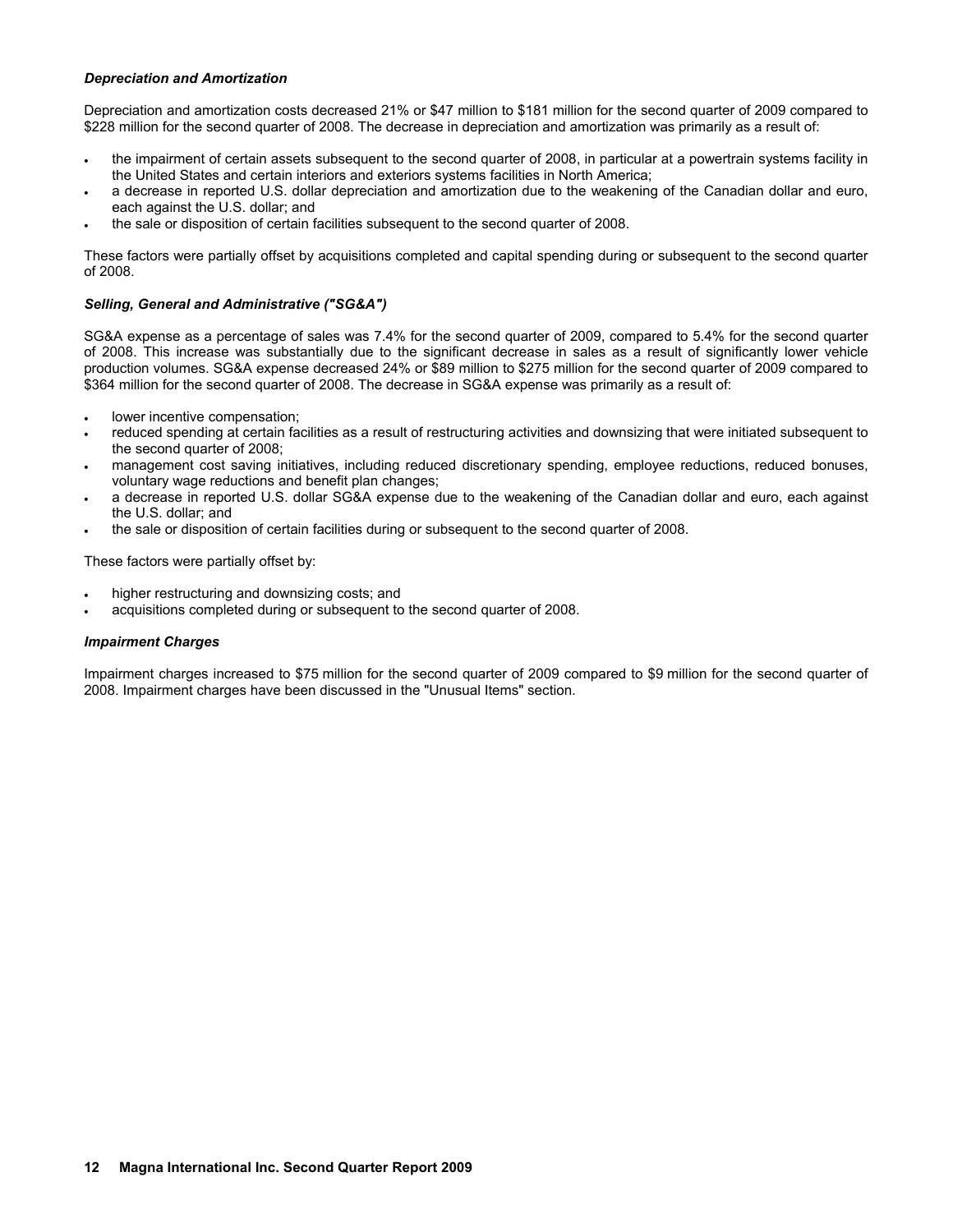# *Earnings (loss) before Interest and Taxes ("EBIT")(1)*

|                     | For the three months<br>ended June 30, |       |    |      |    |        |
|---------------------|----------------------------------------|-------|----|------|----|--------|
|                     |                                        | 2009  |    | 2008 |    | Change |
| North America       |                                        | (199) | \$ | 141  | S  | (340)  |
| Europe              |                                        | (40)  |    | 145  |    | (185)  |
| Rest of World       |                                        |       |    | 13   |    | (5)    |
| Corporate and Other |                                        | (3)   |    |      |    | (8)    |
| <b>Total EBIT</b>   |                                        | (234) |    | 304  | \$ | (538)  |

Included in EBIT for the second quarters of 2009 and 2008 were the following unusual items, which have been discussed in the "Unusual Items" section.

|                       |            | For the three months<br>ended June 30, |
|-----------------------|------------|----------------------------------------|
|                       | 2009       | 2008                                   |
| <b>North America</b>  |            |                                        |
| Impairment charges    | \$<br>(75) | (5)<br>\$                              |
| Restructuring charges | (6)        |                                        |
| Curtailment gain      | 26         |                                        |
|                       | (55)       | (5)                                    |
| <b>Europe</b>         |            |                                        |
| Impairment charges    |            | (4)                                    |
|                       | (55)       | (9)                                    |

# **North America**

EBIT in North America decreased \$340 million to a loss of \$199 million for the second quarter of 2009 compared to earnings of \$141 million for the second quarter of 2008. Excluding the North American unusual items discussed in the "Unusual Items" section, the \$290 million decrease in EBIT was substantially due to decreased margins earned on reduced sales as a result of significantly lower vehicle production volumes, in particular on most Chrysler and General Motors programs. In addition, EBIT was negatively impacted by:

- a favourable settlement on research and development incentives during the second quarter of 2008;
- incremental costs associated with restructuring and downsizing activities;
- electric vehicle development costs;
- additional supplier insolvency costs;
- amortization of deferred wage buydown assets at a powertrain systems facility in the United States;
- increased commodity costs:
- costs incurred to develop and grow our electronics capabilities; and
- customer price concessions subsequent to the second quarter of 2008.

These factors were partially offset by:

- lower affiliation fees paid to corporate;
- no employee profit sharing for the second quarter of 2009;
- productivity and efficiency improvements at certain facilities;
- the benefit of restructuring and downsizing activities undertaken during or subsequent to the second quarter of 2008;
- lower incentive compensation;
- lower warranty costs;
- incremental margin earned from the acquisition from Plastech; and
- the benefit of cost saving initiatives, including reduced discretionary spending, employee reductions, reduced bonuses, and benefit plan changes.

*<sup>(1)</sup> EBIT is defined as income (loss) from operations before income taxes as presented on our unaudited interim consolidated financial statements before net interest expense (income).*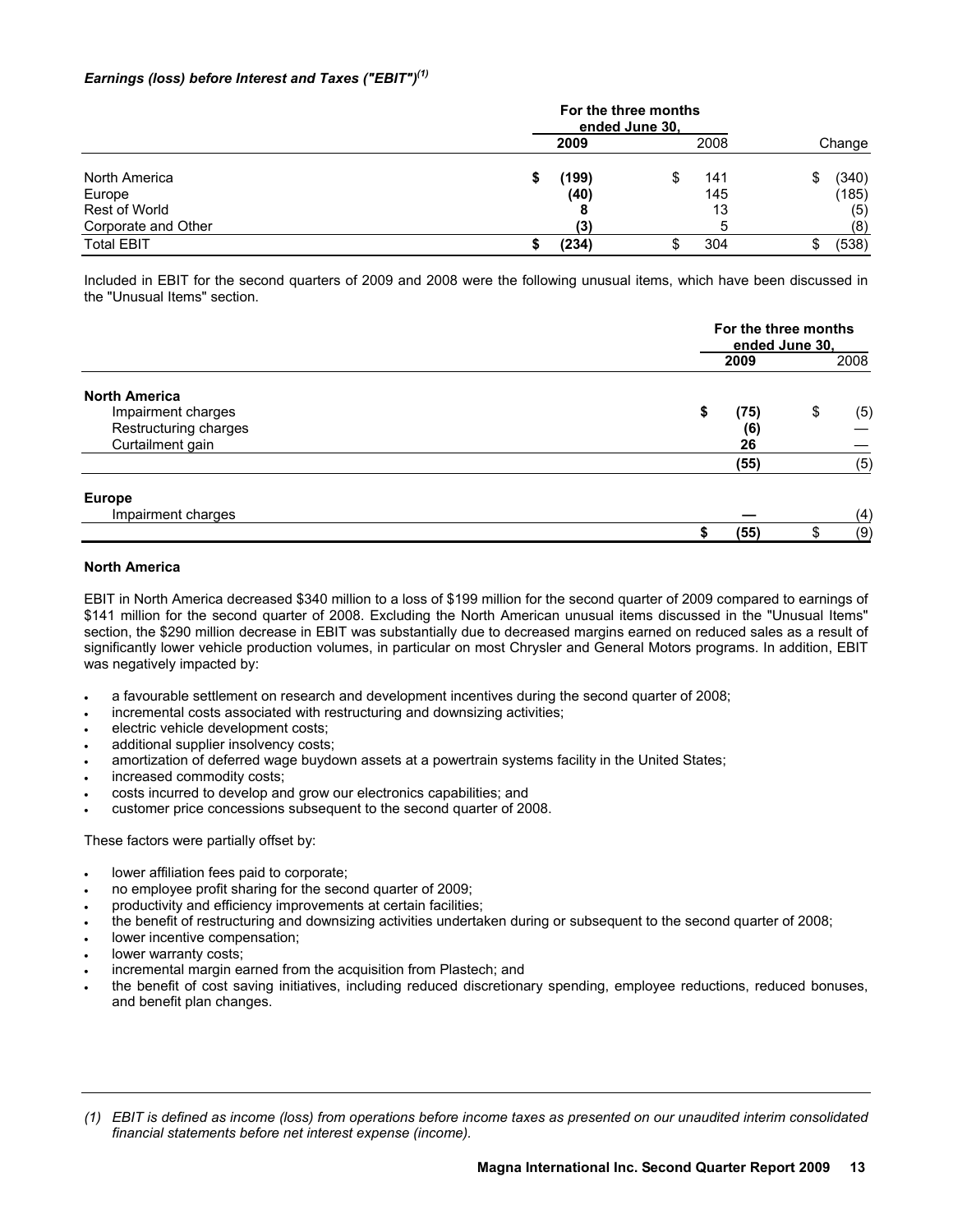# **Europe**

EBIT in Europe decreased \$185 million to a loss of \$40 million for the second quarter of 2009 compared to earnings of \$145 million for the second quarter of 2008. Excluding the European unusual items discussed in the "Unusual Items" section above, the \$189 million decrease in EBIT was substantially due to decreased margins earned on reduced sales as a result of significantly lower vehicle production volumes, in particular on many high content programs. In addition, EBIT was negatively impacted by:

- a favourable revaluation of warranty accruals during the second quarter of 2008;
- costs incurred at new facilities in Russia as we continue to pursue opportunities in this market;
- costs incurred in preparation for upcoming launches or for programs that have not fully ramped up production;
- increased commodity costs;
- incremental costs associated with downsizing activities;
- costs incurred to develop and grow our electronics capabilities; and
- customer price concessions subsequent to the second quarter of 2008.

These factors were partially offset by:

- lower affiliation fees paid to corporate;
- no employee profit sharing for the second quarter of 2009;
- incremental margin earned related to the acquisition of Cadence;
- lower incentive compensation;
- the benefit of cost saving initiatives, including reduced discretionary spending, employee reductions, short work week schedules, reduced bonuses, and voluntary wage reductions; and
- the sale of certain underperforming divisions during or subsequent to the second quarter of 2008.

### **Rest of World**

Rest of World EBIT decreased \$5 million to \$8 million for the second quarter of 2009 compared to \$13 million for the second quarter of 2008 primarily as a result of costs incurred at new facilities, substantially in India partially offset by incremental margin earned on new programs that launched during or subsequent to the second quarter of 2008 in China.

### **Corporate and Other**

Corporate and Other EBIT decreased \$8 million to a loss of \$3 million for the second quarter of 2009 compared to earnings of \$5 million for the second quarter of 2008 primarily as a result of:

- a decrease in affiliation fees earned from our divisions; and
- a decrease in equity income earned.

These factors were partially offset by:

- lower executive compensation; and
- the benefit of cost saving initiatives, including reduced discretionary spending, employee reductions, short work week schedules, reduced bonuses, voluntary wage reductions and benefit plan changes.

### *Interest Expense (Income), net*

During the second quarter of 2009, we recorded net interest expense of \$3 million, compared to \$15 million of net interest income for the second quarter of 2008. The \$18 million decrease in net interest income is as a result of:

- a decrease in interest income earned on lower cash and cash equivalent balances;
- a decrease in interest income earned due to lower interest rates; and
- an increase in interest expense paid on higher short-term borrowings.

These factors were partially offset by a reduction in interest expense on long-term debt due to the repayment of our senior unsecured notes.

### *Operating Income (Loss)*

Operating income decreased \$556 million to a loss of \$237 million for the second quarter of 2009 compared to earnings of \$319 million for the second quarter of 2008. Excluding the unusual items discussed in the "Unusual Items" section, operating income for the second quarter of 2009 decreased \$510 million. The decrease in operating income is the result of the decreases in EBIT and net interest income earned, both as discussed above.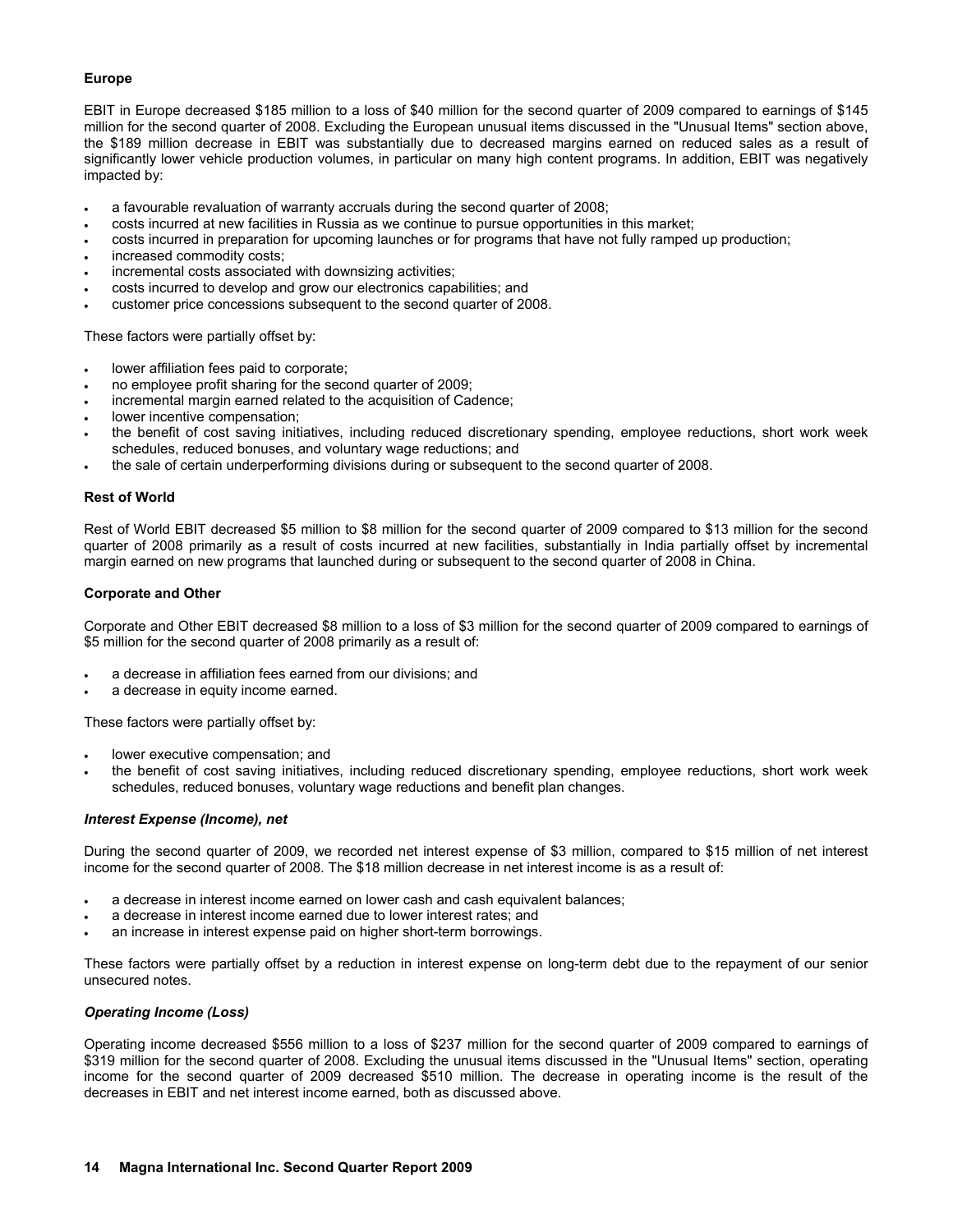### *Income Taxes*

Our effective income tax rate on operating income (excluding equity income) decreased to 13.6% for the second quarter of 2009 compared to 29.8% for the second quarter of 2008. In the second quarters of 2009 and 2008, income tax rates were impacted by the unusual items discussed in the "Unusual Items" section. Excluding unusual items, our effective income tax rate decreased to 21.1% for the second quarter of 2009 compared to 29.6% for the second quarter of 2008. The change in the effective income tax rate is substantially as a result of an increase in losses not benefitted, primarily at certain facilities in the United States and Europe.

### *Net Income (Loss)*

Net income decreased \$432 million to a net loss of \$205 million for the second quarter of 2009 compared to net income of \$227 million for the second quarter of 2008. Excluding the unusual items discussed in the "Unusual Items" section, net income decreased \$378 million. This decrease in net income is the result of the decrease in operating income partially offset by lower income taxes, both as discussed above.

### *Earnings (Loss) per Share*

|                                                                 | For the three months<br>ended June 30, |          |    |       |              |
|-----------------------------------------------------------------|----------------------------------------|----------|----|-------|--------------|
|                                                                 |                                        | 2009     |    | 2008  | Change       |
| Earnings (loss) per Class A Subordinate Voting or Class B Share |                                        |          |    |       |              |
| Basic                                                           |                                        | \$(1.83) |    | 2.01  | \$<br>(3.84) |
| <b>Diluted</b>                                                  | \$                                     | (1.83)   | \$ | 1.98  | \$<br>(3.81) |
| Average number of Class A Subordinate Voting and Class B        |                                        |          |    |       |              |
| Shares outstanding (millions)                                   |                                        |          |    |       |              |
| Basic                                                           |                                        | 111.7    |    | 113.1 | 1%           |
| <b>Diluted</b>                                                  |                                        | 111.7    |    | 115.5 | 3%           |

Diluted earnings per share decreased \$3.81 to a loss of \$1.83 for the second quarter of 2009 compared to earnings of \$1.98 for the second quarter of 2008. Excluding the unusual items, discussed in the "Unusual Items" section, diluted earnings per share decreased \$3.33 from the second quarter of 2008 as a result of a decrease in net income (excluding unusual items) described above, combined with a decrease in the weighted average number of diluted shares outstanding during the quarter.

The decrease in the weighted average number of diluted shares outstanding was primarily due to the repurchase and cancellation of Class A Subordinate Voting Shares subsequent to the second quarter of 2008 under the terms of our ongoing Normal Course Issuer Bid and a reduction in the number of diluted shares associated with debentures and stock options since such shares were anti-dilutive in the second quarter of 2009.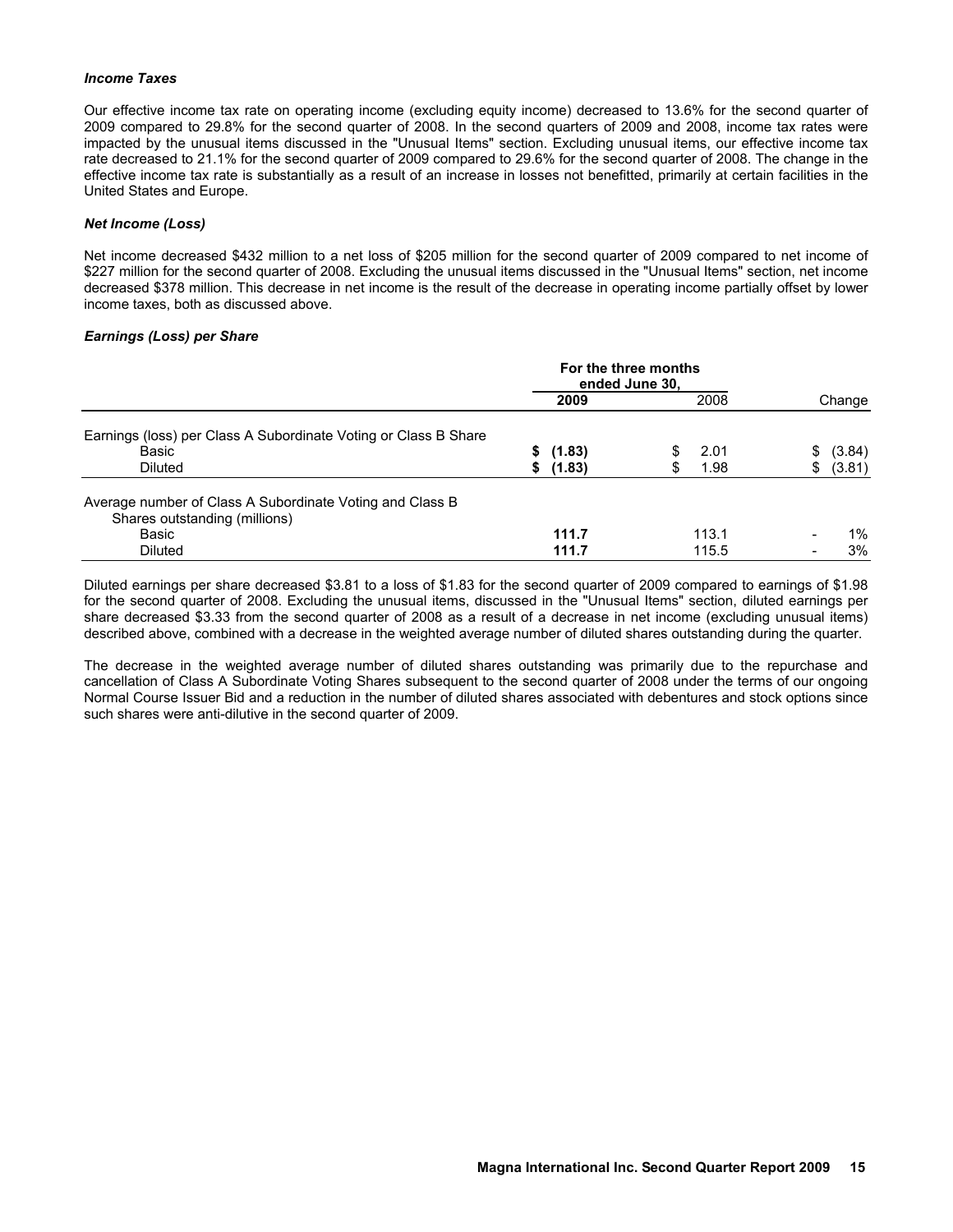### *Cash Flow from Operations*

|                                                      | For the three months<br>ended June 30. |       |  |       |        |
|------------------------------------------------------|----------------------------------------|-------|--|-------|--------|
|                                                      |                                        | 2009  |  | 2008  | Change |
| Net (loss) income                                    |                                        | (205) |  | 227   |        |
| Items not involving current cash flows               |                                        | 292   |  | 266   |        |
|                                                      |                                        | 87    |  | 493   | (406)  |
| Changes in non-cash operating assets and liabilities |                                        | (55)  |  | (289) |        |
| Cash provided from operating activities              |                                        | 32    |  | 204   | 172)   |

Cash flow from operations before changes in non-cash operating assets and liabilities decreased \$406 million to \$87 million for the second quarter of 2009 compared to \$493 million for the second quarter of 2008. The decrease in cash flow from operations was due to a \$432 million decrease in net income, as discussed above, partially offset by a \$26 million increase in items not involving current cash flows primarily as a result of the \$75 million goodwill impairment charge offset in part by the \$26 million curtailment gain. Items not involving current cash flows are comprised of the following:

|                                                             | For the three months<br>ended June 30. |      |  |      |
|-------------------------------------------------------------|----------------------------------------|------|--|------|
|                                                             |                                        | 2009 |  | 2008 |
| Depreciation and amortization                               |                                        | 181  |  | 228  |
| Long-lived asset impairments                                |                                        | 75   |  | 9    |
| Amortization of other assets included in cost of goods sold |                                        | 23   |  |      |
| Other non-cash charges                                      |                                        | 20   |  | 16   |
| Amortization of employee wage buydown                       |                                        | 6    |  | 10   |
| Equity income                                               |                                        |      |  | (10) |
| Future income taxes and non-cash portion of current taxes   |                                        | 11   |  | (4)  |
| Curtailment gain                                            |                                        | (26) |  |      |
| Items not involving current cash flows                      |                                        | 292  |  | 266  |

Cash invested in non-cash operating assets and liabilities amounted to \$55 million for the second quarter of 2009 compared to \$289 million for the second quarter of 2008. The change in non-cash operating assets and liabilities is comprised of the following sources (and uses) of cash:

|                                                      | For the three months<br>ended June 30. |       |  |  |  |
|------------------------------------------------------|----------------------------------------|-------|--|--|--|
|                                                      | 2009                                   | 2008  |  |  |  |
| Accounts receivable                                  | 192<br>S                               | (20)  |  |  |  |
| Inventories                                          | (25)                                   | (81)  |  |  |  |
| Income taxes receivable                              | (24)                                   | (58)  |  |  |  |
| Prepaid expenses and other                           |                                        | (90)  |  |  |  |
| Accounts payable                                     | (111)                                  | 37    |  |  |  |
| Accrued salaries and wages                           | (96)                                   | (81)  |  |  |  |
| Other accrued liabilities                            | 11                                     |       |  |  |  |
| Deferred revenue                                     | (5)                                    | (5)   |  |  |  |
| Changes in non-cash operating assets and liabilities | (55)                                   | (289) |  |  |  |

The decrease in accounts receivable and accounts payable in the second quarter of 2009 was primarily due to lower sales related to the downturn in the automotive sector, offset in part by Chrysler receivables that were collected subsequent to June 30, 2009. The increase in inventories relates to several tooling programs in Europe and production inventory builds substantially in North America to ensure availability of parts in the event of supply disruptions. The decrease in accrued salaries and wages was primarily due to the reduction in employee profit sharing and the payment of the second instalment of wage buydowns at a powertrain systems facility in the United States. The increase in income taxes receivable was primarily due to losses that can be carried back to prior years in Canada net of tax refunds received in Canada and the United States.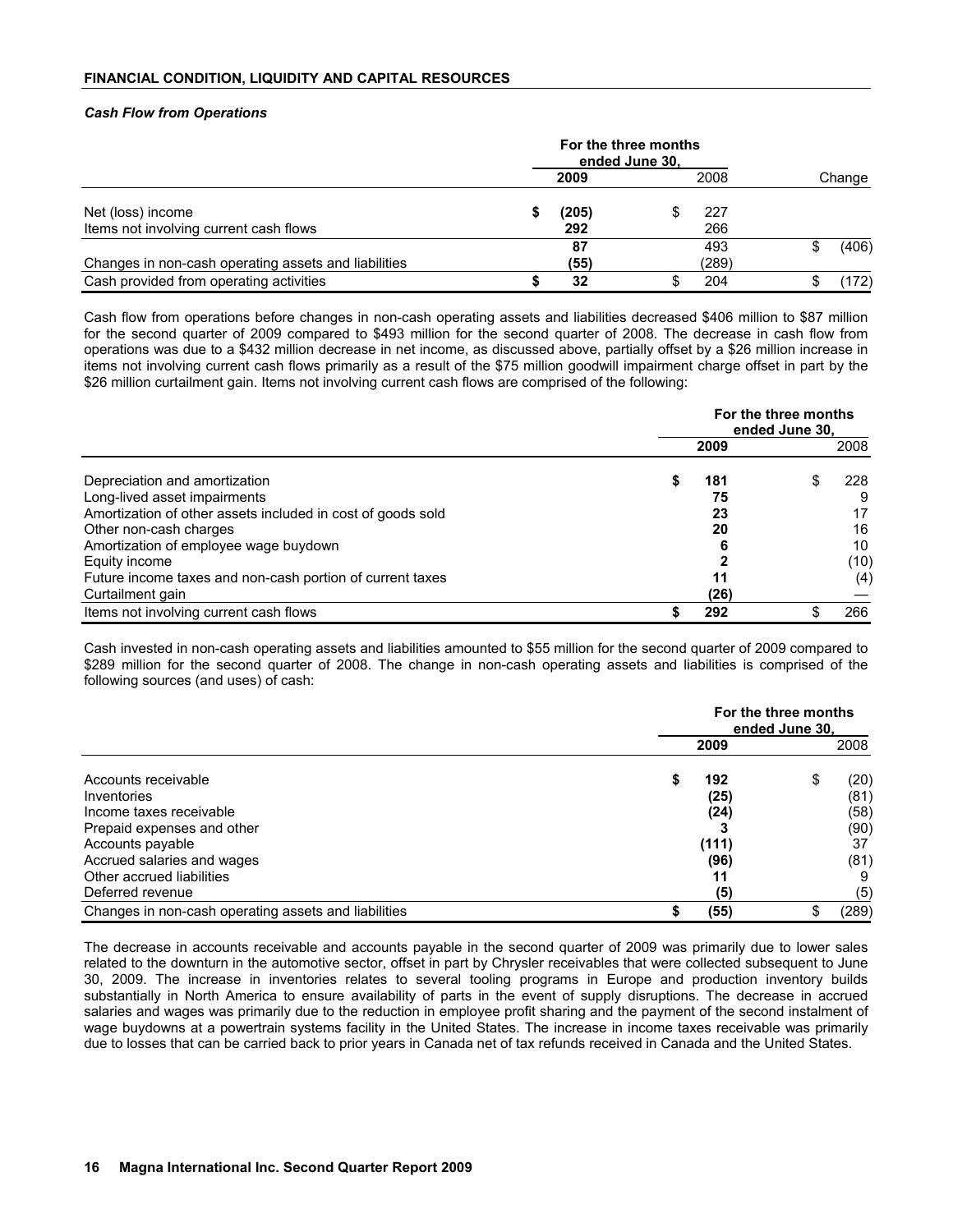### *Capital and Investment Spending*

|                                                                                                               |  | 2009          |   | 2008                | Change |
|---------------------------------------------------------------------------------------------------------------|--|---------------|---|---------------------|--------|
| Fixed asset additions<br>Investments and other assets                                                         |  | (150)<br>(84) | S | (187)<br>(82)       |        |
| Fixed assets, investments and other assets additions<br>Purchase of subsidiaries<br>Proceeds from disposition |  | (234)<br>(39) |   | (269)<br>(97)<br>19 |        |
| Cash used for investing activities                                                                            |  | (266)         | S | (347)               | 81     |

### **Fixed and other assets additions**

In the second quarter of 2009, we invested \$150 million in fixed assets. While investments were made to refurbish or replace assets consumed in the normal course of business and for productivity improvements, a large portion of the investment in the second quarter of 2009 was for manufacturing equipment for programs that will be launching subsequent to the second quarter of 2009 and capital related to takeover business awarded during 2009.

In the second quarter of 2009, we invested \$84 million in other assets related primarily to fully reimbursable planning and engineering costs at our complete vehicle engineering and assembly operations and our roof systems operations for programs that will be launching subsequent to the second quarter of 2009.

### **Purchase of subsidiaries**

During the second quarter of 2009, we invested \$39 million to purchase subsidiaries, including:

- Cadence, a manufacturer of exterior and interior systems primarily located in the Czech Republic; and
- several facilities in the United States and Mexico from Meridian, which supply interior and exterior composites.

## **Proceeds from disposition**

Proceeds from disposition in the second quarter of 2009 and 2008 were \$7 million and \$19 million, respectively, which represent normal course fixed and other asset disposals.

### *Financing*

|                                                    | For the three months<br>ended June 30, |      |   |       |        |
|----------------------------------------------------|----------------------------------------|------|---|-------|--------|
|                                                    |                                        | 2009 |   | 2008  | Change |
| Increase in bank indebtedness                      |                                        | 159  | S | 27    |        |
| Repayments of debt<br>Issues of debt               |                                        | (10) |   | (16)  |        |
| Repurchase of Class A Subordinate Voting Shares    |                                        |      |   | (134) |        |
| Cash dividends paid                                |                                        |      |   | (40)  |        |
| Cash provided from (used for) financing activities |                                        | 150  |   | (163) | 313    |

The increase in bank indebtedness during the second quarter of 2009 relates primarily to the draw down on our term and operating lines of credit in Europe that was required to fund current European operations. Subsequent to June 30, 2009 substantially all of the indebtedness was repaid through cash resources.

During the second quarter of 2008, we purchased 1.9 million Class A Subordinate Voting Shares for an aggregate purchase price of \$134 million under a normal course issuer bid.

During the second quarter of 2009, our Board of Directors suspended payment of dividends. As a result, no cash dividends were paid on our Class A Subordinate Voting or Class B Share for the second quarter of 2009. This compares to a dividend payment of \$0.36 per Class A Subordinate Voting or Class B Share for the second quarter of 2008.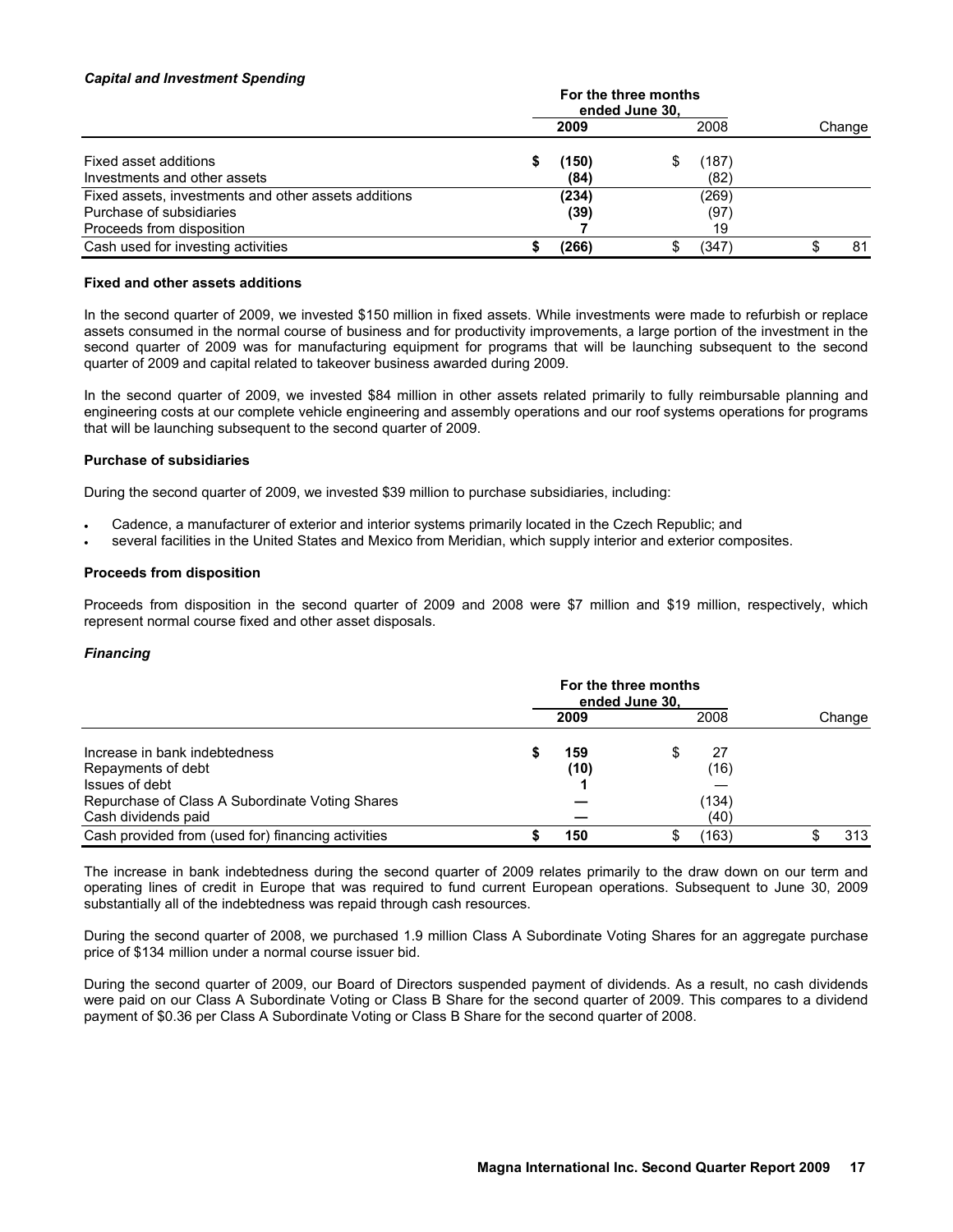## *Financing Resources*

| As at<br><b>June 30,</b><br>2009   |             | As at<br>December 31.<br>2008 | Change     |
|------------------------------------|-------------|-------------------------------|------------|
| <b>Liabilities</b>                 |             |                               |            |
| <b>Bank indebtedness</b>           | 291         | 909<br>\$                     |            |
| Long-term debt due within one year | 250         | 157                           |            |
| Long-term debt                     | 123         | 143                           |            |
|                                    | 664         | 1.209                         |            |
| Shareholders' equity               | 7,123       | 7,363                         |            |
| Total capitalization               | 7,787<br>S. | \$<br>8,572                   | (785)<br>S |

Total capitalization decreased by \$0.8 billion to \$7.8 billion at June 30, 2009 compared to \$8.6 billion at December 31, 2008. The decrease in capitalization was a result of a \$0.6 billion decrease in liabilities and a \$0.2 billion decrease in shareholders' equity.

The decrease in liabilities is primarily as a result of a \$767 million repayment on our outstanding lines of credit in February and March 2009 partially offset by the draw down on our lines of credit during the second quarter of 2009 in Europe and debt assumed on the Cadence acquisition.

The decrease in shareholders' equity was primarily as a result of:

- net loss incurred during the first six months of 2009; and
- dividends paid during the first quarter of 2009.

These factors were partially offset by:

- a \$93 million increase in accumulated net unrealized gains on translation of net investment in foreign operations, primarily as a result of the strengthening of the Canadian dollar and British pound, each against the U.S. dollar between December 31, 2008 and June 30, 2009; and
- net unrealized gains on cash flow hedges and the reclassification of net losses on cash flow hedges from accumulated other comprehensive income to net loss.

# *Cash Resources*

During the first six months of 2009, our cash resources decreased by \$1.0 billion to \$1.7 billion primarily as a result of the repayment of \$0.6 billion on our outstanding lines of credit as discussed previously. In addition to our cash resources, we had term and operating lines of credit totalling \$2.1 billion. The unused and available portion of our lines of credit increased \$0.6 billion to \$1.6 billion during the first six months of 2009 due to the repayment on our operating lines.

### *Maximum Number of Shares Issuable*

The following table presents the maximum number of shares that would be outstanding if all of the outstanding options and Subordinated Debentures issued and outstanding at August 6, 2009 were exercised or converted:

| Class A Subordinate Voting and Class B Shares | 112.613.071 |
|-----------------------------------------------|-------------|
| Subordinated Debentures <sup>(1)</sup>        | 1.096.589   |
| Stock options <sup>(ii)</sup>                 | 3.805.701   |
|                                               | 117.515.361 |

*(i) The above amounts include shares issuable if the holders of the 6.5% Convertible Subordinated Debentures exercise their conversion option but exclude Class A Subordinate Voting Shares issuable, only at our option, to settle interest and principal related to the 6.5% Convertible Subordinated Debentures on redemption or maturity. The number of Class A Subordinate Voting Shares issuable at our option is dependent on the trading price of Class A Subordinate Voting Shares at the time we elect to settle the 6.5% Convertible Subordinated Debenture interest and principal with shares.* 

 *The above amounts also exclude Class A Subordinate Voting Shares issuable, only at our option, to settle the 7.08% Subordinated Debentures on redemption or maturity. The number of shares issuable is dependent on the trading price of Class A Subordinate Voting Shares at redemption or maturity of the 7.08% Subordinated Debentures.* 

*(ii) Options to purchase Class A Subordinate Voting Shares are exercisable by the holder in accordance with the vesting provisions and upon payment of the exercise price as may be determined from time to time pursuant to our stock option plans.*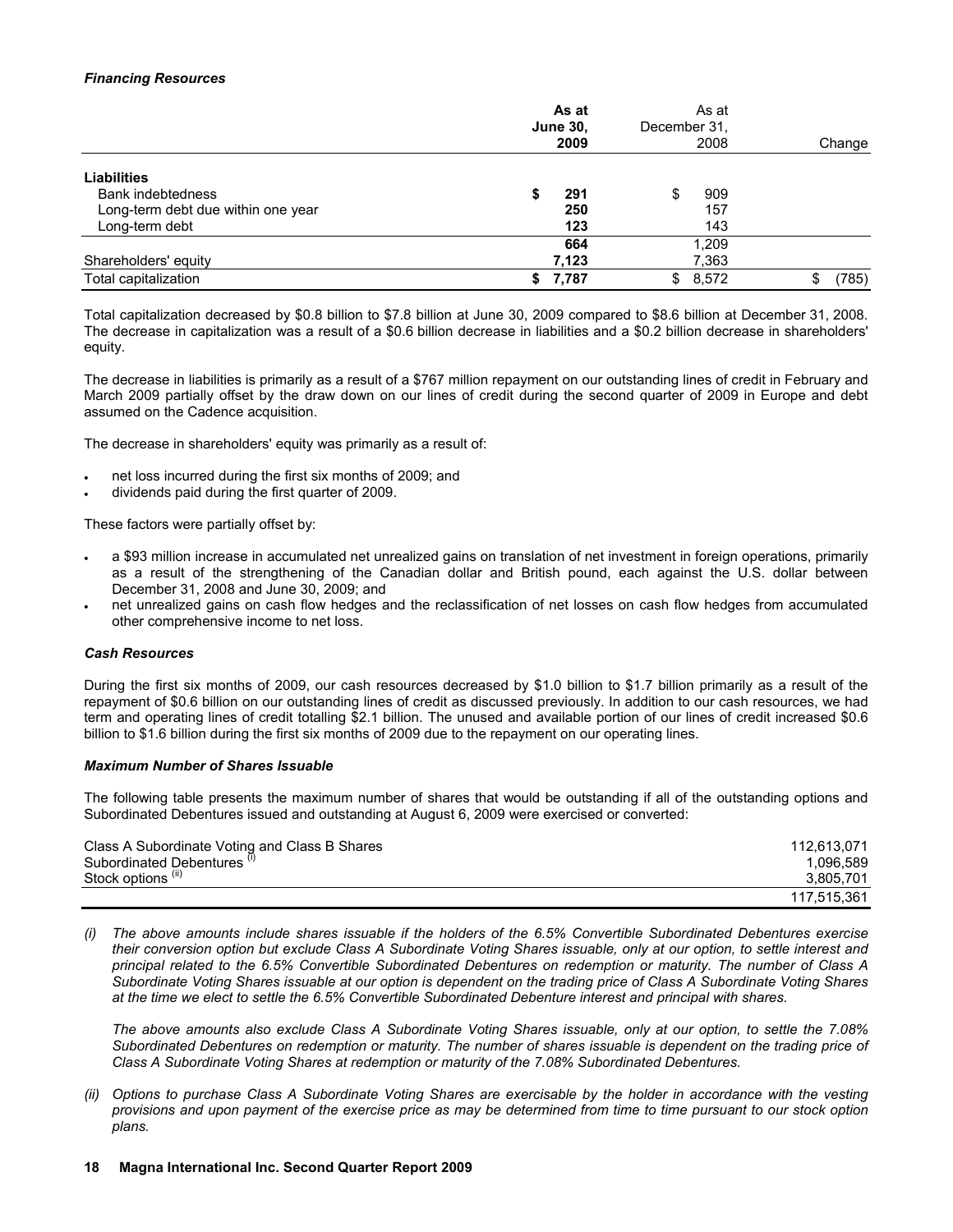### *Contractual Obligations and Off-Balance Sheet Financing*

There have been no material changes with respect to the contractual obligations requiring annual payments during the second quarter of 2009 that are outside the ordinary course of our business. Refer to our MD&A included in our 2008 Annual Report.

# **RESULTS OF OPERATIONS – FOR THE SIX MONTHS ENDED JUNE 30, 2009**

### *Sales*

|                                                |    | 2009  | 2008         | Change |
|------------------------------------------------|----|-------|--------------|--------|
| Vehicle Production Volumes (millions of units) |    |       |              |        |
| North America                                  |    | 3.496 | 6.966        | 50%    |
| Europe                                         |    | 5.612 | 8.447        | 34%    |
| Average Dollar Content Per Vehicle             |    |       |              |        |
| North America                                  | \$ | 838   | \$<br>866    | 3%     |
| Europe                                         | \$ | 461   | \$<br>487    | 5%     |
| <b>Sales</b>                                   |    |       |              |        |
| <b>External Production</b>                     |    |       |              |        |
| North America                                  | \$ | 2,928 | \$<br>6,035  | 51%    |
| Europe                                         |    | 2,587 | 4,111        | 37%    |
| <b>Rest of World</b>                           |    | 262   | 269          | 3%     |
| Complete Vehicle Assembly                      |    | 824   | 2,140        | 61%    |
| Tooling, Engineering and Other                 |    | 678   | 780          | 13%    |
| <b>Total Sales</b>                             | \$ | 7,279 | \$<br>13,335 | 45%    |

### **External Production Sales - North America**

External production sales in North America decreased 51% or \$3.1 billion to \$2.9 billion for the six months ended June 30, 2009 compared to \$6.0 billion for the six months ended June 30, 2008. This decrease in production sales reflects a 50% decrease in North American vehicle production volumes combined with a 3% decrease in our North American average dollar content per vehicle. More importantly, during the first half of 2009 our largest customers in North America continued to reduce vehicle production volumes compared to the first half of 2008. While North American vehicle production volumes declined 50% in the first six months of 2009 compared to the first six months of 2008, Chrysler and GM vehicle production declined 69% and 55%, respectively.

Our average dollar content per vehicle declined by 3% or \$28 to \$838 for the six months ended June 30, 2009 compared to \$866 for the six months ended June 30, 2008 primarily as a result of:

- plant closures at Chrysler during most of May and June 2009 for all programs including the:
	- Dodge Grand Caravan, Chrysler Town & Country and Volkswagen Routan;
	- Chrysler 300 and 300C and Dodge Charger;
	- Jeep Wrangler;
	- Dodge Avenger and Chrysler Sebring;
	- Jeep Liberty; and
	- Dodge Caliber:
- the impact of lower production and/or content on certain programs, including the:
	- Chevrolet Cobalt and Pontiac G5;
	- GM full-sized SUVs:
	- Saturn Vue:
	- Saturn Outlook, Buick Enclave and GMC Acadia; and
	- Chevrolet Impala;
- a decrease in reported U.S. dollar sales due to the weakening of the Canadian dollar against the U.S. dollar;
- programs that ended production during or subsequent to the six months ended June 30, 2008, including the:
	- Chevrolet Trailblazer and GMC Envoy; and
	- Dodge Durango and Chrysler Aspen; and
- customer price concessions subsequent to the six months ended June 30, 2008.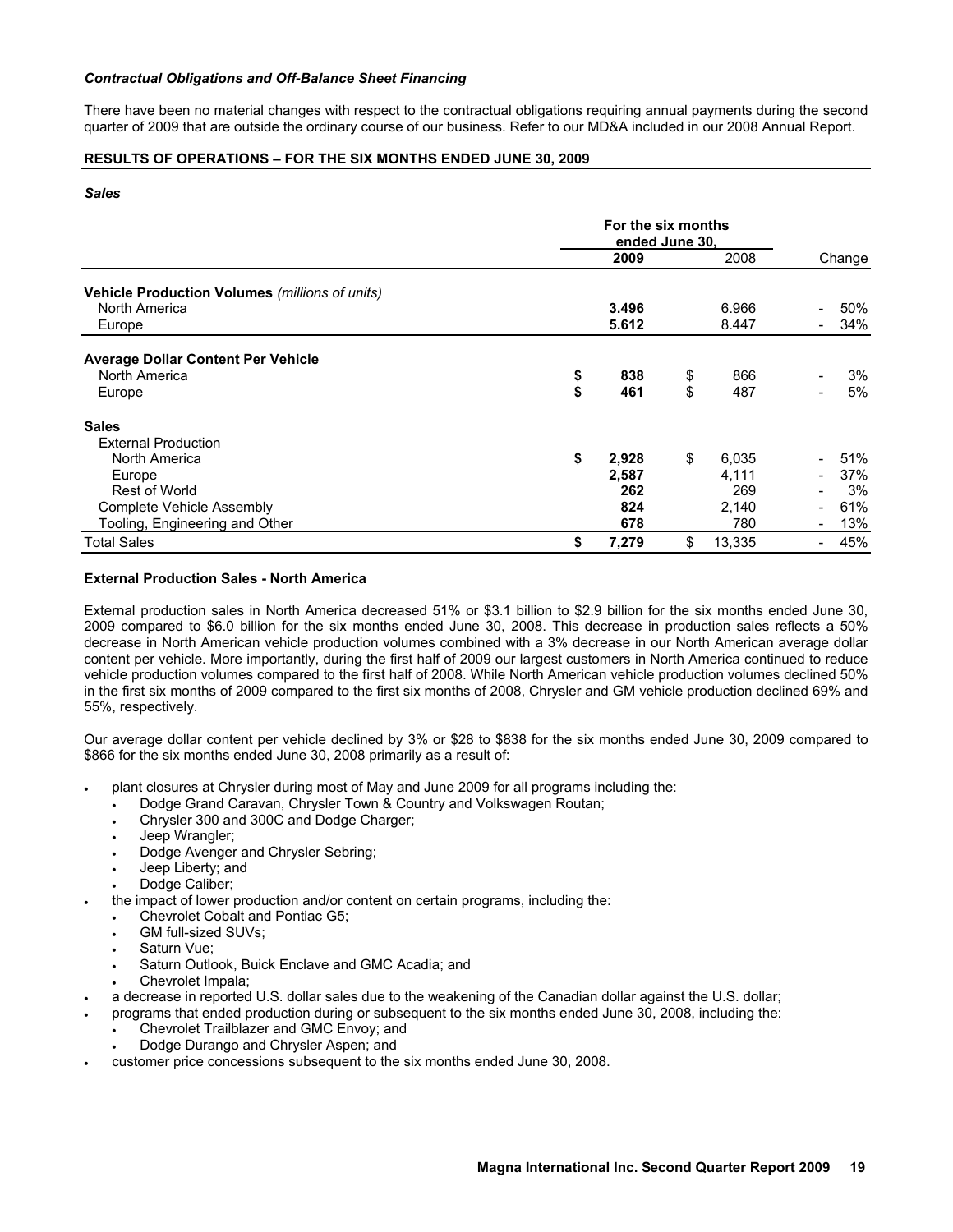These factors were partially offset by:

- the launch of new programs during or subsequent to the six months ended June 30, 2008, including the:
	- Ford F-Series and Lincoln Mark LT;
	- Chevrolet Traverse;
	- Dodge Ram;
	- BMW X6;
	- Ford Flex; and
	- Chevrolet Camaro;
	- increased production and/or content on certain programs, including the:
	- Ford Escape, Mercury Mariner and Mazda Tribute;
	- GM full-sized pickups; and
	- Ford Fusion, Mercury Milan and Lincoln MKZ; and
- acquisitions completed during or subsequent to the six months ended June 30, 2008, including
	- a substantial portion of Plastech's exteriors business;
	- a stamping and sub-assembly facility in Birmingham, Alabama from Ogihara America Corporation.

### **External Production Sales - Europe**

External production sales in Europe decreased 37% or \$1.5 billion to \$2.6 billion for the six months ended June 30, 2009 compared to \$4.1 billion for the six months ended June 30, 2008. This decrease in production sales reflects a 34% decrease in European vehicle production volumes combined with a 5% decrease in our European average dollar content per vehicle.

Our average dollar content per vehicle declined by 5% or \$26 to \$461 for the six months ended June 30, 2009 compared to \$487 for the six months ended June 30, 2008, primarily as a result of:

- the impact of lower production and/or content on certain programs, including the:
	- Ford Transit;
	- Mercedes-Benz C-Class;
	- Porsche Cayenne and Volkswagen Touareg;
	- BMW X3;
	- Opel/Vauxhall Vivaro, Nissan Primastar and Renault Trafic;
	- Mercedes-Benz SLK; and
	- Volkswagen Transporter;
- a decrease in reported U.S. dollar sales due to the weakening of the euro and British pound, each against the U.S. dollar;
- the sale of certain facilities during or subsequent to the six months ended June 30, 2008; and
- customer price concessions subsequent to the six months ended June 30, 2008.

These factors were partially offset by:

- the launch of new programs during or subsequent to the six months ended June 30, 2008, including the:
	- Audi Q5;
	- Volkswagen Golf;
	- Opel/Vauxhall Insignia; and
	- MINI Cooper Convertible;
- acquisitions completed during or subsequent to the six months ended June 30, 2008, including Cadence and Technoplast; and
- increased production and/or content on certain programs, including the Volkswagen Tiguan.

### **External Production Sales – Rest of World**

External production sales in Rest of World decreased 3% or \$7 million to \$262 million for the second quarter of 2009 compared to \$269 million for the second quarter of 2008 primarily as a result of:

- a decrease in reported U.S. dollar sales as a result of the weakening of the Brazilian real, Korean Won and South African Rand, each against the U.S. dollar; and
- decreased production and/or content on certain programs, particularly in Korea and South Africa.

These factors were partially offset by:

- increased production and/or content on certain programs in China and Brazil;
- the launch of new programs during or subsequent to the first six months of 2008 in China; and
- an increase in reported U.S. dollar sales as a result of the strengthening of the Chinese Renminbi against the U.S. dollar.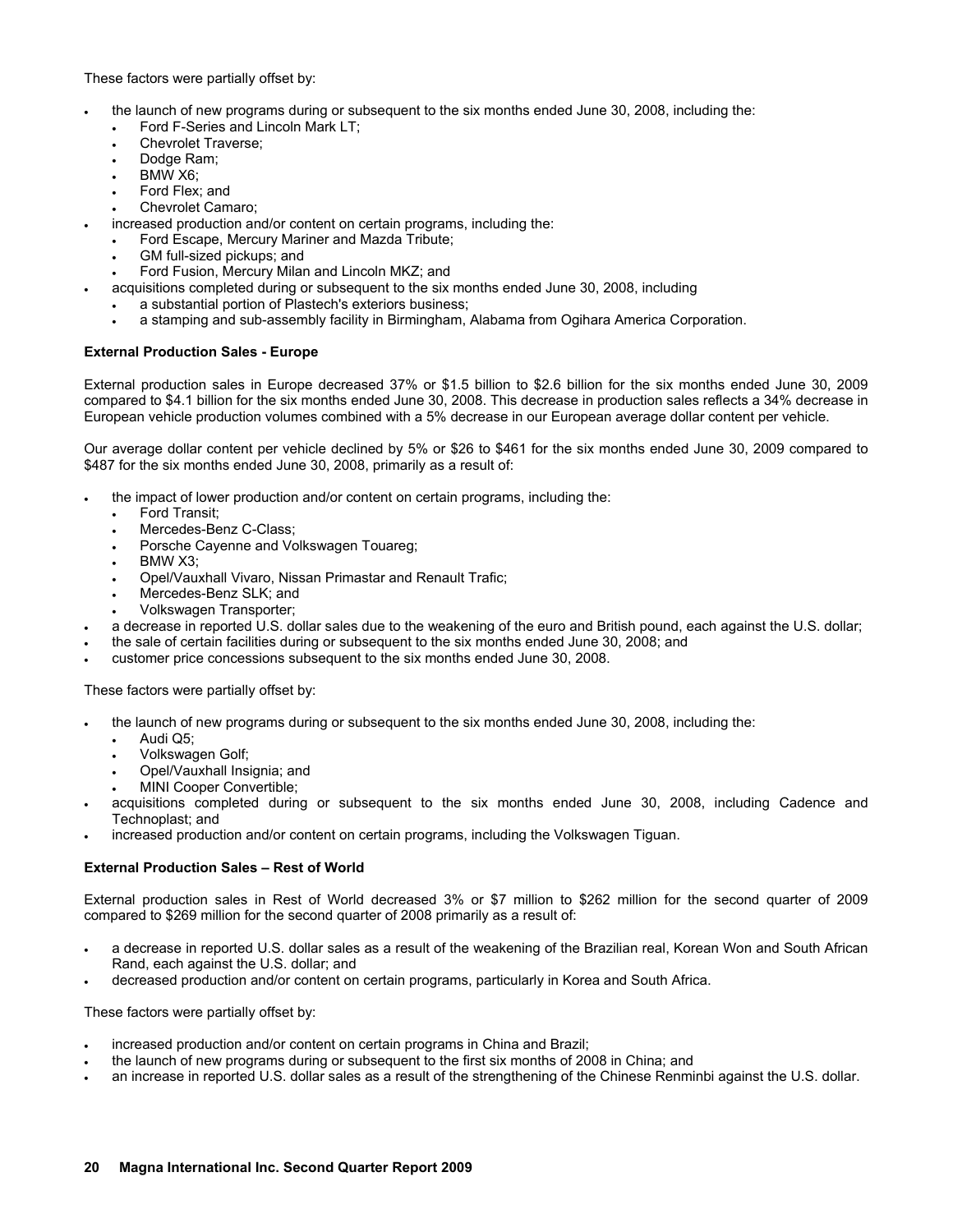### **Complete Vehicle Assembly Sales**

|                                                                                    | For the six months<br>ended June 30. |        |   |        |  |        |
|------------------------------------------------------------------------------------|--------------------------------------|--------|---|--------|--|--------|
|                                                                                    |                                      | 2009   |   | 2008   |  | Change |
| <b>Complete Vehicle Assembly Sales</b>                                             | S                                    | 824    | S | 2.140  |  | 61%    |
| <b>Complete Vehicle Assembly Volumes (Units)</b><br>Full-Costed:                   |                                      |        |   |        |  |        |
| BMW X3, Mercedes-Benz G-Class, and Saab 9 <sup>3</sup> Convertible<br>Value-Added: |                                      | 25,019 |   | 64.294 |  | 61%    |
| Jeep Grand Cherokee, Chrysler 300, and Jeep Commander                              |                                      | 1.075  |   | 18.978 |  | 94%    |
|                                                                                    |                                      | 26.094 |   | 83.272 |  | 69%    |

Complete vehicle assembly sales decreased 61% or \$1.3 billion to \$0.8 billion for the six months ended June 30, 2009 compared to \$2.1 billion for the six months ended June 30, 2008 while assembly volumes decreased 69% or 57,178 units. In general, the decrease in complete vehicle assembly volumes is due to a combination of general economic conditions as discussed previously; the natural decline in volumes as certain models that we currently assemble approach their scheduled end of production; and a decrease in reported U.S. dollar sales due to the weakening of the euro against the U.S. dollar. Several new complete vehicle assembly programs have been awarded and are scheduled to launch throughout 2009 to 2013.

### **Tooling, Engineering and Other**

Tooling, engineering and other sales decreased 13% or \$102 million to \$678 million for the six months ended June 30, 2009 compared to \$780 million for the six months ended June 30, 2008.

In the six months ended June 30, 2009, the major programs for which we recorded tooling, engineering and other sales were the:

- MINI Cooper, Clubman and Crossman;
- Chevrolet Silverado and GMC Sierra;
- Cadillac SRX and Saab 9-4X;
- Chevrolet Equinox and GMC Terrain;
- BMW X3;
- Porsche Panamera;
- Buick LaCrosse;
- Audi Q3; and
- Opel/Vauxhall Astra.

In the six months ended June 30, 2008, the major programs for which we recorded tooling, engineering and other sales were the:

- BMW Z4, X3 and 1-Series;
- GM full-size pickups;
- Mazda 6;
- MINI Cooper, Clubman and Crossman;
- Mercedes-Benz C-Class:
- Audi A5;
- Peugeot A58;
- Renault Trafic and Nissan Primastar;
- Ford F-Series; and
- Suzuki XL7.

In addition, tooling, engineering and other sales decreased as a result of the weakening of the euro and Canadian dollar, each against the U.S. dollar.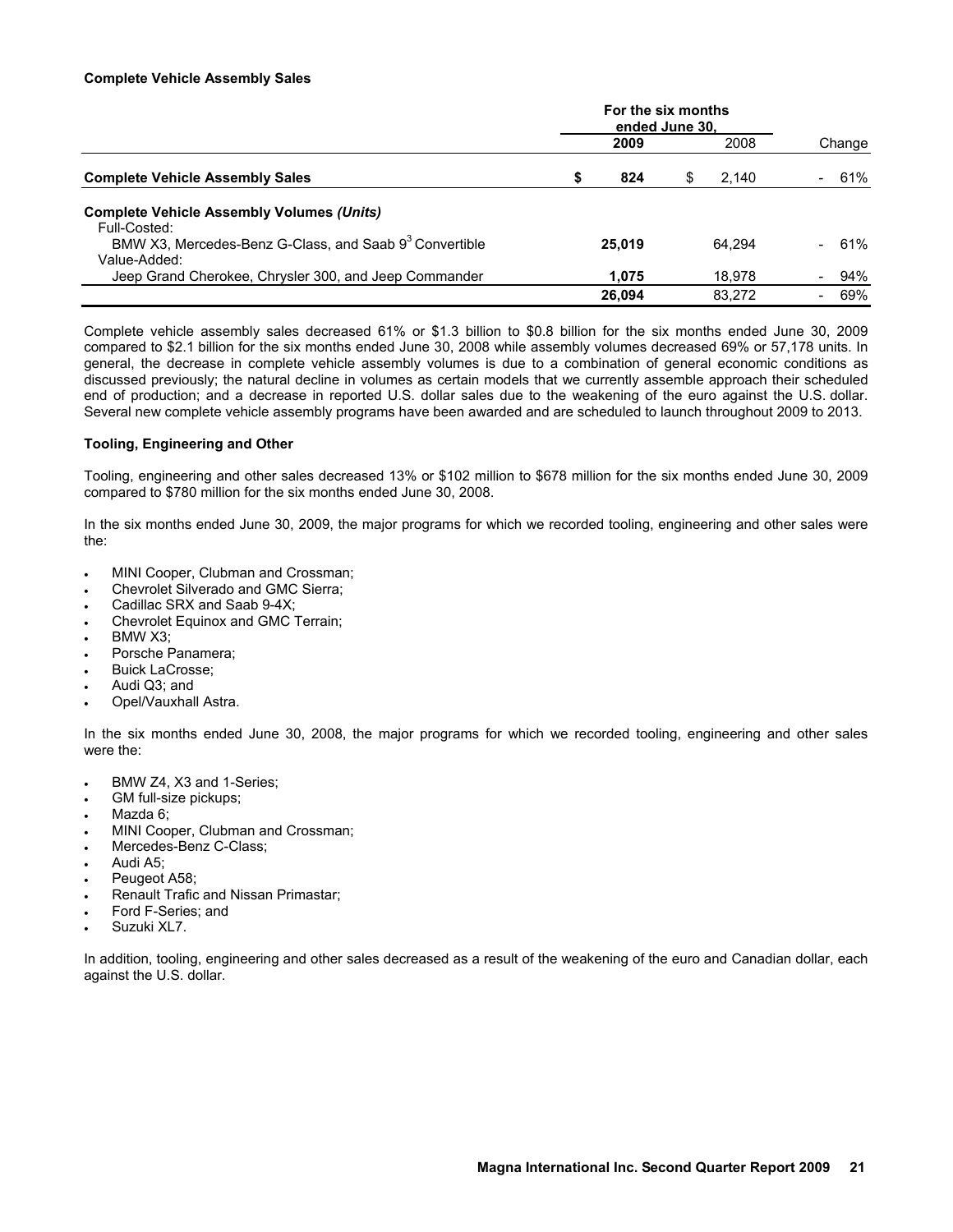|                     |   | For the six months<br>ended June 30, |   |      |    |            |  |  |
|---------------------|---|--------------------------------------|---|------|----|------------|--|--|
|                     |   | 2009                                 |   | 2008 |    | Change     |  |  |
| North America       | S | (288)                                | S | 288  | \$ | (576)      |  |  |
| Europe              |   | (159)                                |   | 264  |    | (423)      |  |  |
| Rest of World       |   |                                      |   | 20   |    | (13)       |  |  |
| Corporate and Other |   | (21)                                 |   |      |    | (20)       |  |  |
| <b>Total EBIT</b>   |   | (461)                                |   | 571  |    | \$ (1,032) |  |  |

Included in EBIT for the six-month periods ended June 30, 2009 and 2008 were the following unusual items, which have been discussed in the "Unusual Items" section above.

|                       | For the six months<br>ended June 30, |    |      |  |  |
|-----------------------|--------------------------------------|----|------|--|--|
|                       | 2009                                 |    | 2008 |  |  |
| <b>North America</b>  |                                      |    |      |  |  |
| Impairment charges    | \$<br>(75)                           | \$ | (5)  |  |  |
| Restructuring charges | (6)                                  |    |      |  |  |
| Curtailment gain      | 26                                   |    |      |  |  |
|                       | (55)                                 |    | (5)  |  |  |
| <b>Europe</b>         |                                      |    |      |  |  |
| Impairment charges    |                                      |    | (4)  |  |  |
|                       | (55)                                 |    | (9)  |  |  |

### **North America**

EBIT in North America decreased \$576 million to a loss of \$288 million for the six months ended June 30, 2009 compared to earnings of \$288 million for the six months ended June 30, 2008. Excluding the North American unusual items discussed in the "Unusual Items" section, the \$526 million decrease in EBIT was substantially due to decreased margins earned on reduced sales as a result of significantly lower vehicle production volumes, in particular on many high content programs. In addition, EBIT was negatively impacted by:

- incremental costs associated with restructuring and downsizing activities;
- a favourable settlement on research and development incentives during the first six months 2008;
- electric vehicle development costs:
- additional supplier insolvency costs;
- amortization of deferred wage buydown assets at a powertrain systems facility in the United States;
- increased commodity costs;
- costs incurred to develop and grow our electronics capabilities; and
- customer price concessions subsequent to the first six months of 2008.

These factors were partially offset by:

- lower affiliation fees paid to corporate;
- no employee profit sharing for the first six months of 2009;
- lower incentive compensation;
- productivity and efficiency improvements at certain facilities;
- the benefit of restructuring and downsizing activities undertaken during or subsequent to the second quarter of 2008;
- lower warranty costs;
- the benefit of cost saving initiatives, including reduced discretionary spending, employee reductions, reduced bonuses, and benefit plan changes; and
- incremental margin earned related to the acquisition from Plastech.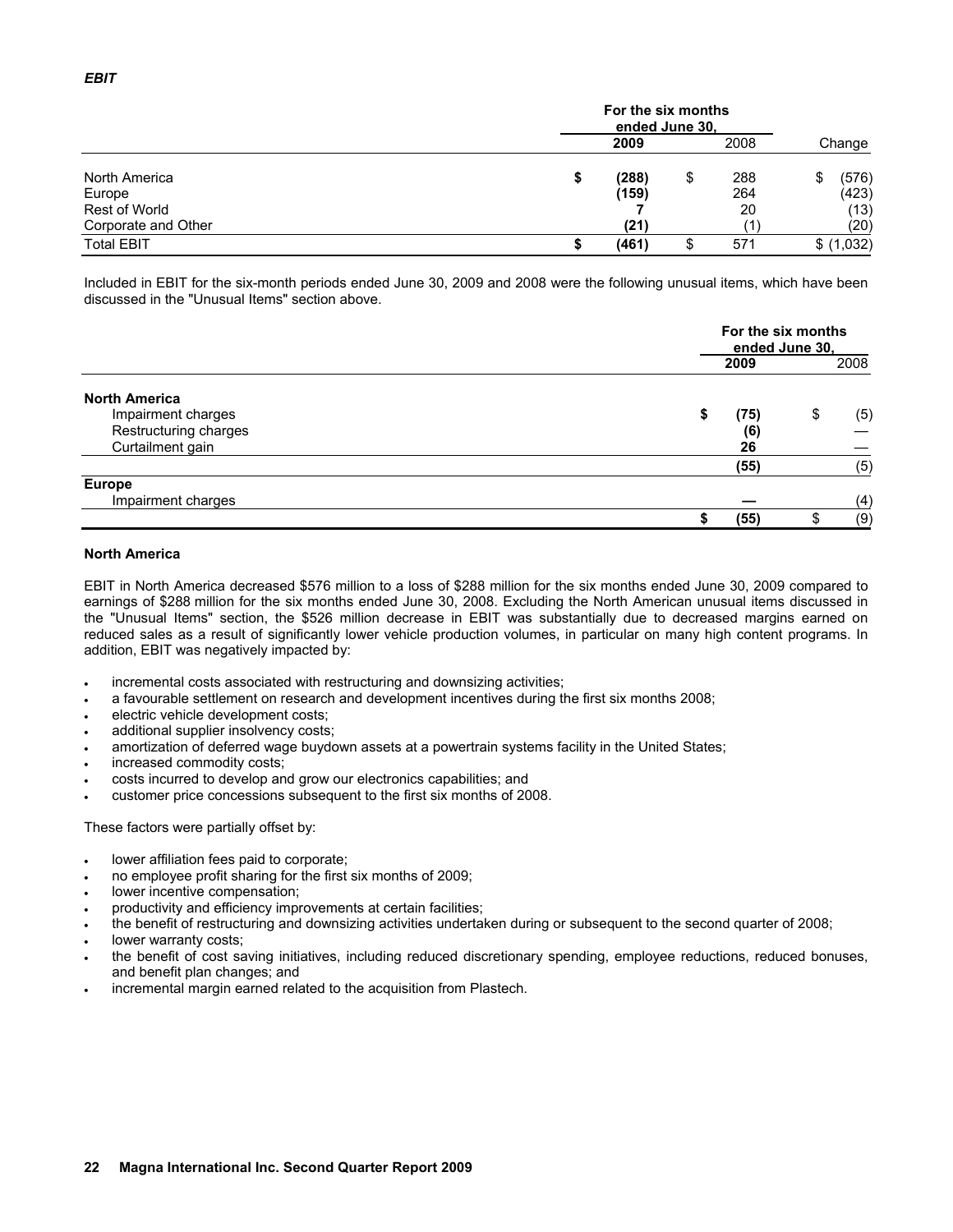# **Europe**

EBIT in Europe decreased \$423 million to a loss of \$159 million for the six months ended June 30, 2009 compared to earnings of \$264 million for the six months ended June 30, 2008. Excluding the European unusual items discussed in the "Unusual Items" section, the \$427 million decrease in EBIT was substantially due to decreased margins earned on reduced sales as a result of significantly lower vehicle production volumes, in particular on many high content programs. In addition, EBIT was negatively impacted by:

- a favourable revaluation of warranty accruals during the second quarter of 2008;
- costs incurred at new facilities in Russia as we continue to pursue opportunities in this market;
- increased commodity costs;
- incremental costs associated with downsizing activities;
- costs incurred in preparation for upcoming launches or for programs that have not fully ramped up production;
- costs incurred to develop and grow our electronics capabilities; and
- customer price concessions subsequent to the second quarter of 2008.

These factors were partially offset by:

- lower affiliation fees paid to corporate;
- no employee profit sharing for the first six months of 2009;
- incremental margin earned related to the acquisition of Cadence;
- lower incentive compensation;
- the benefit of cost saving initiatives, including reduced discretionary spending, employee reductions, short work week schedules, reduced bonuses, and voluntary wage reductions; and
- the sale of certain underperforming divisions during or subsequent to the first six months of 2008.

### **Rest of World**

EBIT in Rest of World decreased \$13 million to \$7 million for the six months ended June 30, 2009 compared to \$20 million for the six months ended June 30, 2008 primarily as a result of costs incurred at new facilities, substantially in India partially offset by incremental margin earned on new programs that launched during or subsequent to the first six months of 2008 in China.

### **Corporate and Other**

Corporate and Other EBIT decreased \$20 million to a loss of \$21 million for the six months ended June 30, 2009 compared to a loss of \$1 million for the six months ended June 30, 2008 primarily as a result of:

- a decrease in affiliation fees earned from our divisions; and
- a decrease in equity income earned.

These factors were partially offset by:

- a \$17 million write-down of our investment in asset-backed commercial paper during the first six months of 2008;
- decreased executive compensation; and
- the benefit of cost saving initiatives, including reduced discretionary spending, employee reductions, short work week schedules, reduced bonuses, voluntary wage reductions and benefit plan changes.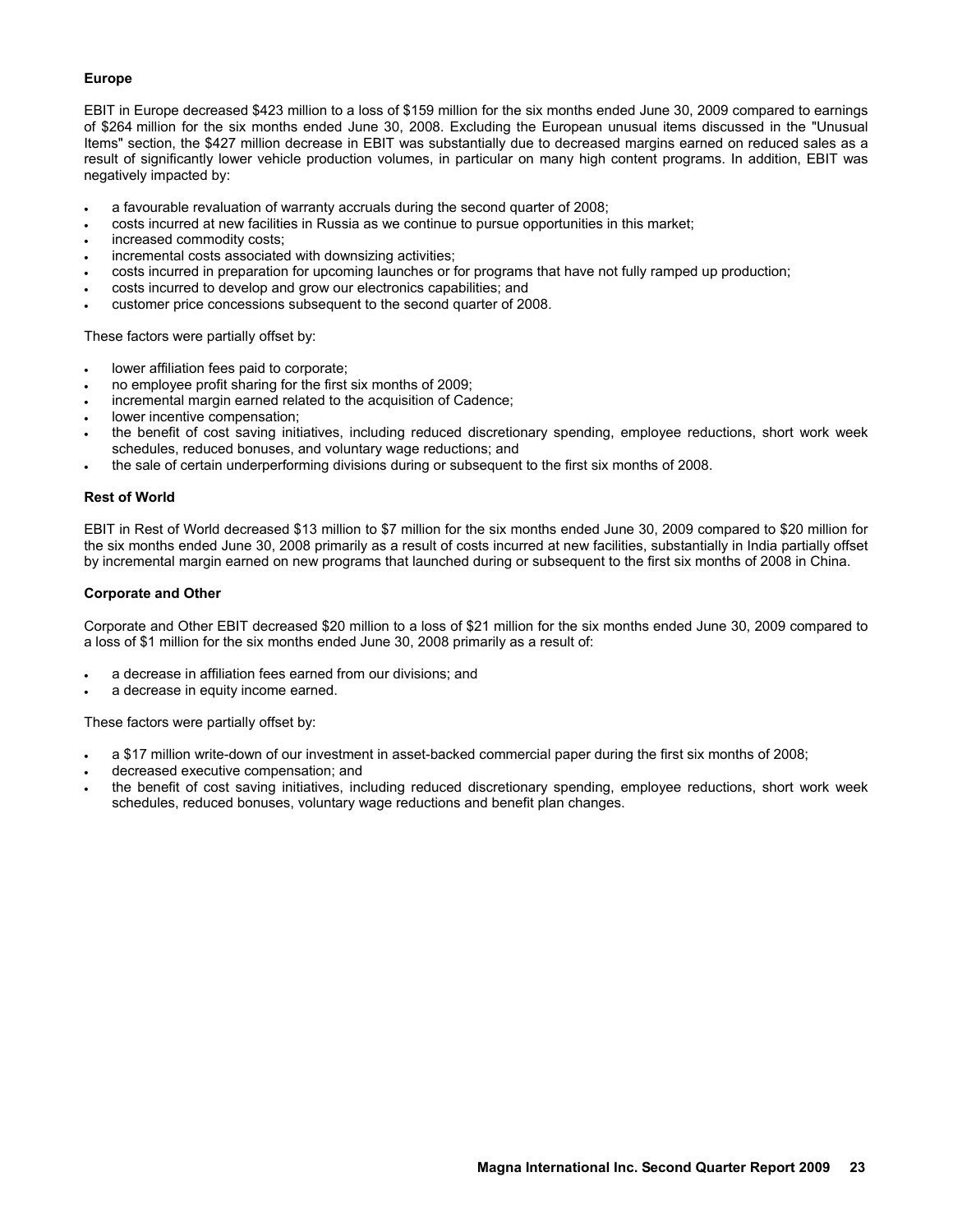From time to time, we may be contingently liable for litigation and other claims.

Refer to note 24 of our 2008 audited consolidated financial statements, which describes these claims.

### **CONTROLS AND PROCEDURES**

There have been no changes in our internal controls over financial reporting that occurred during the six months ended June 30, 2009 that have materially affected, or are reasonably likely to materially affect, our internal control over financial reporting.

### **FORWARD-LOOKING STATEMENTS**

The previous discussion may contain statements that, to the extent that they are not recitations of historical fact, constitute "forward-looking statements" within the meaning of applicable securities legislation. Forward-looking statements may include financial and other projections, as well as statements regarding our future plans, objectives or economic performance, or the assumptions underlying any of the foregoing. We use words such as "may", "would", "could", "will", "likely", "expect", "anticipate", "believe", "intend", "plan", "forecast", "project", "estimate" and similar expressions to identify forward-looking statements. Any such forward-looking statements are based on assumptions and analyses made by us in light of our experience and our perception of historical trends, current conditions and expected future developments, as well as other factors we believe are appropriate in the circumstances. However, whether actual results and developments will conform with our expectations and predictions is subject to a number of risks, assumptions and uncertainties, including, without limitation: the potential for an extended global recession, including its impact on our liquidity; the persistence of low production volumes and sales levels; restructuring of the global automotive industry and the impact on the financial condition and credit worthiness of some of our OEM customers, including the potential that such customers may not make, or may seek to delay or reduce, payments owed to us; the financial distress of some of our suppliers and the risk of their insolvency, bankruptcy or financial restructuring; restructuring and/or downsizing costs related to the rationalization of some of our operations; impairment charges; shifts in technology; our ability to successfully grow our sales to non-traditional customers; a reduction in the production volumes of certain vehicles, such as certain light trucks; our dependence on outsourcing by our customers; risks of conducting business in foreign countries, including Russia, India and China; our ability to quickly shift our manufacturing footprint to take advantage of lower cost manufacturing opportunities; the termination or non-renewal by our customers of any material contracts; fluctuations in relative currency values; our ability to successfully identify, complete and integrate acquisitions; our proposed purchase of an equity stake in Opel and the potential impact of an ownership stake in an OEM; the continued exertion of pricing pressures by our customers and our ability to offset price concessions demanded by our customers; the impact of government financial intervention in the automotive industry; disruptions in the capital and credit markets; warranty and recall costs; product liability claims in excess of our insurance coverage; changes in our mix of earnings between jurisdictions with lower tax rates and those with higher tax rates, as well as our ability to fully benefit tax losses; other potential tax exposures; legal claims against us; work stoppages and labour relations disputes; changes in laws and governmental regulations; costs associated with compliance with environmental laws and regulations; potential conflicts of interest involving our indirect controlling shareholder, the Stronach Trust; and other factors set out in our Annual Information Form filed with securities commissions in Canada and our annual report on Form 40-F filed with the United States Securities and Exchange Commission, and subsequent filings. In evaluating forward-looking statements, readers should specifically consider the various factors which could cause actual events or results to differ materially from those indicated by such forward-looking statements. Unless otherwise required by applicable securities laws, we do not intend, nor do we undertake any obligation, to update or revise any forward-looking statements to reflect subsequent information, events, results or circumstances or otherwise.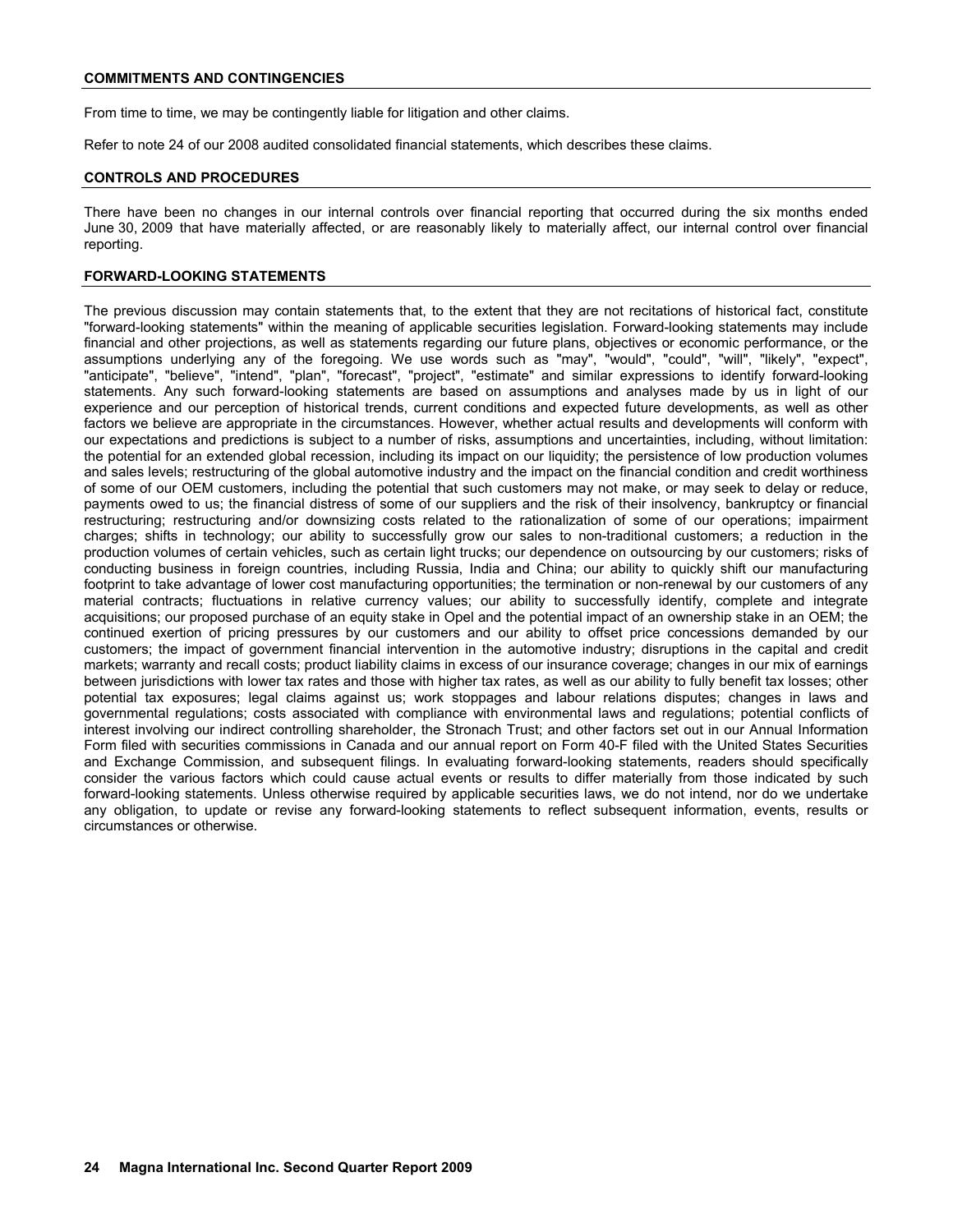# **MAGNA INTERNATIONAL INC.**

**CONSOLIDATED STATEMENTS OF (LOSS) INCOME AND COMPREHENSIVE INCOME (LOSS)** 

*[Unaudited]* 

*[U.S. dollars in millions, except per share figures]* 

|                                                                  |             |    | Three months ended<br>June 30, |                  | <b>Six months ended</b><br><b>June 30,</b> |            |
|------------------------------------------------------------------|-------------|----|--------------------------------|------------------|--------------------------------------------|------------|
|                                                                  | <b>Note</b> |    | 2009                           | 2008             | 2009                                       | 2008       |
| <b>Sales</b>                                                     |             | \$ | 3,705                          | \$<br>6,713      | \$7,279                                    | \$13,335   |
| <b>Costs and expenses</b>                                        |             |    |                                |                  |                                            |            |
| Cost of goods sold                                               | 7           |    | 3,406                          | 5,818            | 6,736                                      | 11,602     |
| Depreciation and amortization                                    |             |    | 181                            | 228              | 350                                        | 447        |
| Selling, general and administrative                              | 8           |    | 275                            | 364              | 577                                        | 723        |
| Interest expense (income), net                                   |             |    | 3                              | (15)             | 6                                          | (34)       |
| Equity loss (income)                                             |             |    | $\overline{2}$                 | (10)             | $\mathbf{2}$                               | (17)       |
| Impairment charges                                               | 2           |    | 75                             | 9                | 75                                         | 9          |
| Income (loss) from operations before income taxes                |             |    | (237)                          | 319              | (467)                                      | 605        |
| Income taxes                                                     |             |    | (32)                           | 92               | (62)                                       | 171        |
| Net (loss) income                                                |             |    | (205)                          | $\overline{227}$ | (405)                                      | 434        |
| Other comprehensive income (loss):                               | 11          |    |                                |                  |                                            |            |
| Net unrealized gains on translation of net investment            |             |    |                                |                  |                                            |            |
| in foreign operations                                            |             |    | 228                            | 10               | 93                                         | 60         |
| Repurchase of shares                                             |             |    |                                | (17)             |                                            | (32)       |
| Net unrealized gains on cash flow hedges                         |             |    | 41                             | 19               | 45                                         | 6          |
| Reclassifications of net losses (gains) on cash flow             |             |    |                                |                  |                                            |            |
| hedges to net (loss) income                                      |             |    | 9                              | 3                | 43                                         | (2)        |
| <b>Comprehensive income (loss)</b>                               |             | \$ | 73                             | \$<br>242        | \$<br>(224)                                | \$<br>466  |
| Earnings (loss) per Class A Subordinate Voting or Class B Share: |             |    |                                |                  |                                            |            |
| Basic                                                            |             | \$ | (1.83)                         | \$<br>2.01       | \$<br>(3.62)                               | \$<br>3.81 |
| <b>Diluted</b>                                                   |             | \$ | (1.83)                         | \$<br>1.98       | \$<br>(3.62)                               | \$<br>3.75 |
|                                                                  |             |    |                                |                  |                                            |            |
| Cash dividends paid per Class A Subordinate Voting or            |             |    |                                |                  |                                            |            |
| Class B Share                                                    |             | \$ |                                | \$<br>0.36       | \$<br>0.18                                 | \$<br>0.72 |
| Average number of Class A Subordinate Voting and Class B         |             |    |                                |                  |                                            |            |
| Shares outstanding during the period [in millions]:              |             |    |                                |                  |                                            |            |
| Basic                                                            |             |    | 111.7                          | 113.1            | 111.7                                      | 114.0      |
| <b>Diluted</b>                                                   |             |    | 111.7                          | 115.5            | 111.7                                      | 116.3      |
|                                                                  |             |    |                                |                  |                                            |            |

# **CONSOLIDATED STATEMENTS OF RETAINED EARNINGS**

*[Unaudited] [U.S. dollars in millions]*

 **Three months ended Six months ended June 30, June 30, 2009** 2008 **2009** 2008 **Retained earnings, beginning of period 8 1.436 \$ 3,136 \$ 3,647 \$ 3,357 \$ 3,526 Net (loss) income 134 134** Net (loss) income **(205)** 227 **(405)** 434 Dividends on Class A Subordinate Voting and Class B Shares **—** (41) (82)<br>Repurchase of Class A Subordinate Voting Shares **—** (53) (98) Repurchase of Class A Subordinate Voting Shares **Retained earnings, end of period \$ 2,931** \$ 3,780 **\$ 2,931** \$ 3,780

*See accompanying notes*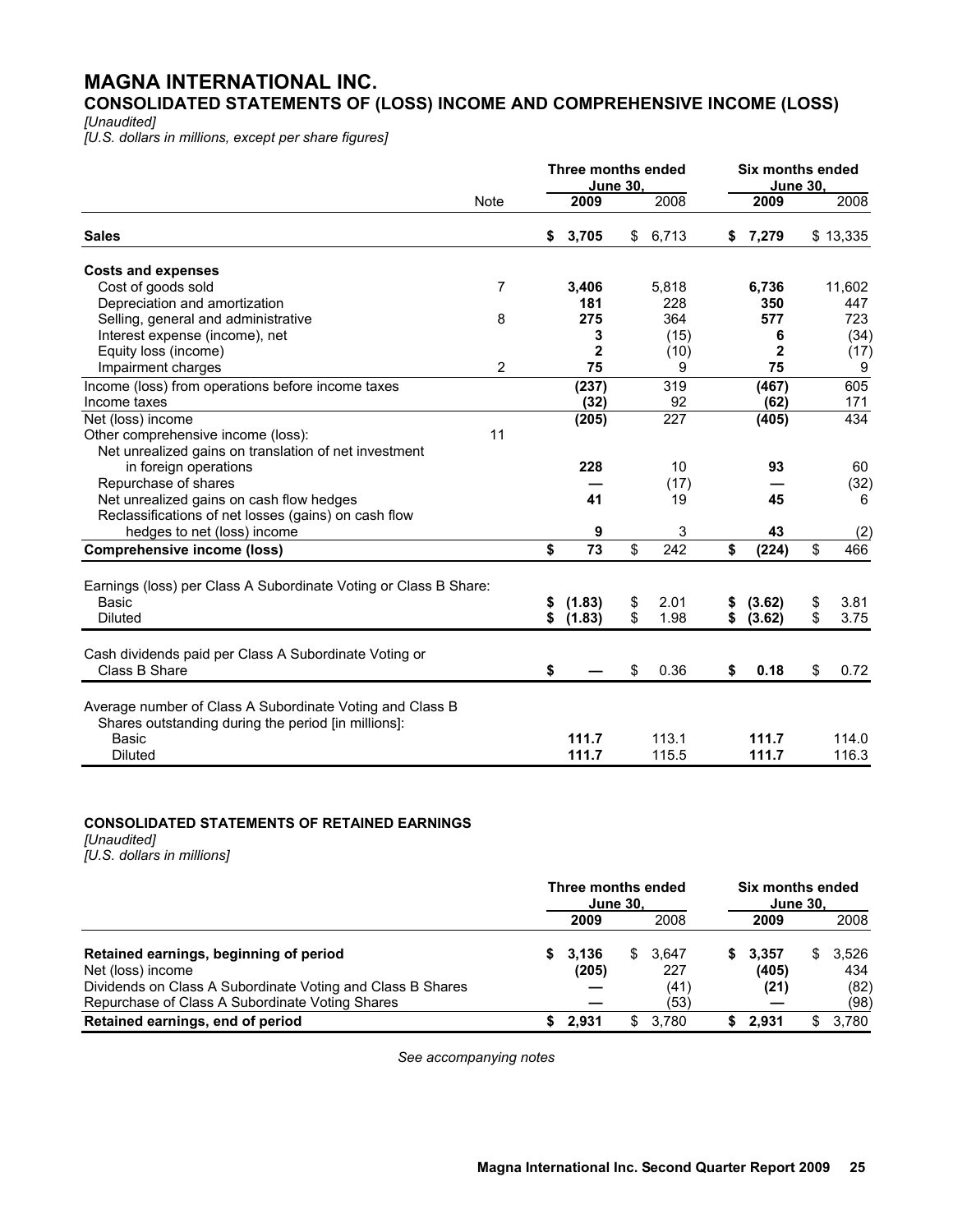# **MAGNA INTERNATIONAL INC. CONSOLIDATED STATEMENTS OF CASH FLOWS**

*[Unaudited] [U.S. dollars in millions]* 

|                                                                     | Three months ended<br><b>June 30.</b> |    |       |             |   |           | <b>Six months ended</b><br><b>June 30.</b> |                    |  |
|---------------------------------------------------------------------|---------------------------------------|----|-------|-------------|---|-----------|--------------------------------------------|--------------------|--|
|                                                                     | Note                                  |    | 2009  | 2008        |   | 2009      |                                            | 2008               |  |
| Cash provided from (used for):                                      |                                       |    |       |             |   |           |                                            |                    |  |
| <b>OPERATING ACTIVITIES</b>                                         |                                       |    |       |             |   |           |                                            |                    |  |
| Net (loss) income                                                   |                                       | \$ | (205) | \$<br>227   | S | (405)     | \$                                         | 434                |  |
| Items not involving current cash flows                              | 3                                     |    | 292   | 266         |   | 501       |                                            | 501                |  |
|                                                                     |                                       |    | 87    | 493         |   | 96        |                                            | 935                |  |
| Changes in non-cash operating assets and liabilities                | 3                                     |    | (55)  | (289)       |   | (107)     |                                            | (507)              |  |
| Cash provided from (used for) operating activities                  |                                       |    | 32    | 204         |   | (11)      |                                            | 428                |  |
| <b>INVESTMENT ACTIVITIES</b>                                        |                                       |    |       |             |   |           |                                            |                    |  |
| Fixed asset additions                                               |                                       |    | (150) | (187)       |   | (246)     |                                            | (315)              |  |
| Purchase of subsidiaries                                            | 4                                     |    | (39)  | (97)        |   | (39)      |                                            | (105)              |  |
| Increase in investments and other assets                            |                                       |    | (84)  | (82)        |   | (106)     |                                            | (114)              |  |
| Proceeds from disposition                                           |                                       |    | 7     | 19          |   | 11        |                                            | 25                 |  |
| Cash used for investing activities                                  |                                       |    | (266) | (347)       |   | (380)     |                                            | (509)              |  |
| <b>FINANCING ACTIVITIES</b>                                         |                                       |    |       |             |   |           |                                            |                    |  |
|                                                                     |                                       |    | 159   |             |   |           |                                            |                    |  |
| Increase (decrease) in bank indebtedness                            |                                       |    |       | 27          |   | (603)     |                                            | 18                 |  |
| Repayments of debt<br>Issues of debt                                |                                       |    | (10)  | (16)        |   | (15)<br>2 |                                            | (83)<br>2          |  |
|                                                                     |                                       |    | 1     | (134)       |   |           |                                            |                    |  |
| Repurchase of Class A Subordinate Voting Shares<br><b>Dividends</b> |                                       |    |       | (40)        |   | (21)      |                                            | (247)<br>(81)      |  |
|                                                                     |                                       |    | 150   |             |   |           |                                            |                    |  |
| Cash provided from (used for) financing activities                  |                                       |    |       | (163)       |   | (637)     |                                            | (391)              |  |
| Effect of exchange rate changes on cash and cash equivalents        |                                       |    | 65    | (6)         |   |           |                                            | 38                 |  |
|                                                                     |                                       |    |       |             |   |           |                                            |                    |  |
| Net decrease in cash and cash equivalents                           |                                       |    |       |             |   |           |                                            |                    |  |
| during the period                                                   |                                       |    | (19)  | (312)       |   | (1,028)   |                                            | (434)              |  |
| Cash and cash equivalents, beginning of period                      |                                       |    | 1,748 | 2,832       |   | 2,757     |                                            | 2,954              |  |
| Cash and cash equivalents, end of period                            |                                       | \$ | 1,729 | \$<br>2,520 |   | \$ 1,729  | $\overline{\mathbb{S}}$                    | $\overline{2,520}$ |  |

*See accompanying notes*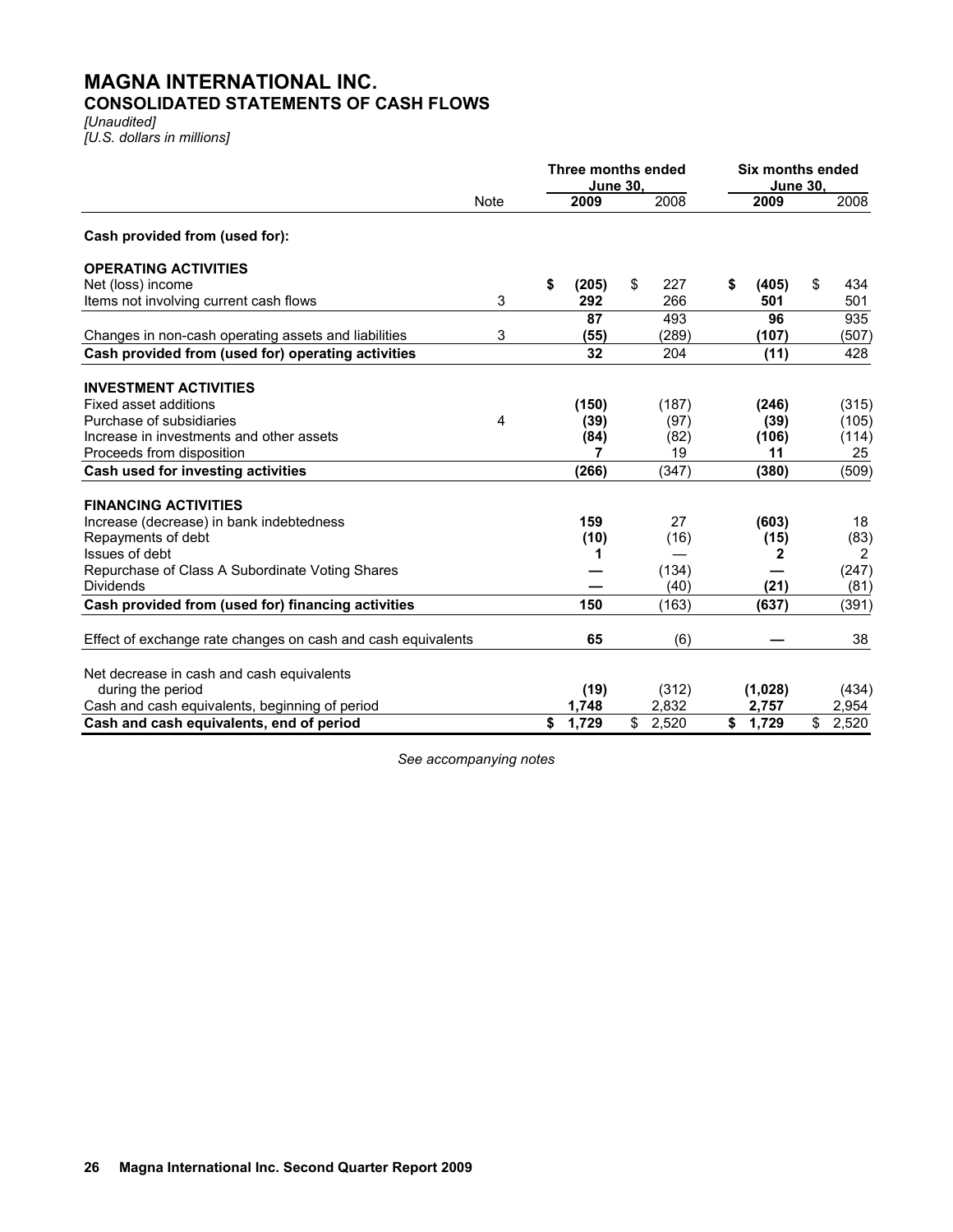# **MAGNA INTERNATIONAL INC. CONSOLIDATED BALANCE SHEETS**

*[Unaudited]* 

*[U.S. dollars in million]* 

|                                                                          |                | As at            | As at        |
|--------------------------------------------------------------------------|----------------|------------------|--------------|
|                                                                          |                | <b>June 30,</b>  | December 31, |
|                                                                          | Note           | 2009             | 2008         |
| <b>ASSETS</b>                                                            |                |                  |              |
| <b>Current assets</b>                                                    |                |                  |              |
| Cash and cash equivalents                                                |                | \$<br>1,729      | \$<br>2,757  |
| Accounts receivable                                                      |                | 2,498            | 2,821        |
| Inventories                                                              |                | 1,669            | 1,647        |
| Income taxes receivable                                                  |                | 100              | 11           |
| Prepaid expenses and other                                               |                | 138              | 115          |
|                                                                          |                | 6,134            | 7,351        |
| Investments                                                              |                | $\overline{205}$ | 194          |
| Fixed assets, net                                                        |                | 3,721            | 3,701        |
| Goodwill                                                                 | $\overline{2}$ | 1,102            | 1,160        |
| Future tax assets                                                        |                | 157              | 182          |
| Other assets                                                             | 5              | 656              | 601          |
|                                                                          |                | \$11,975         | \$13,189     |
|                                                                          |                |                  |              |
| <b>LIABILITIES AND SHAREHOLDERS' EQUITY</b>                              |                |                  |              |
| <b>Current liabilities</b>                                               |                |                  |              |
| <b>Bank indebtedness</b>                                                 |                | \$<br>291        | \$<br>909    |
| Accounts payable                                                         |                | 2,533            | 2,744        |
| Accrued salaries and wages                                               |                | 385              | 448          |
| Other accrued liabilities                                                | 6              | 734              | 835          |
| Long-term debt due within one year                                       |                | 250              | 157          |
|                                                                          |                | 4,193            | 5,093        |
| Deferred revenue                                                         |                | 20               | 31           |
| Long-term debt                                                           |                | 123              | 143          |
| Other long-term liabilities                                              | 7              | 370              | 423          |
| Future tax liabilities                                                   |                | 146              | 136          |
|                                                                          |                | 4,852            | 5,826        |
|                                                                          |                |                  |              |
| <b>Shareholders' equity</b>                                              | 9              |                  |              |
| Capital stock<br>Class A Subordinate Voting Shares                       |                |                  |              |
|                                                                          |                | 3,611            | 3.605        |
| [issued: 111,886,242; December 31, 2008 - 111,879,059]<br>Class B Shares |                |                  |              |
| [convertible into Class A Subordinate Voting Shares]                     |                |                  |              |
| [issued: 726,829]                                                        |                |                  |              |
| Contributed surplus                                                      | 10             | 66               | 67           |
| Retained earnings                                                        |                | 2,931            | 3,357        |
| Accumulated other comprehensive income                                   | 11             | 515              | 334          |
|                                                                          |                | 7,123            | 7,363        |
|                                                                          |                | \$11,975         | \$13,189     |
|                                                                          |                |                  |              |

*See accompanying notes*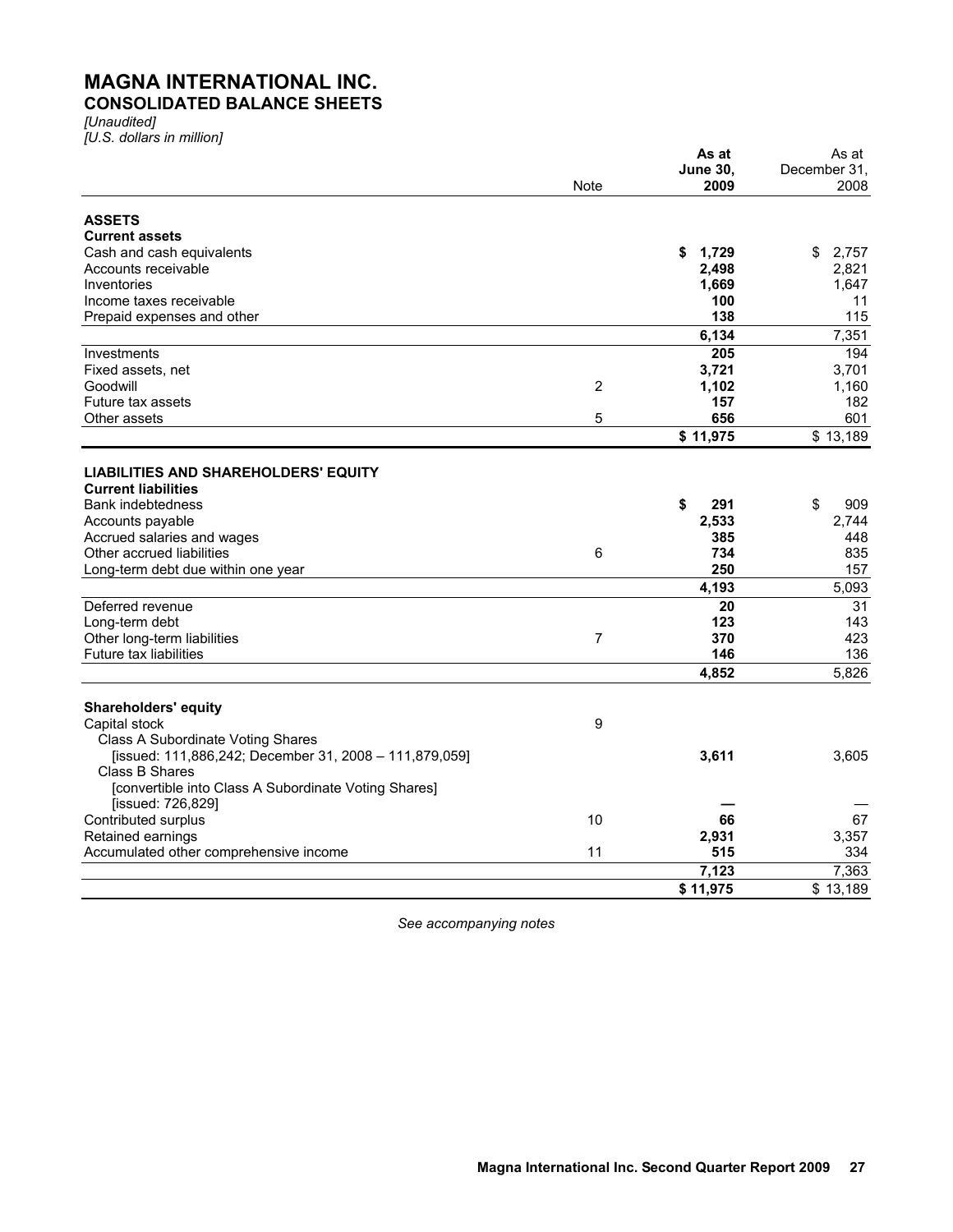*[Unaudited]* 

[All amounts in U.S. dollars and all tabular amounts in millions unless otherwise noted]

### **1. BASIS OF PRESENTATION**

The unaudited interim consolidated financial statements of Magna International Inc. and its subsidiaries [collectively "Magna" or the "Company"] have been prepared in United States dollars following Canadian generally accepted accounting principles ["GAAP"] with respect to the preparation of interim financial information. Accordingly, they do not include all the information and footnotes required in the preparation of annual financial statements and therefore should be read in conjunction with the December 31, 2008 audited consolidated financial statements and notes included in the Company's 2008 Annual Report. These interim consolidated financial statements have been prepared using the same accounting policies as the December 31, 2008 annual consolidated financial statements, except the Company retrospectively adopted the new Canadian Institute of Chartered Accountants Handbook Section 3064, "Goodwill and Intangible Assets", with no restatement of prior periods. The adoption of these recommendations had no material impact on the interim consolidated financial statements.

In the opinion of management, the unaudited interim consolidated financial statements reflect all adjustments, which consist only of normal and recurring adjustments, necessary to present fairly the financial position at June 30, 2009 and the results of operations and cash flows for the three-month and six-month periods ended June 30, 2009 and 2008.

# **2. IMPAIRMENT CHARGES**

The Company completes its annual goodwill and long-lived impairment analyses in the fourth quarter of each year in conjunction with its annual business planning process. However, goodwill must be tested for impairment when an event or circumstance occurs that more likely than not reduces the fair value of a reporting unit below its carrying amount.

After failing to reach a favourable labour agreement at a powertrain facility in Syracuse, New York, the Company decided to wind down these operations. Given the significance of the facility's cashflows in relation to the reporting unit, management determined that it was more likely than not that goodwill at the Powertrain North America reporting unit could potentially be impaired.

Therefore, the Company made a reasonable estimate of the goodwill impairment by determining the implied fair value of goodwill in the same manner as if it had acquired the reporting unit as at June 30, 2009. As a result, during the second quarter of 2009 the Company recorded a \$75 million goodwill impairment at its Powertrain North America reporting unit, representing its best estimate of the impairment. Due to the judgment involved in determining the fair value of the reporting unit's assets and liabilities, the final amount of the goodwill impairment charge could differ from the amount estimated. An adjustment, if any, to the estimated impairment charge, based on finalization of the impairment analysis, would be recorded during the fourth quarter of 2009.

During the second quarter of 2009, the Company recorded restructuring costs of \$6 million [\$6 million after tax] related to the planned closure of the powertrain facility, substantially all of which will be paid subsequent to 2009.

During the second quarter of 2008, the Company recorded asset impairments of \$9 million [\$7 million after tax] relating to certain assets in the United States and the United Kingdom.

# **3. DETAILS OF CASH FROM OPERATING ACTIVITIES**

[a] Items not involving current cash flows:

|                                                             | Three months ended<br><b>June 30.</b> |      |   |      | Six months ended<br><b>June 30,</b> |      |   |      |
|-------------------------------------------------------------|---------------------------------------|------|---|------|-------------------------------------|------|---|------|
|                                                             |                                       | 2009 |   | 2008 |                                     | 2009 |   | 2008 |
| Depreciation and amortization                               | S                                     | 181  | S | 228  | \$                                  | 350  | S | 447  |
| Impairment charges                                          |                                       | 75   |   |      |                                     | 75   |   | 9    |
| Amortization of other assets included in cost of goods sold |                                       | 23   |   | 17   |                                     | 43   |   | 34   |
| Other non-cash charges                                      |                                       | 20   |   | 16   |                                     | 32   |   | 45   |
| Amortization of employee wage buydown [note 5]              |                                       | 6    |   | 10   |                                     | 12   |   | 10   |
| Future income taxes and non-cash portion of current taxes   |                                       | 11   |   | (4)  |                                     | 13   |   | (27) |
| Equity loss (income)                                        |                                       |      |   | (10) |                                     |      |   | (17) |
| Curtailment gain [note 7]                                   |                                       | (26) |   |      |                                     | (26) |   |      |
|                                                             |                                       | 292  | S | 266  |                                     | 501  |   | 501  |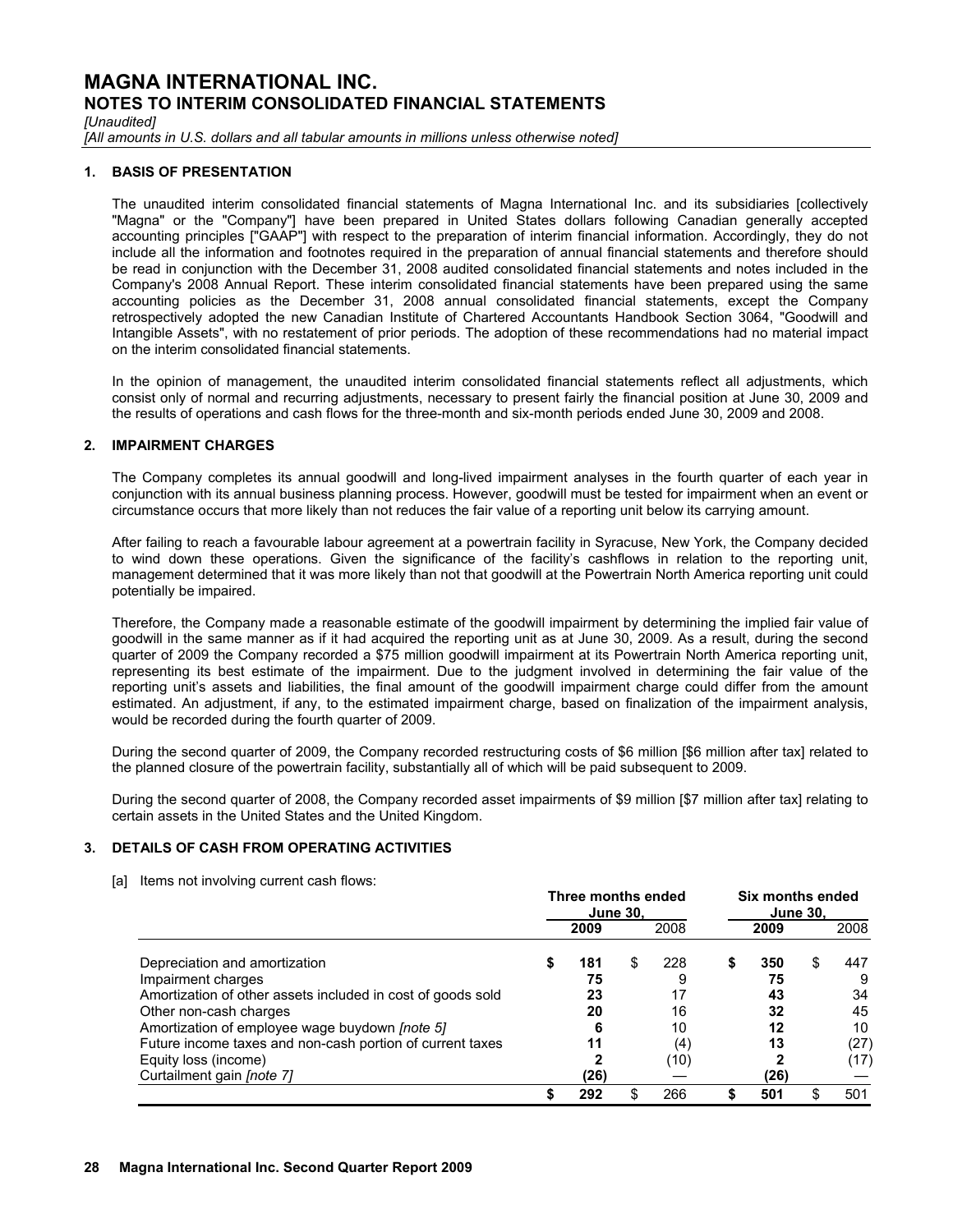*[Unaudited]* 

[All amounts in U.S. dollars and all tabular amounts in millions unless otherwise noted]

# **3. DETAILS OF CASH FROM OPERATING ACTIVITIES (CONTINUED)**

[b] Changes in non-cash operating assets and liabilities:

|                            | Three months ended<br><b>June 30.</b> |       |    | Six months ended<br><b>June 30.</b> |           |    |       |
|----------------------------|---------------------------------------|-------|----|-------------------------------------|-----------|----|-------|
|                            |                                       | 2009  |    | 2008                                | 2009      |    | 2008  |
| Accounts receivable        | S                                     | 192   | \$ | (20)                                | \$<br>426 | \$ | (433) |
| Inventories                |                                       | (25)  |    | (81)                                | 11        |    | (131) |
| Income taxes receivable    |                                       | (24)  |    | (58)                                | (87)      |    | (187) |
| Prepaid expenses and other |                                       |       |    | (90)                                |           |    | (91)  |
| Accounts payable           |                                       | (111) |    | 37                                  | (384)     |    | 303   |
| Accrued salaries and wages |                                       | (96)  |    | (81)                                | (67)      |    | (4)   |
| Other accrued liabilities  |                                       | 11    |    |                                     |           |    | 49    |
| Deferred revenue           |                                       | (5)   |    | (5)                                 | (11)      |    | (13)  |
|                            |                                       | (55)  | \$ | (289)                               | (107)     | S  | (507) |

# **4. ACQUISITIONS**

On May 11, 2009, Magna acquired Cadence Innovation s.r.o., a manufacturer of exterior and interior systems. The acquired business is primarily located in the Czech Republic with sales to various customers, including Skoda.

On June 1, 2009, Magna acquired several facilities from Meridian Automotive Systems Inc. The facilities located in the United States and Mexico manufacture composites for various customers.

The total consideration for these acquisitions and certain other acquisitions was \$119 million, consisting of \$39 million paid in cash and \$80 million of assumed debt.

The purchase price allocations for these acquisitions are preliminary and adjustments to the allocations may occur as a result of obtaining more information regarding asset valuations. On a preliminary basis, an allocation of the excess purchase price over the book value of assets acquired and liabilities assumed has been made to fixed assets and intangible assets.

# **5. OTHER ASSETS**

Other assets consist of:

|                                                                 |  | <b>June 30,</b><br>2009 |  |     |  |  |
|-----------------------------------------------------------------|--|-------------------------|--|-----|--|--|
| Preproduction costs related to long-term supply agreements with |  |                         |  |     |  |  |
| contractual guarantee for reimbursement                         |  | 334                     |  | 230 |  |  |
| Long-term receivables                                           |  | 68                      |  | 67  |  |  |
| Patents and licences, net                                       |  | 50                      |  | 54  |  |  |
| Employee wage buydown, net                                      |  | 40                      |  | 52  |  |  |
| Other, net                                                      |  | 164                     |  | 198 |  |  |
|                                                                 |  | 656                     |  | 601 |  |  |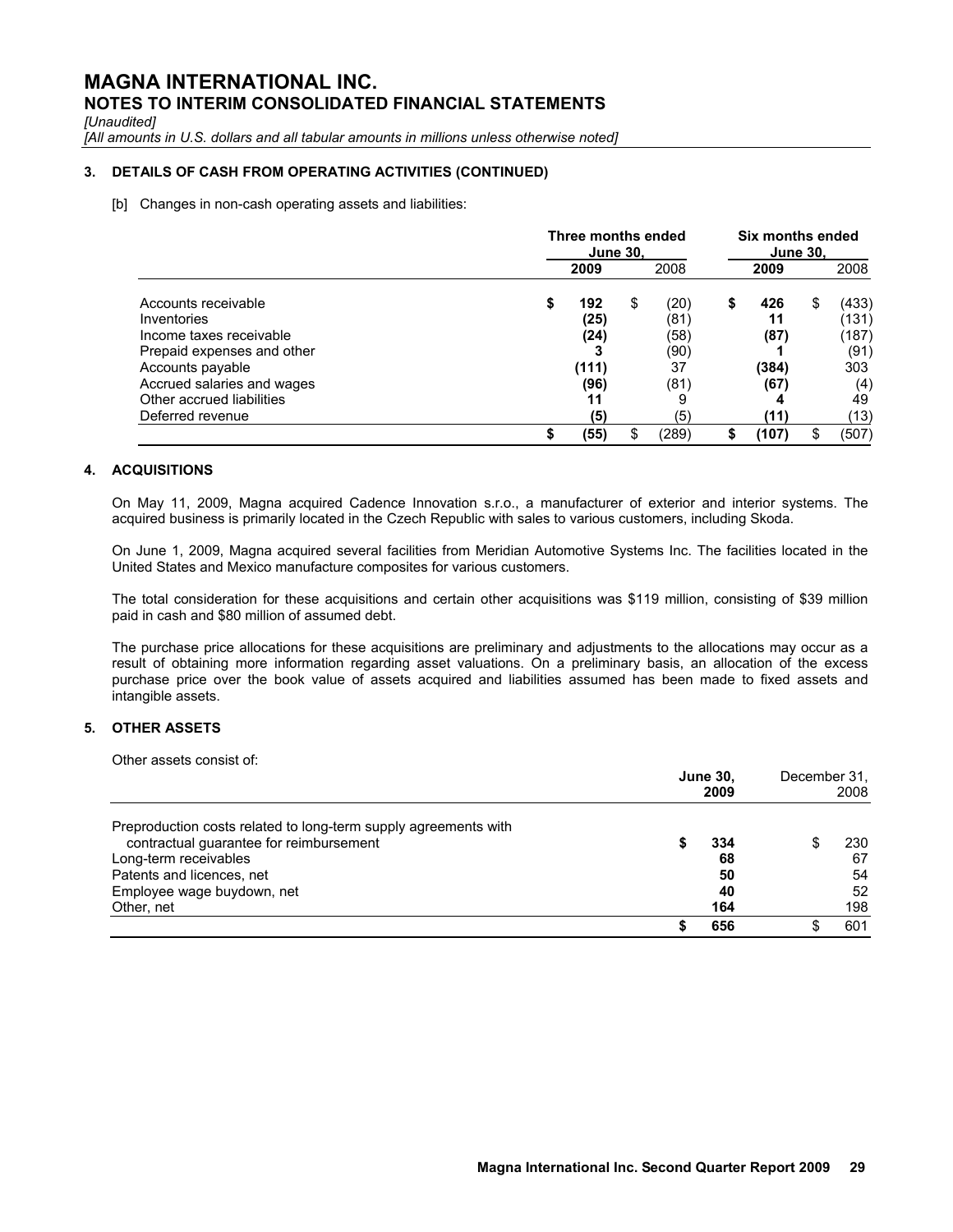*[Unaudited]* 

*[All amounts in U.S. dollars and all tabular amounts in millions unless otherwise noted]* 

# **6. WARRANTY**

The following is a continuity of the Company's warranty accruals:

|                              |   | 2009 |  | 2008 |
|------------------------------|---|------|--|------|
| Balance, beginning of period | S | 75   |  | 103  |
| Expense, net                 |   |      |  | 10   |
| Settlements                  |   | (10) |  | (11) |
| Foreign exchange and other   |   | (2)  |  |      |
| Balance, March 31            |   | 68   |  | 105  |
| Income, net                  |   | (1)  |  | (17) |
| <b>Settlements</b>           |   | (6)  |  |      |
| Foreign exchange and other   |   |      |  |      |
| Balance, June 30             |   | 65   |  | 93   |

# **7. EMPLOYEE FUTURE BENEFIT PLANS**

The Company recorded employee future benefit expenses as follows:

|                                                                                   | Three months ended<br><b>June 30,</b> |      |    |      | Six months ended<br><b>June 30,</b> |            |  |      |
|-----------------------------------------------------------------------------------|---------------------------------------|------|----|------|-------------------------------------|------------|--|------|
|                                                                                   |                                       | 2009 |    | 2008 |                                     | 2009       |  | 2008 |
| Defined benefit pension plans and other                                           |                                       |      | S. |      |                                     | -6         |  |      |
| Termination and long service arrangements<br>Retirement medical benefits plan [a] |                                       | (25) |    |      |                                     | 16<br>(22) |  | 16   |
|                                                                                   |                                       | '14) |    | 13   |                                     |            |  | 30   |

[a] During the three months ended June 30, 2009, the Company amended its Retiree Premium Reimbursement Plan in Canada and the United States, such that employees retiring on or after August 1, 2009 will no longer participate in the plan. The amendment will reduce service costs and retirement medical benefit expense in 2009. As a result of amending the plan a curtailment gain of \$26 million was recorded in cost of goods sold in the three-month period ended June 30, 2009.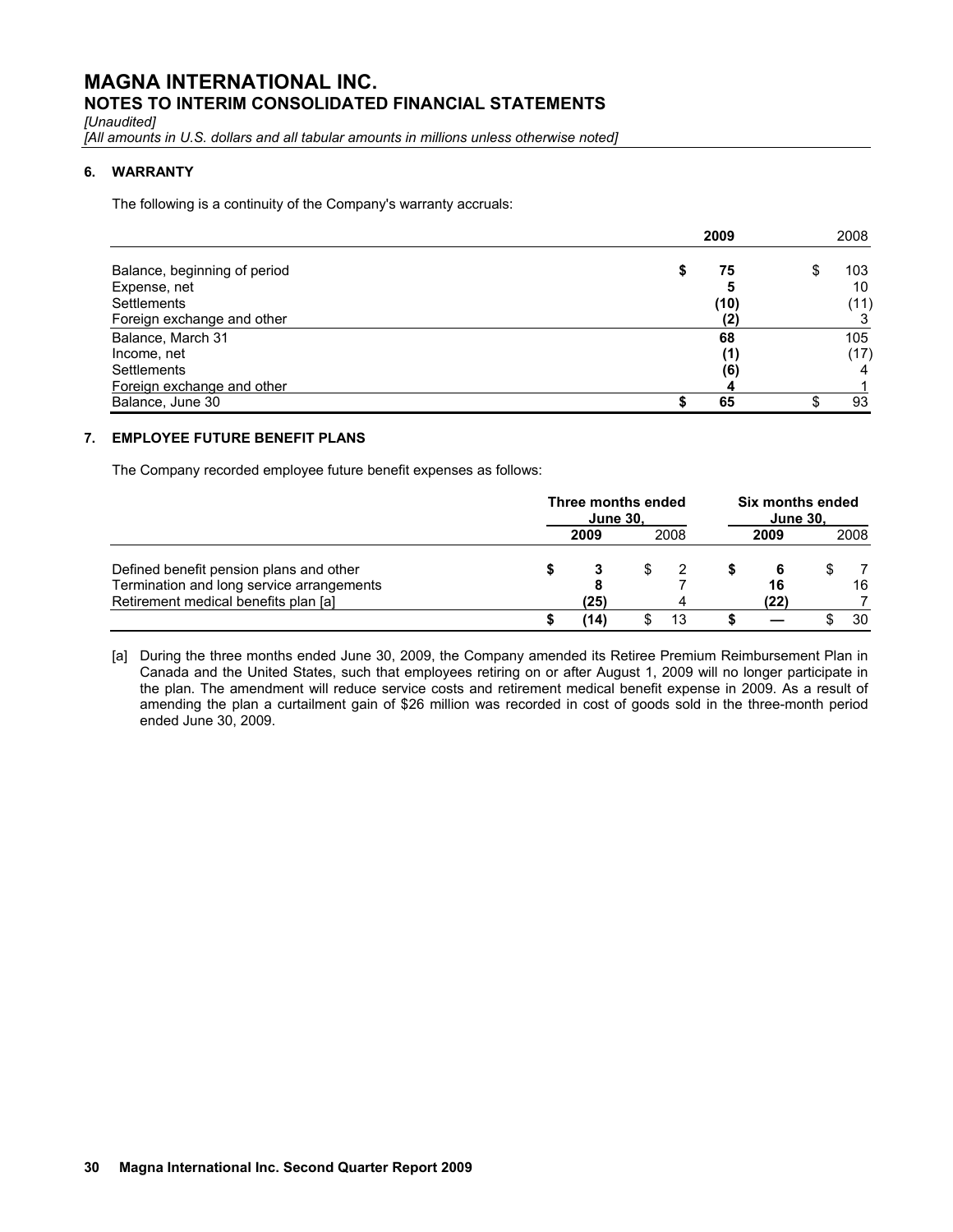*[Unaudited]* 

[All amounts in U.S. dollars and all tabular amounts in millions unless otherwise noted]

### **8. STOCK-BASED COMPENSATION**

### **[a] Incentive Stock Option Plan**

 The following is a continuity schedule of options outstanding [number of options in the table below are expressed in whole numbers]:

|                                |                             | 2009                         |                                            |                      | 2008                             |                                     |
|--------------------------------|-----------------------------|------------------------------|--------------------------------------------|----------------------|----------------------------------|-------------------------------------|
|                                | <b>Options outstanding</b>  |                              |                                            | Options outstanding  |                                  |                                     |
|                                | <b>Number</b><br>of options | <b>Exercise</b><br>price (i) | <b>Number</b><br>of options<br>exercisable | Number<br>of options | Exercise<br>price <sup>(i)</sup> | Number<br>of options<br>exercisable |
| Beginning of period<br>Granted | 2,746,145<br>1,075,000      | 82.01<br>33.09               | 2,724,145                                  | 2,942,203<br>5.000   | 82.66<br>74.50                   | 2,912,877                           |
| Exercised                      |                             |                              |                                            | (1,230)              | 55.00                            | (1,230)                             |
| Cancelled                      | (1,085)                     | 68.55                        | (1,085)                                    | (10,000)             | 97.47                            | (10,000)                            |
| Vested                         |                             |                              | 2,000                                      |                      |                                  | 10,326                              |
| March 31                       | 3,820,060                   | 68.25                        | 2,725,060                                  | 2,935,973            | 82.61                            | 2,911,973                           |
| Exercised                      |                             |                              |                                            | (383)                | 55.00                            | (383)                               |
| Cancelled                      | (14, 359)                   | 79.16                        | (4, 359)                                   |                      |                                  |                                     |
| Vested                         |                             |                              | 1,000                                      |                      |                                  | 1,000                               |
| June 30                        | 3,805,701                   | 68.20                        | 2,721,701                                  | 2,935,590            | 82.62                            | 2,912,590                           |

*(i) The exercise price noted above represents the weighted average exercise price in Canadian dollars.* 

The weighted average assumptions used in measuring the fair value of stock options granted or modified and the compensation expense recorded in selling, general and administrative expenses are as follows:

|         | Six months ended<br><b>June 30,</b> |  |  |
|---------|-------------------------------------|--|--|
| 2009    | 2008                                |  |  |
| 1.66%   | 3.56%                               |  |  |
| 2.05%   | $2.02\%$                            |  |  |
| 31%     | 22%                                 |  |  |
| 4 years | 4 years                             |  |  |
| 7.20    | 13.65                               |  |  |
|         |                                     |  |  |

Compensation expense recorded in selling, general and administrative expenses during the three and six month periods ended June 30, 2009 was \$1 million [2008 - \$2 million], and \$1 million [2008 - \$4 million], respectively.

### **[b] Long-term retention program**

Information about the Company's long-term retention program is as follows:

|                                                                                     | <b>June 30,</b> | December 31.<br>2008<br>780,609 |   |    |
|-------------------------------------------------------------------------------------|-----------------|---------------------------------|---|----|
| Class A Subordinate Voting Shares awarded and not released                          | 685,989         |                                 |   |    |
| Reduction in stated value of Class A Subordinate Voting Shares                      |                 | 45                              | S | 51 |
| Unamortized compensation expense recorded as a reduction<br>of shareholder's equity |                 | 32                              | S | 36 |

Compensation expense recorded in selling, general and administrative expenses during the three and six month periods ended June 30, 2009 was \$2 million [2008 - \$2 million], and \$4 million [2008 - \$4 million], respectively.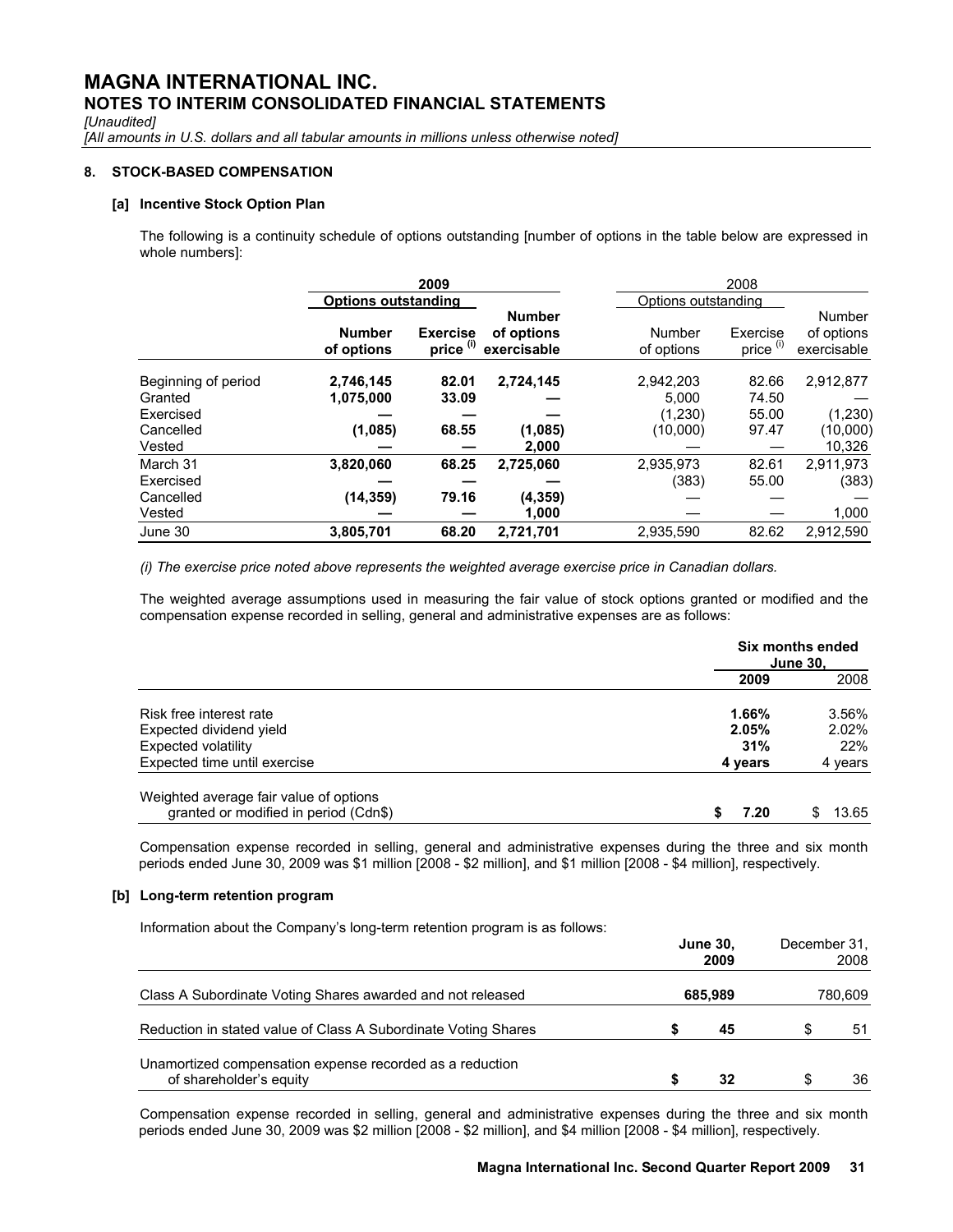*[Unaudited]* 

[All amounts in U.S. dollars and all tabular amounts in millions unless otherwise noted]

### **9. CAPITAL STOCK**

[a] Changes in Class A Subordinate Voting Shares for the three-month and six-month periods ended June 30, 2009 consist of the following [numbers of shares in the following table are expressed in whole numbers]:

|                                                      | <b>Subordinate Voting</b> |                        |       |  |
|------------------------------------------------------|---------------------------|------------------------|-------|--|
|                                                      | Number of<br>shares       | <b>Stated</b><br>value |       |  |
| Issued and outstanding at December 31, 2008          | 111,879,059               | SS.                    | 3,605 |  |
| Issued under the Dividend Reinvestment Plan          | 7.183                     |                        |       |  |
| Release of restricted stock                          |                           |                        | 6     |  |
| Issued and outstanding at March 31 and June 30, 2009 | 111,886,242               |                        | 3.611 |  |

 [b] The following table presents the maximum number of shares that would be outstanding if all the dilutive instruments outstanding at August 6, 2009 were exercised or converted:

| Class A Subordinate Voting and Class B Shares | 112.613.071 |
|-----------------------------------------------|-------------|
| Subordinated Debentures (1)                   | 1.096.589   |
| Stock options <sup>(ii)</sup>                 | 3.805.701   |
|                                               | 117.515.361 |

*(i) The above amounts include shares issuable if the holders of the 6.5% Convertible Subordinated Debentures exercise their conversion option but exclude Class A Subordinate Voting Shares issuable, only at the Company's option, to settle interest and principal related to the 6.5% Convertible Subordinated Debentures on redemption or maturity. The number of Class A Subordinate Voting Shares issuable at the Company's option is dependent on the trading price of Class A Subordinate Voting Shares at the time the Company elects to settle the 6.5% Convertible Subordinated Debenture interest and principal with shares. All or part of the 6.5% Convertible Subordinate Debentures are currently redeemable at the Company's option.* 

 *The above amounts also exclude Class A Subordinate Voting Shares issuable, only at the Company's option, to settle the 7.08% Subordinated Debentures on redemption or maturity. The number of shares issuable is dependent on the trading price of Class A Subordinate Voting Shares at redemption or maturity of the 7.08% Subordinated Debentures.* 

*(ii) Options to purchase Class A Subordinate Voting Shares are exercisable by the holder in accordance with the vesting provisions and upon payment of the exercise price as may be determined from time to time pursuant to the Company's stock option plans.* 

# **10. CONTRIBUTED SURPLUS**

Contributed surplus consists of accumulated stock option compensation expense less the fair value of options at the grant date that have been exercised and credited to Class A Subordinate Voting Shares, the accumulated restricted stock compensation expense and the value of the holders' conversion option on the 6.5% Convertible Subordinated Debentures. The following is a continuity schedule of contributed surplus:

|                                  | 2009 | 2008 |
|----------------------------------|------|------|
| Stock-based compensation         |      |      |
| Balance, beginning of period     | 64   | 55   |
| Stock-based compensation expense |      |      |
| Release of restricted stock      | (6)  | (4)  |
| Balance, March 31,               | 60   | 53   |
| Stock-based compensation expense |      |      |
| Balance, June 30,                | 63   | 55   |
| Holders' conversion option       |      |      |
|                                  | 66   | 58   |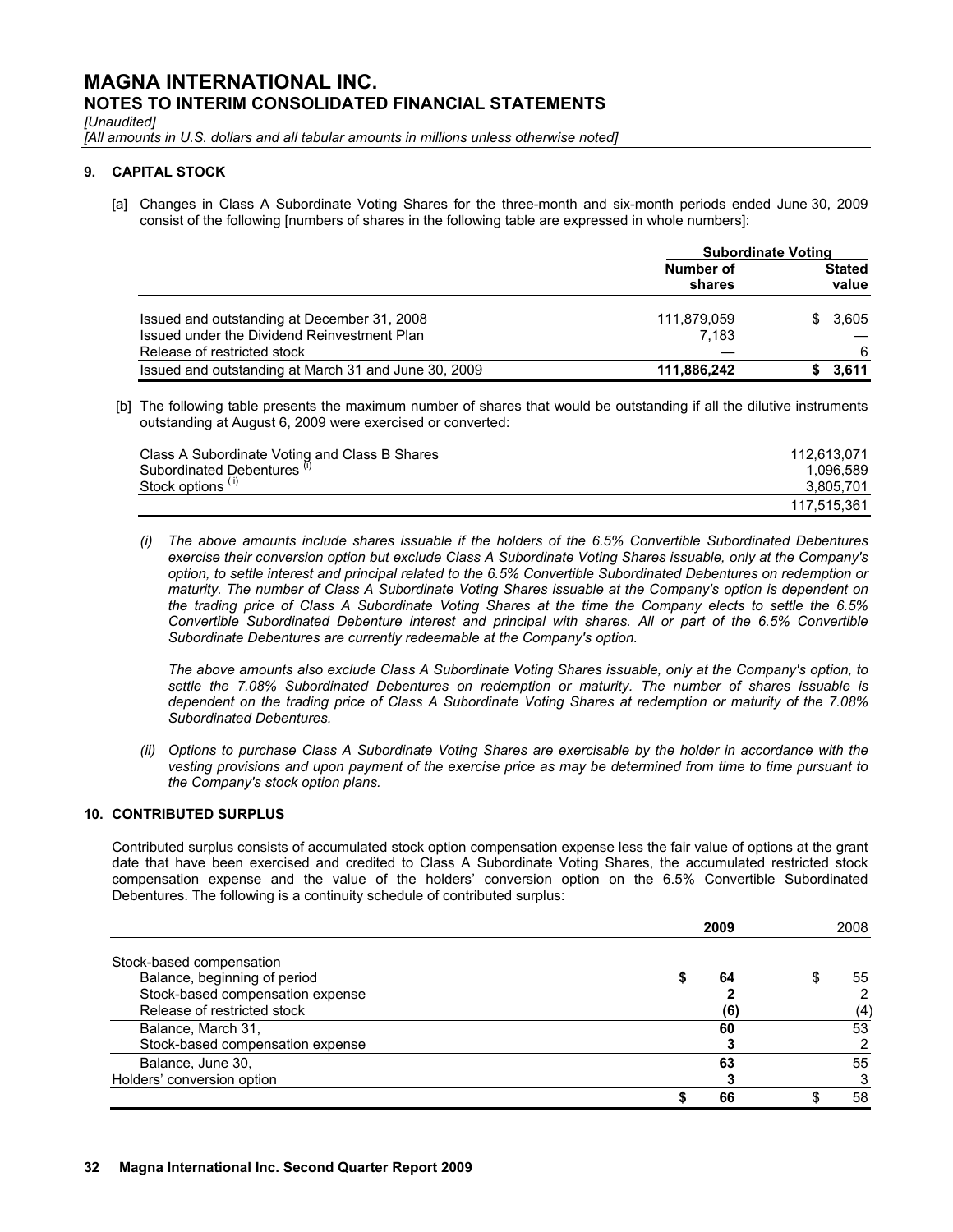*[Unaudited]* 

[All amounts in U.S. dollars and all tabular amounts in millions unless otherwise noted]

# **11. ACCUMULATED OTHER COMPREHENSIVE INCOME**

The following is a continuity schedule of accumulated other comprehensive income:

|                                                                                                                                                                                                                                         | 2009              | 2008                     |
|-----------------------------------------------------------------------------------------------------------------------------------------------------------------------------------------------------------------------------------------|-------------------|--------------------------|
| Accumulated net unrealized gains on translation of net investment in foreign operations<br>Balance, beginning of period<br>Net unrealized (losses) gains on translation of net investment in foreign operations<br>Repurchase of shares | S<br>447<br>(135) | 1,360<br>S<br>50<br>(15) |
| Balance, March 31<br>Net unrealized gains on translation of net investment in foreign operations                                                                                                                                        | 312<br>228        | 1.395<br>10              |
| Repurchase of shares<br>Balance, June 30                                                                                                                                                                                                | 540               | (17)<br>1,388            |
| Accumulated net loss on cash flow hedges (1)<br>Balance, beginning of period                                                                                                                                                            | (113)             | (10)                     |
| Net unrealized gains (losses) on cash flow hedges<br>Reclassifications of net losses (gains) on cash flow hedges to net (loss) income                                                                                                   | 34                | (13)<br>(5)              |
| Balance, March 31<br>Net unrealized gains on cash flow hedges<br>Reclassifications of net losses on cash flow hedges to net (loss) income                                                                                               | (75)<br>41<br>9   | (28)<br>19<br>3          |
| Balance, June 30<br>Total accumulated other comprehensive income                                                                                                                                                                        | (25)<br>515       | (6)<br>1.382             |
|                                                                                                                                                                                                                                         |                   |                          |

 *(i) The amount of income tax benefit (expense) that has been netted in the amounts above is as follows:* 

|                                                                                  | 2009 | 2008 |
|----------------------------------------------------------------------------------|------|------|
| Balance, beginning of period                                                     | 48   |      |
| Net unrealized (gains) losses on cash flow hedges                                | (4)  |      |
| Reclassifications of net gains (losses) on cash flow hedges to net (loss) income | '15) |      |
| Balance, March 31                                                                | 29   | 12   |
| Net unrealized gains on cash flow hedges                                         | (9)  | (8)  |
| Reclassifications of net losses on cash flow hedges to net (loss) income         |      |      |
| Balance, June 30                                                                 |      |      |

The amount of other comprehensive income (loss) that is expected to be reclassified to net income (loss) over the next 12 months is \$11 million [net of income tax benefit of \$8 million].

# **12. CAPITAL DISCLOSURES**

The Company manages capital in order to ensure the Company has adequate borrowing capacity and financial structure to allow financial flexibility and to provide an adequate return to shareholders. In order to maintain or adjust the capital structure, the Company may adjust the amount of dividends paid to shareholders, issue new shares, purchase shares for cancellation, or increase or decrease the amount of debt outstanding.

The Company monitors capital using the ratio of debt to total capitalization. Debt includes bank indebtedness and term debt as shown in the balance sheets. Total capitalization includes debt and all components of shareholders' equity.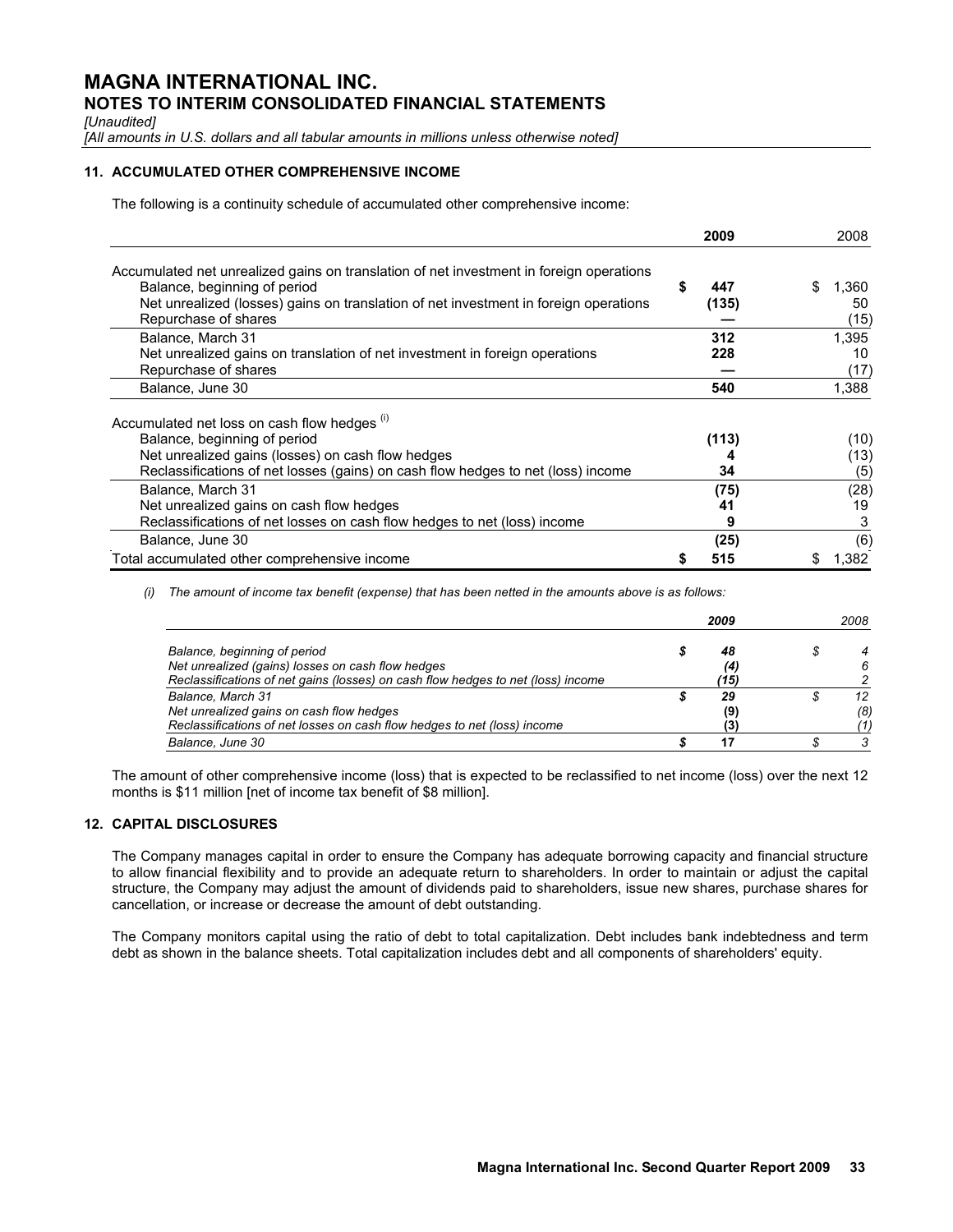*[Unaudited]* 

*[All amounts in U.S. dollars and all tabular amounts in millions unless otherwise noted]* 

# **12. CAPITAL DISCLOSURES (CONTINUED)**

The Company's capitalization and debt to total capitalization is as follows:

|                                    | <b>June 30,</b><br>2009 | December 31,<br>2008 |
|------------------------------------|-------------------------|----------------------|
| Liabilities                        |                         |                      |
| Bank indebtedness                  | \$<br>291               | 909<br>\$            |
| Long-term debt due within one year | 250                     | 157                  |
| Long-term debt                     | 123                     | 143                  |
|                                    | 664                     | 1,209                |
| Shareholders' equity               | 7,123                   | 7,363                |
| Total capitalization               | \$7,787                 | 8,572<br>\$          |
| Debt to total capitalization       | 8.5%                    | 14.1%                |

# **13. FINANCIAL INSTRUMENTS**

# **[a] The Company's financial assets and financial liabilities consist of the following:**

|                                                        | <b>June 30,</b><br>2009 | December 31, | 2008            |
|--------------------------------------------------------|-------------------------|--------------|-----------------|
| Held for trading                                       |                         |              |                 |
| Cash and cash equivalents<br>Investment in ABCP        | \$<br>1,729<br>67       | \$           | 2,757           |
|                                                        | \$<br>1,796             | \$           | 2,757           |
| Held to maturity investments                           |                         |              |                 |
| Investment in ABCP                                     | \$                      | \$           | 64              |
| Severance investments                                  | 15                      |              | 9               |
|                                                        | \$<br>15                | \$           | $\overline{73}$ |
| Loans and receivables                                  |                         |              |                 |
| Accounts receivable                                    | \$<br>2,498             | \$           | 2,821           |
| Long-term receivables included in other assets         | 68                      |              | 67              |
| Income taxes receivable                                | 100                     |              | 11              |
|                                                        | \$<br>2,666             | \$           | 2,899           |
| Other financial liabilities                            |                         |              |                 |
| <b>Bank indebtedness</b>                               | \$<br>291               | \$           | 909             |
| Long-term debt (including portion due within one year) | 373                     |              | 300             |
| Accounts payable                                       | 2,533                   |              | 2,744           |
| Accrued salaries and wages                             | 385                     |              | 448             |
| Other accrued liabilities                              | 734                     |              | 835             |
|                                                        | \$<br>4,316             | \$           | 5,236           |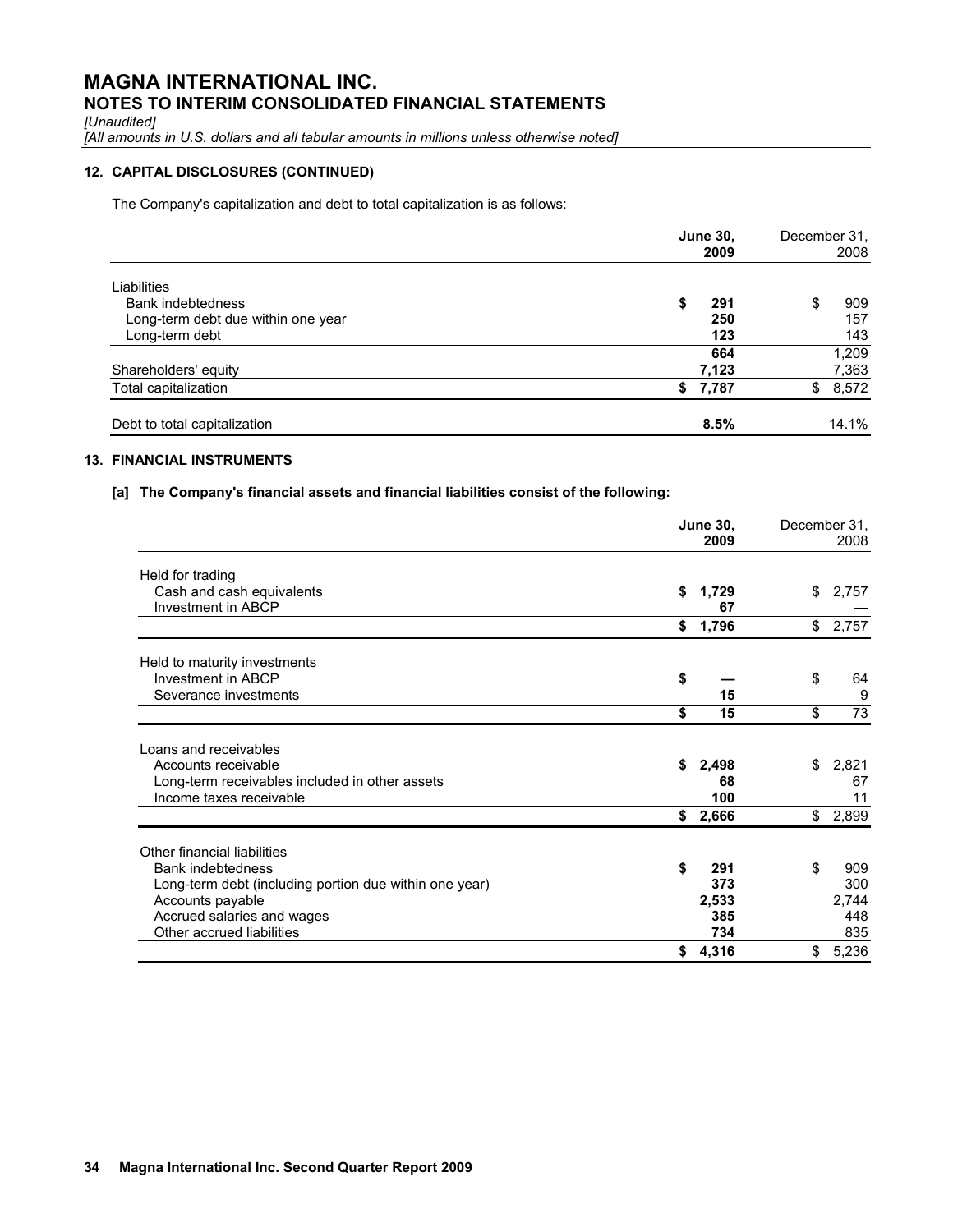*[Unaudited]* 

[All amounts in U.S. dollars and all tabular amounts in millions unless otherwise noted]

### **13. FINANCIAL INSTRUMENTS (CONTINUED)**

### **[b] Fair value**

The Company determined the estimated fair values of its financial instruments based on valuation methodologies it believes are appropriate; however, considerable judgment is required to develop these estimates. Accordingly, these estimated fair values are not necessarily indicative of the amounts the Company could realize in a current market exchange. The estimated fair value amounts can be materially affected by the use of different assumptions or methodologies. The methods and assumptions used to estimate the fair value of financial instruments are described below:

*Cash and cash equivalents, bank indebtedness, accounts payable, accrued salaries and wages, other accrued liabilities and income taxes receivable.* 

Due to the short period to maturity of the instruments, the carrying values as presented in the consolidated balance sheets are reasonable estimates of fair values.

#### *Investments*

At June 30, 2009, the Company held Canadian third party asset-backed commercial paper ["ABCP"] with a face value of Cdn\$134 million. The carrying value and estimated fair value of this investment was Cdn\$79 million [December 31, 2008 - Cdn\$79 million]. As fair value information is not readily determinable for the Company's investment in ABCP, the fair value was based on a valuation technique estimating the fair value from the perspective of a market participant.

### *Term debt*

The Company's term debt includes \$250 million due within one year. Due to the short period to maturity of this debt, the carrying value as presented in the consolidated balance sheet is a reasonable estimate of its fair value.

### **[c] Credit risk**

The Company's financial assets that are exposed to credit risk consist primarily of cash and cash equivalents, accounts receivable, held to maturity investments, and foreign exchange forward contracts with positive fair values.

The Company's held for trading investments include an investment in ABCP. Given the continuing uncertainties regarding the value of the underlying assets, the amount and timing over cash flows and the risk of collateral calls in the event that spreads widened considerably, the Company could be exposed to further losses on its investment.

Cash and cash equivalents, which consists of short-term investments, are only invested in governments, bank term deposits and bank commercial paper with an investment grade credit rating. Credit risk is further reduced by limiting the amount which is invested in certain governments or any major financial institution.

The Company is also exposed to credit risk from the potential default by any of its counterparties on its foreign exchange forward contracts. The Company mitigates this credit risk by dealing with counterparties who are major financial institutions that the Company anticipates will satisfy their obligations under the contracts.

In the normal course of business, the Company is exposed to credit risk from its customers, substantially all of which are in the automotive industry and are subject to credit risks associated with the automotive industry. Sales to the Company's three largest customers, General Motors, Ford and Chrysler for the three and six months ended June 30, 2009 represented 41% and 38% of the Company's total sales, respectively.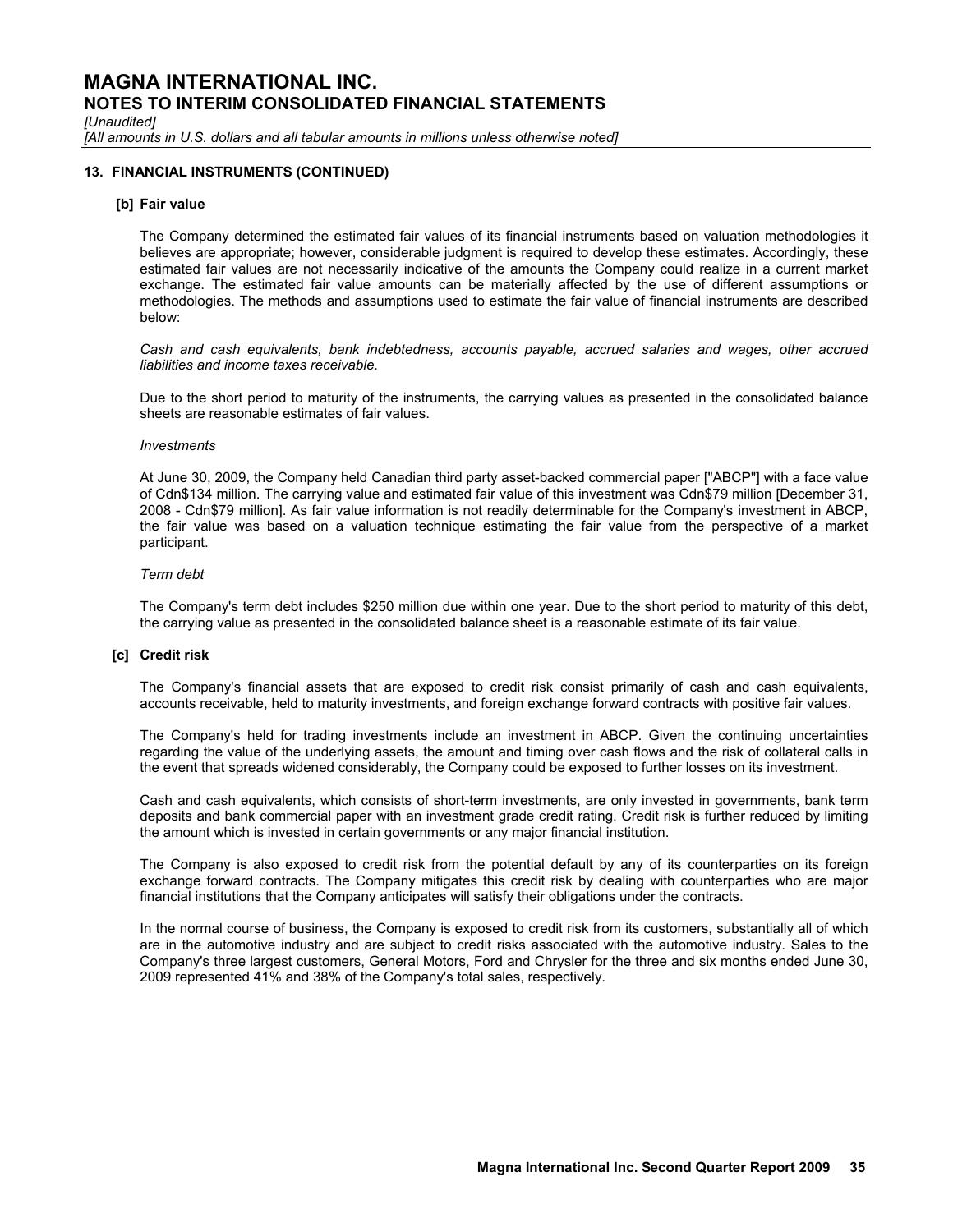*[Unaudited]* 

[All amounts in U.S. dollars and all tabular amounts in millions unless otherwise noted]

### **13. FINANCIAL INSTRUMENTS (CONTINUED)**

On June 1, 2009, the U.S. Bankruptcy Court, Southern District of New York approved the sale, pursuant to Section 363 of the U.S. Bankruptcy Code, of Chrysler LLC's principal assets and operations to Chrysler Group LLC, a new company formed in alliance with Fiat SpA. As a result of the sale, which was completed on June 10, 2009, the continuing operations of the new Chrysler are no longer subject to bankruptcy protection. The Company's sales to Chrysler for the three and six months ended June 30, 2009 were \$175 million or 4.7% of consolidated sales and \$563 million or 7.7% of consolidated sales, respectively. As at June 30, 2009, accounts receivable from Chrysler were \$156 million.

On July 6, 2009, the U.S. Bankruptcy Court, Southern District of New York approved the sale, pursuant to Section 363 of the U.S. Bankruptcy Code, of General Motors Corporation's principal assets and operations to General Motors Company, a new company owned primarily by the United States, Canadian and Ontario governments, and by a trust for providing medical benefits to United Auto Workers retirees. As a result of the sale, which was completed on July 10, 2009, the continuing operations of the new General Motors are no longer subject to bankruptcy protection. The Company's sales to General Motors for the three and six months ended June 30, 2009 were \$587 million or 15.8% of consolidated sales and \$1,266 million or 17.4% of consolidated sales, respectively. As at June 30, 2009, accounts receivable from General Motors were \$273 million.

For the three and six months ended June 30, 2009, sales to the Company's six largest customers (including the Detroit 3) represented 81% and 82% of our total sales, respectively, and substantially all of our sales are to customers in which the Company has ongoing contractual relationships.

### **[d] Currency risk**

The Company is exposed to fluctuations in foreign exchange rates when manufacturing facilities have committed to the delivery of products for which the selling price has been quoted in currencies other than the facilities' functional currency, or when materials and equipment are purchased in currencies other than the facilities' functional currency. In an effort to manage this net foreign exchange exposure, the Company employs hedging programs, primarily through the use of foreign exchange forward contracts.

As at June 30, 2009, the net foreign exchange exposure was not material.

### **[e] Interest rate risk**

The Company is not exposed to significant interest rate risk due to the short-term maturity of its monetary current assets and current liabilities. In particular, the amount of interest income earned on our cash and cash equivalents is impacted more by the investment decisions made and the demands to have available cash on hand, than by movements in the interest rates over a given period.

In addition, the Company is not exposed to interest rate risk on its term debt instruments as the interest rates on these instruments are fixed.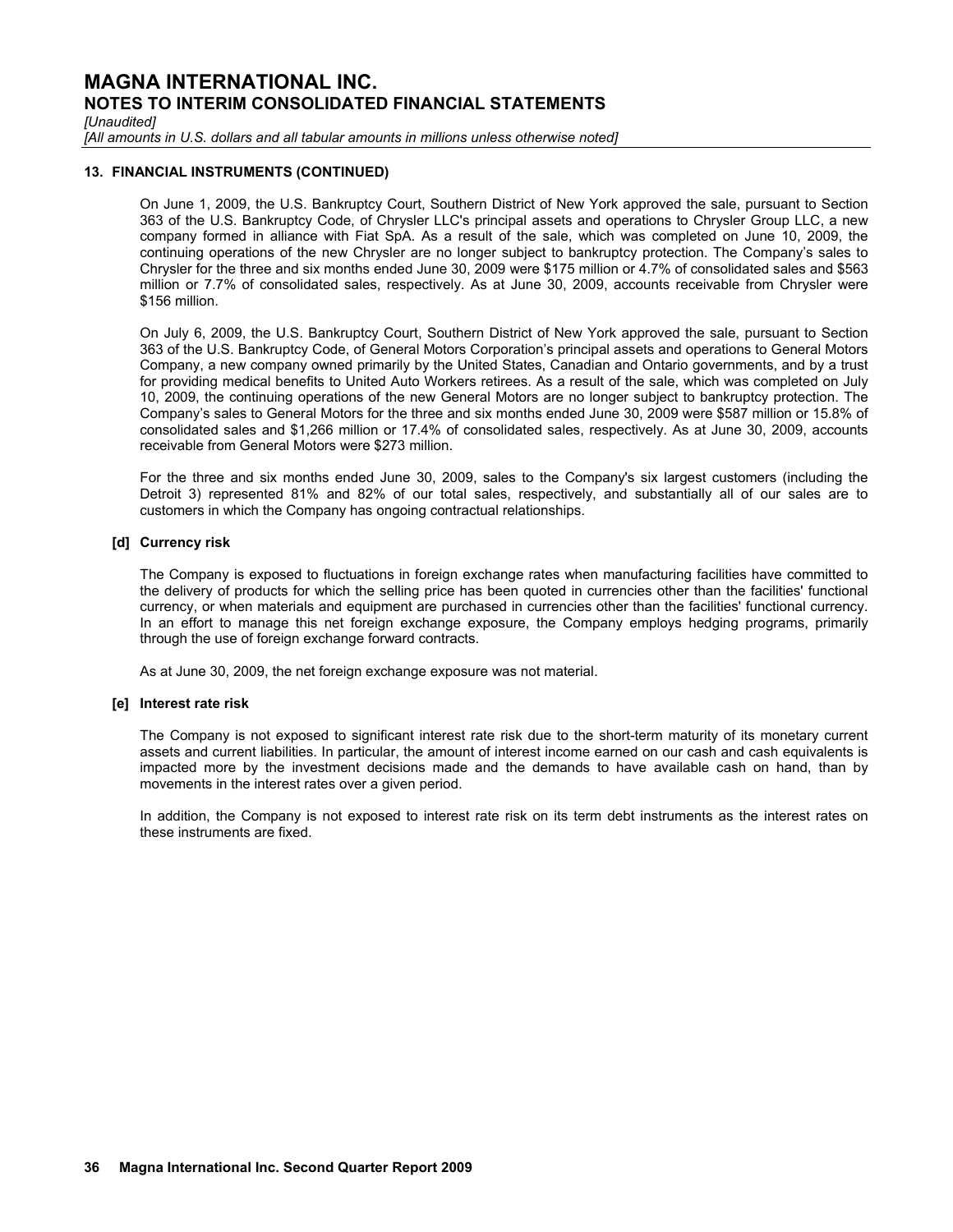*[Unaudited]* 

*[All amounts in U.S. dollars and all tabular amounts in millions unless otherwise noted]* 

# **14. SEGMENTED INFORMATION**

|                                                                                                    |                                          | Three months ended<br>June 30, 2009            |    |                                |                     |                     |                                |                                                               |    |                                                   |                   | Three months ended<br>June 30, 2008 |                     |                       |                         |                                |  |  |  |  |  |  |
|----------------------------------------------------------------------------------------------------|------------------------------------------|------------------------------------------------|----|--------------------------------|---------------------|---------------------|--------------------------------|---------------------------------------------------------------|----|---------------------------------------------------|-------------------|-------------------------------------|---------------------|-----------------------|-------------------------|--------------------------------|--|--|--|--|--|--|
|                                                                                                    |                                          | Total<br>sales                                 |    | <b>External</b><br>sales       | EBIT <sup>(i)</sup> |                     | <b>Fixed</b><br>assets.<br>net |                                                               |    | Total<br>sales                                    | External<br>sales |                                     | EBIT <sup>(i)</sup> |                       | Fixed<br>assets.<br>net |                                |  |  |  |  |  |  |
| <b>North America</b><br>Canada<br><b>United States</b><br>Mexico                                   | \$                                       | 663<br>751<br>223                              | \$ | 584<br>715<br>203              |                     |                     | \$                             | 654<br>720<br>376                                             | \$ | 1,533<br>1,371<br>465                             | \$                | 1,438<br>1,314<br>408               |                     |                       | \$                      | 1.008<br>1,005<br>366          |  |  |  |  |  |  |
| Eliminations                                                                                       |                                          | (111)                                          |    |                                |                     |                     |                                |                                                               |    | (183)                                             |                   |                                     |                     |                       |                         |                                |  |  |  |  |  |  |
| <b>Europe</b><br>Euroland<br><b>Great Britain</b><br>Other European countries<br>Eliminations      |                                          | 1,526<br>1,633<br>168<br>277<br>(41)           |    | 1,502<br>1,603<br>168<br>250   | \$                  | (199)               |                                | 1,750<br>1,077<br>70<br>324                                   |    | 3,186<br>2,913<br>322<br>261<br>(75)              |                   | 3,160<br>2,852<br>319<br>219        | \$                  | 141                   |                         | 2,379<br>1,183<br>92<br>159    |  |  |  |  |  |  |
| <b>Rest of World</b><br><b>Corporate and Other</b>                                                 |                                          | 2,037<br>190<br>(48)                           |    | 2,021<br>175<br>7              |                     | (40)<br>8<br>(3)    |                                | 1,471<br>176<br>324                                           |    | 3,421<br>172<br>(66)                              |                   | 3,390<br>156<br>7                   |                     | 145<br>13<br>5        |                         | 1,434<br>172<br>328            |  |  |  |  |  |  |
| Total reportable segments \$<br><b>Current assets</b><br>Investments, goodwill and<br>other assets |                                          | 3,705                                          | \$ | 3,705                          | \$                  | (234)               |                                | 3,721<br>6,134<br>2,120                                       | \$ | 6,713                                             | \$                | 6,713                               | \$                  | 304                   |                         | 4,313<br>9,088<br>2,356        |  |  |  |  |  |  |
| <b>Consolidated total assets</b>                                                                   |                                          |                                                |    |                                |                     |                     |                                | \$11,975                                                      |    |                                                   |                   |                                     |                     |                       |                         | \$15,757                       |  |  |  |  |  |  |
|                                                                                                    | <b>Six months ended</b><br>June 30, 2009 |                                                |    |                                |                     |                     |                                |                                                               |    | Six months ended<br>June 30, 2008                 |                   |                                     |                     |                       |                         |                                |  |  |  |  |  |  |
|                                                                                                    |                                          | <b>Total</b><br>sales                          |    | <b>External</b><br>sales       |                     | EBIT <sup>(i)</sup> |                                | <b>Fixed</b><br>assets,<br>net                                |    | Total<br>sales                                    |                   | External<br>sales                   |                     | $EBIT$ <sup>(i)</sup> |                         | Fixed<br>assets.<br>net        |  |  |  |  |  |  |
| <b>North America</b><br>Canada<br><b>United States</b><br>Mexico<br>Eliminations                   | \$                                       | 1,386<br>1,653<br>498<br>(229)<br><b>3 3UB</b> | \$ | 1,239<br>1,579<br>449<br>2.257 | ¢                   | 12001               | \$                             | 654<br>720<br>376<br>$\overline{\phantom{0}}$<br><b>4 750</b> | \$ | 3,120<br>2,760<br>914<br>(349)<br>$G$ $A$ $A$ $F$ | \$                | 2,939<br>2,653<br>806<br>G 200      | ¢                   | 200                   | \$                      | 1,008<br>1,005<br>366<br>הדר מ |  |  |  |  |  |  |

| NOTIN AMERICA                    |             |    |       |      |       |           |             |             |           |             |
|----------------------------------|-------------|----|-------|------|-------|-----------|-------------|-------------|-----------|-------------|
| Canada                           | \$<br>1,386 | S  | 1,239 |      |       | \$<br>654 | \$<br>3,120 | \$<br>2,939 |           | \$<br>1,008 |
| <b>United States</b>             | 1,653       |    | 1,579 |      |       | 720       | 2,760       | 2,653       |           | 1,005       |
| Mexico                           | 498         |    | 449   |      |       | 376       | 914         | 806         |           | 366         |
| Eliminations                     | (229)       |    |       |      |       |           | (349)       |             |           |             |
|                                  | 3,308       |    | 3,267 | \$   | (288) | 1,750     | 6,445       | 6,398       | \$<br>288 | 2,379       |
| <b>Europe</b>                    |             |    |       |      |       |           |             |             |           |             |
| Euroland                         | 3,074       |    | 3,014 |      |       | 1,077     | 5,684       | 5,569       |           | 1,183       |
| <b>Great Britain</b>             | 310         |    | 310   |      |       | 70        | 642         | 639         |           | 92          |
| Other European countries         | 438         |    | 384   |      |       | 324       | 513         | 436         |           | 159         |
| Eliminations                     | (81)        |    |       |      |       |           | (139)       |             |           |             |
|                                  | 3,741       |    | 3,708 |      | (159) | 1,471     | 6.700       | 6.644       | 264       | 1,434       |
| <b>Rest of World</b>             | 320         |    | 296   |      |       | 176       | 313         | 284         | 20        | 172         |
| <b>Corporate and Other</b>       | (90)        |    | 8     |      | (21)  | 324       | (123)       | 9           | (1)       | 328         |
| Total reportable segments \$     | 7,279       | \$ | 7,279 | - \$ | (461) | 3,721     | \$13,335    | \$13,335    | \$<br>571 | 4,313       |
| Current assets                   |             |    |       |      |       | 6,134     |             |             |           | 9,088       |
| Investments, goodwill and        |             |    |       |      |       |           |             |             |           |             |
| other assets                     |             |    |       |      |       | 2,120     |             |             |           | 2,356       |
| <b>Consolidated total assets</b> |             |    |       |      |       | \$11,975  |             |             |           | \$15,757    |

*(i) EBIT represents operating income before interest income or expense.* 

# **15. COMPARATIVE FIGURES**

Certain of the comparative figures have been reclassified to conform to the current period's method of presentation.